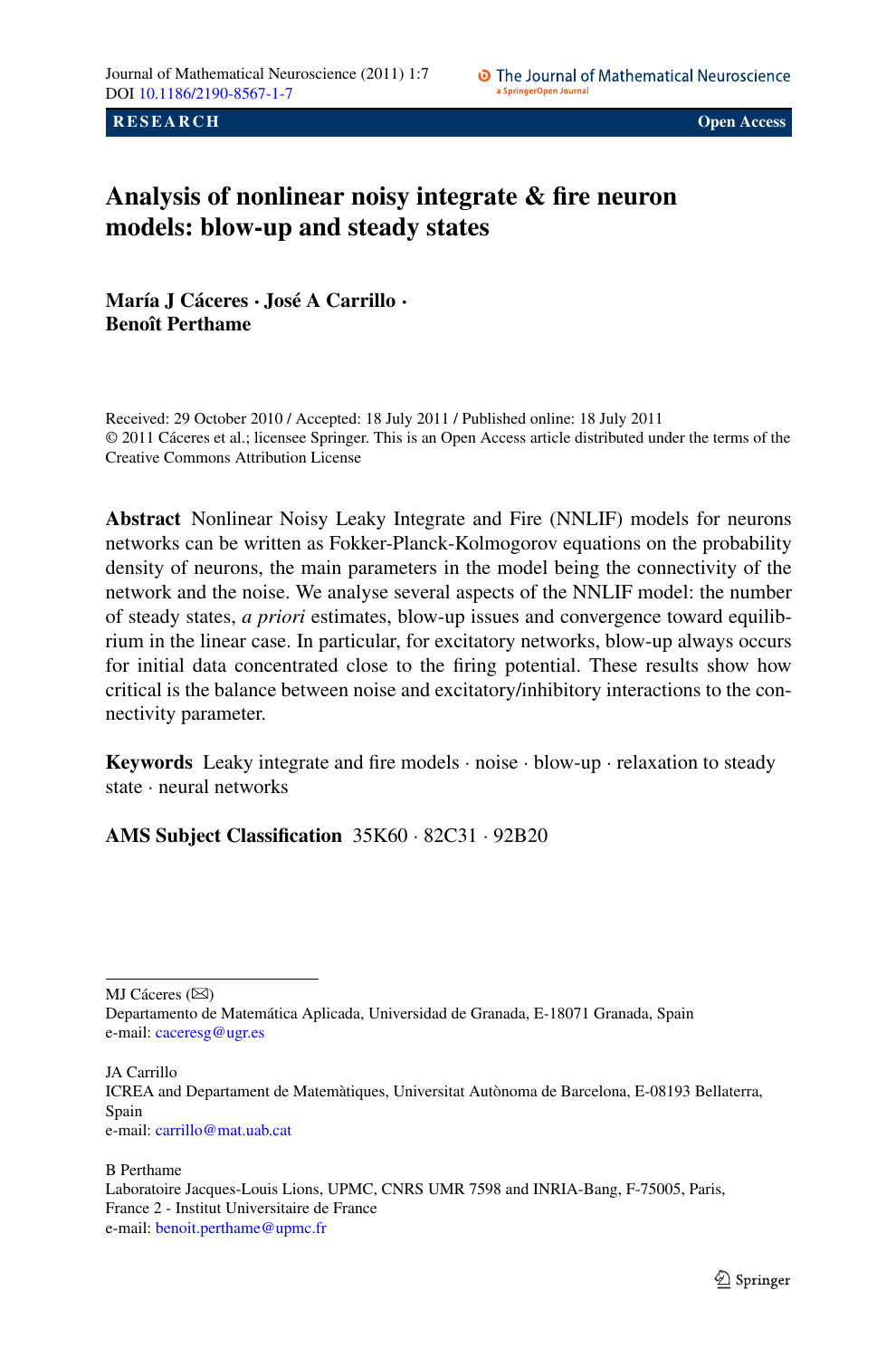# **1 Introduction**

The classical description of the dynamics of a large set of neurons is based on deterministic/stochastic differential systems for the excitatory-inhibitory neuron network [[1,](#page-30-0) [2](#page-30-1)]. One of the most classical models is the so-called noisy leaky integrate and fire (NLIF) model. Here, the dynamical behavior of the ensemble of neurons is encoded in a stochastic differential equation for the evolution in time of membrane potential  $v(t)$  of a typical neuron representative of the network. The neurons relax towards their resting potential  $V<sub>L</sub>$  in the absence of any interaction. All the interactions of the neuron with the network are modelled by an incoming synaptic current  $I(t)$ . More precisely, the evolution of the membrane potential follows, see  $[3–8]$  $[3–8]$  $[3–8]$ 

<span id="page-1-1"></span><span id="page-1-0"></span>
$$
C_m \frac{dV}{dt} = -g_L(V - V_L) + I(t),
$$
\n(1.1)

where  $C_m$  is the capacitance of the membrane and  $g_L$  is the leak conductance, normally taken to be constants with  $\tau_m = g_L/C_m \approx 2$  ms being the typical relaxation time of the potential towards the leak reversal (resting) potential  $V_L \approx -70$  mV. Here, the synaptic current takes the form of a stochastic process given by:

$$
I(t) = J_E \sum_{i=1}^{C_E} \sum_j \delta(t - t_{Ej}^i) - J_I \sum_{i=1}^{C_I} \sum_j \delta(t - t_{Ij}^i),
$$
 (1.2)

where  $\delta$  is the Dirac Delta at 0. Here,  $J_E$  and  $J_I$  are the strength of the synapses,  $C_E$ and  $C_I$  are the total number of presynaptic neurons and  $t_{Ej}^i$  and  $t_{Ij}^i$  are the times of the  $j<sup>th</sup>$ -spike coming from the  $i<sup>th</sup>$ -presynaptic neuron for excitatory and inhibitory neurons respectively. The stochastic character is embedded in the distribution of the spike times of neurons. Actually, each neuron is assumed to spike according to a stationary Poisson process with constant probability of emitting a spike per unit time *ν*. Moreover, all these processes are assumed to be independent between neurons. With these assumptions the average value of the current and its variance are given by  $\mu_C = bv$ with  $b = C_E J_E - C_I J_I$  and  $\sigma_C^2 = (C_E J_E^2 + C_I J_I^2) v$ . We will say that the network is average-excitatory (average-inhibitory resp.) if  $b > 0$  ( $b < 0$  resp.).

Being the discrete Poisson processes still very difficult to analyze, many authors in the literature  $[3-5, 7-9]$  $[3-5, 7-9]$  $[3-5, 7-9]$  $[3-5, 7-9]$  have adopted the diffusion approximation where the synaptic current is approximated by a continuous in time stochastic process of Ornstein-Uhlenbeck type with the same mean and variance as the Poissonian spike-train process. More precisely, we approximate  $I(t)$  in  $(1.2)$  as

$$
I(t) dt \approx \mu_c dt + \sigma_C dB_t,
$$

where  $B_t$  is the standard Brownian motion, that is,  $B_t$  are independent Gaussian processes of zero mean and unit standard deviation. We refer to the work [\[5](#page-31-1)] for a nice review and discussion of the diffusion approximation which becomes exact in the infinitely large network limit, if the synaptic efficacies  $J_E$  and  $J_I$  are scaled appropriately with the network sizes  $C_F$  and  $C_I$ .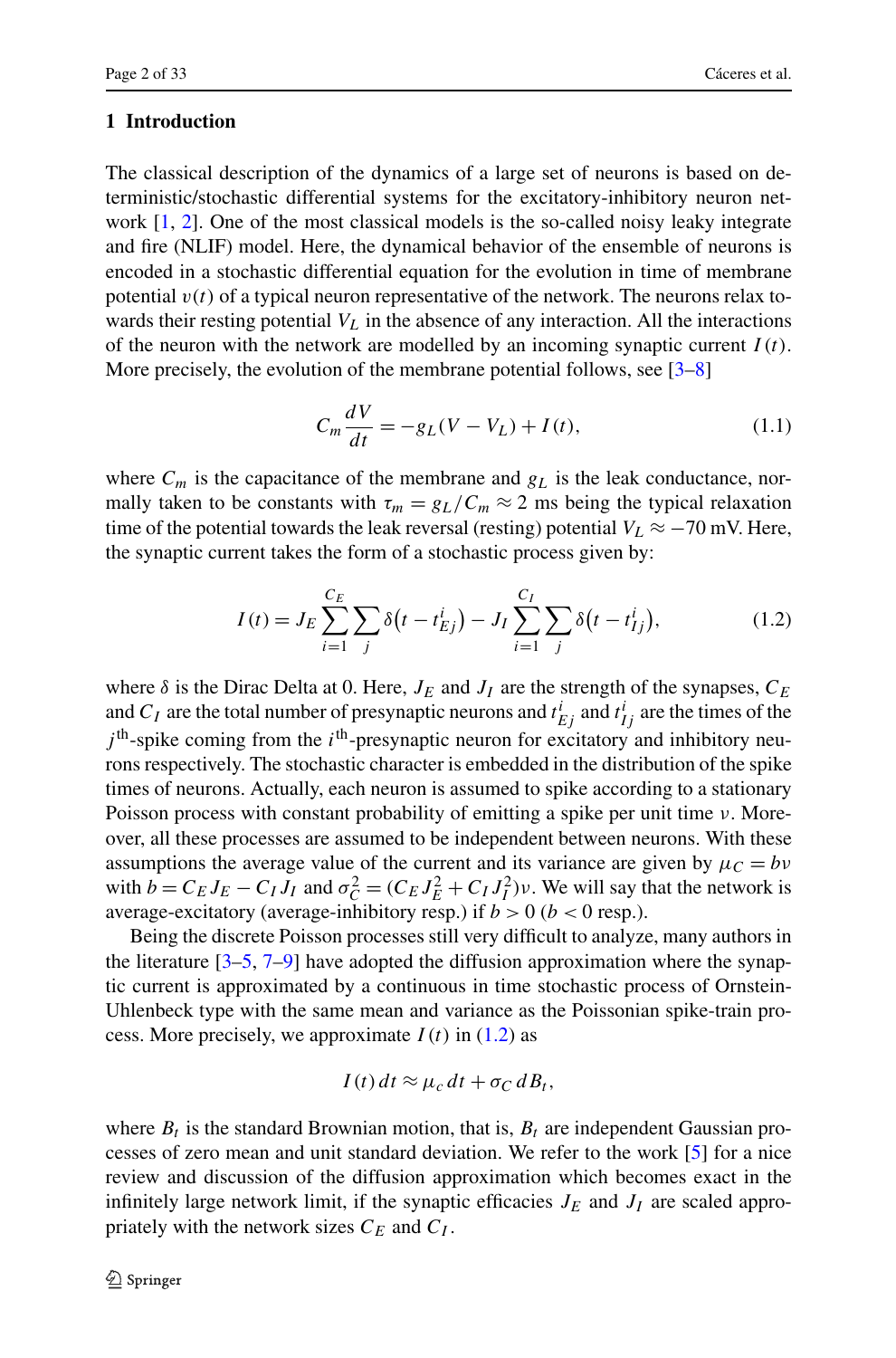Finally, another important ingredient in the modelling comes from the fact that neurons only fire when their voltage reaches certain threshold value called the threshold or firing voltage  $V_F \approx -50$  mV. Once this voltage is attained, they discharge themselves, sending a spike signal over the network. We assume that they instantaneously relax toward a reset value of the voltage  $V_R \approx -60$  mV. This is fundamental for the interactions with the network that may help increase their membrane potential up to the maximum level (excitatory synapses), or decrease it for inhibitory synapses. Choosing our voltage and time units in such a way that  $C_m = g_L = 1$ , we can summarize our approximation to the stochastic differential equation model  $(1.1)$  $(1.1)$  $(1.1)$  as the evolution given by

<span id="page-2-1"></span><span id="page-2-0"></span>
$$
dV = (-V + VL + \muc) dt + \sigma_C dB_t
$$
\n(1.3)

for  $V \leq V_F$  with the jump process:  $V(t_o^+) = V_R$  whenever at  $t_0$  the voltage achieves the threshold value  $V(t_o^-) = V_F$ ; with  $V_L < V_R < V_F$ . Finally, we have to specify the probability of firing per unit time of the Poissonian spike train *ν*. This is the so-called firing rate and it should be self-consistently computed from a fully coupled network together with some external stimuli. Therefore, the firing rate is computed as  $v =$  $v_{ext} + N(t)$ , see [[5\]](#page-31-1) for instance, where  $N(t)$  is the mean firing rate of the network. The value of  $N(t)$  is then computed as the flux of neurons across the threshold or firing voltage  $V_F$ . We finally refer to [[10\]](#page-31-4) for a nice brief introduction to this subject.

Coming back to the diffusion approximation in  $(1.3)$ , we can write a partial differential equation for the evolution of the probability density  $p(v, t) > 0$  of finding neurons at a voltage  $v \in (-\infty, V_F]$  at a time  $t \ge 0$ . A heuristic argument using Ito's rule [\[3](#page-30-2)[–5](#page-31-1), [7](#page-31-2)[–9](#page-31-3), [11](#page-31-5)] gives the backward Kolmogorov or Fokker-Planck equation with sources

<span id="page-2-2"></span>
$$
\frac{\partial p}{\partial t}(v, t) + \frac{\partial}{\partial v} \Big[ h(v, N(t)) p(v, t) \Big] - a(N(t)) \frac{\partial^2 p}{\partial v^2}(v, t)
$$
\n
$$
= \delta(v - V_R) N(t), \quad v \le V_F,
$$
\n(1.4)

with  $h(v, N(t)) = -v + V_L + \mu_c$  and  $a(N) = \sigma_C^2/2$ . We have the presence of a source term in the right-hand side due to all neurons that at time  $t \geq 0$  fired, sent the signal on the network and then, their voltage was immediately reset to voltage  $V_R$ . Moreover, no neuron should have the firing voltage due to the instantaneous discharge of the neurons to reset value  $V_R$ , then we complement  $(1.4)$  $(1.4)$  $(1.4)$  with Dirichlet and initial boundary conditions

$$
p(V_F, t) = 0
$$
,  $p(-\infty, t) = 0$ ,  $p(v, 0) = p^0(v) \ge 0$ . (1.5)

Equation  $(1.4)$  $(1.4)$  $(1.4)$  should be the evolution of a probability density, therefore

$$
\int_{-\infty}^{V_F} p(v, t) dv = \int_{-\infty}^{V_F} p^0(v) dv = 1
$$

for all  $t \ge 0$ . Formally, this conservation should come from integrating ([1.4](#page-2-1)) and using the boundary conditions  $(1.5)$ . It is straightforward to check that this conservation for smooth solutions is equivalent to characterize the mean firing rate for the network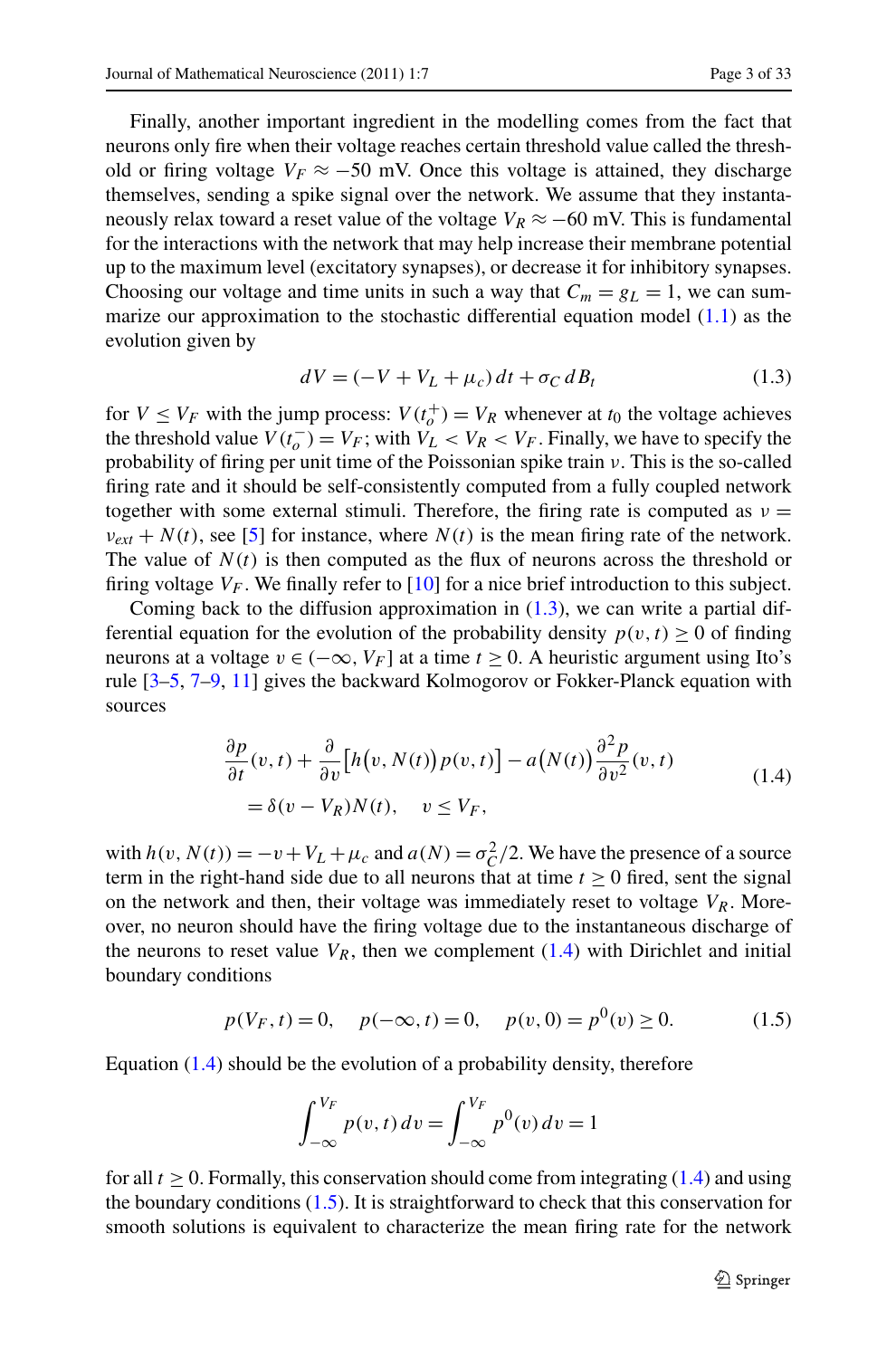$N(t)$  as the flux of neurons at the firing rate voltage. More precisely, the mean firing rate  $N(t)$  is implicitly given by

<span id="page-3-0"></span>
$$
N(t) := -a(N(t))\frac{\partial p}{\partial v}(V_F, t) \ge 0.
$$
\n(1.6)

Here, the right-hand side is nonnegative since  $p \ge 0$  over the interval  $[-\infty, V_F]$ and thus,  $\frac{\partial p}{\partial v}(V_F, t) \leq 0$ . In particular this imposes a limitation on the growth of the function  $N \mapsto a(N)$  such that ([1.6](#page-3-0)) has a unique solution N. Let us mention that a rigorous passage from the stochastic differential equation with jump processes ([1.3](#page-2-0)) to the nonlinear equation  $(1.4)-(1.6)$  $(1.4)-(1.6)$  $(1.4)-(1.6)$  is a very interesting issue but outside the scope of this paper, see related results in which nonlinearities are nonlocal functionals in [\[12](#page-31-6), [13\]](#page-31-7).

The above Fokker-Planck equation has been widely used in neurosciences. Often the authors prefer to write it in an equivalent but less singular form. To avoid the Dirac delta in the right hand side, one can also set the same equation on  $(-\infty, V_R)$  ∪  $(V_R, V_F]$  and introduce the jump condition

$$
p(V_R^-, t) = p(V_R^+, t), \quad \frac{\partial}{\partial v} p(V_R^-, t) - \frac{\partial}{\partial v} p(V_R^+, t) = N(t).
$$

This is completely transparent in our analysis which relates on a weak form that applies to both settings.

Finally, let us choose a new voltage variable by translating it with the factor  $V_L + bv_{ext}$  while, for the sake of clarity, keeping the notation for the rest of values of the potentials involved  $V_R < V_F$ . In these new variables, the drift and diffusion coefficients are of the form

<span id="page-3-1"></span>
$$
h(v, N) = -v + bN, \quad a(N) = a_0 + a_1N,\tag{1.7}
$$

where  $b > 0$  for excitatory-average networks and  $b < 0$  for inhibitory-average networks,  $a_0 > 0$  and  $a_1 \ge 0$ . Some results in this work can be obtained for some more general drift and diffusion coefficients. The precise assumptions will be specified on each result. Periodic solutions have been numerically reported and analysed in the case of the Fokker-Planck equation for uncoupled neurons in [[14,](#page-31-8) [15](#page-31-9)]. Also, they study the stationary solutions for fully coupled networks obtaining and solving numerically the implicit relation that the firing rate *N* has to satisfy, see Section [3](#page-10-0) for more details.

There are several other routes towards modeling of spiking neurons that are related to ours and that have been used in neurosciences, see [[16\]](#page-31-10). Among them are the deterministic I&F models with adaptation which are known for fitting well experimental data [\[17](#page-31-11)]. General models of this type were unified and studied in terms of neuronal behaviors in [[18\]](#page-31-12). In this case it is known that in the quadratic (or merely superlinear) case, the model can lead to blow-up [\[19](#page-31-13)] in the absence of a fixed threshold. We point out that the nature of this blow-up is completely different from the one discussed in this paper. One can also introduce gating variables in neuron networks and this leads to a kinetic equation, see [\[20](#page-31-14)] and the references therein. Another method consists in coding the information in the distribution of time elapsed between discharges [\[21](#page-31-15),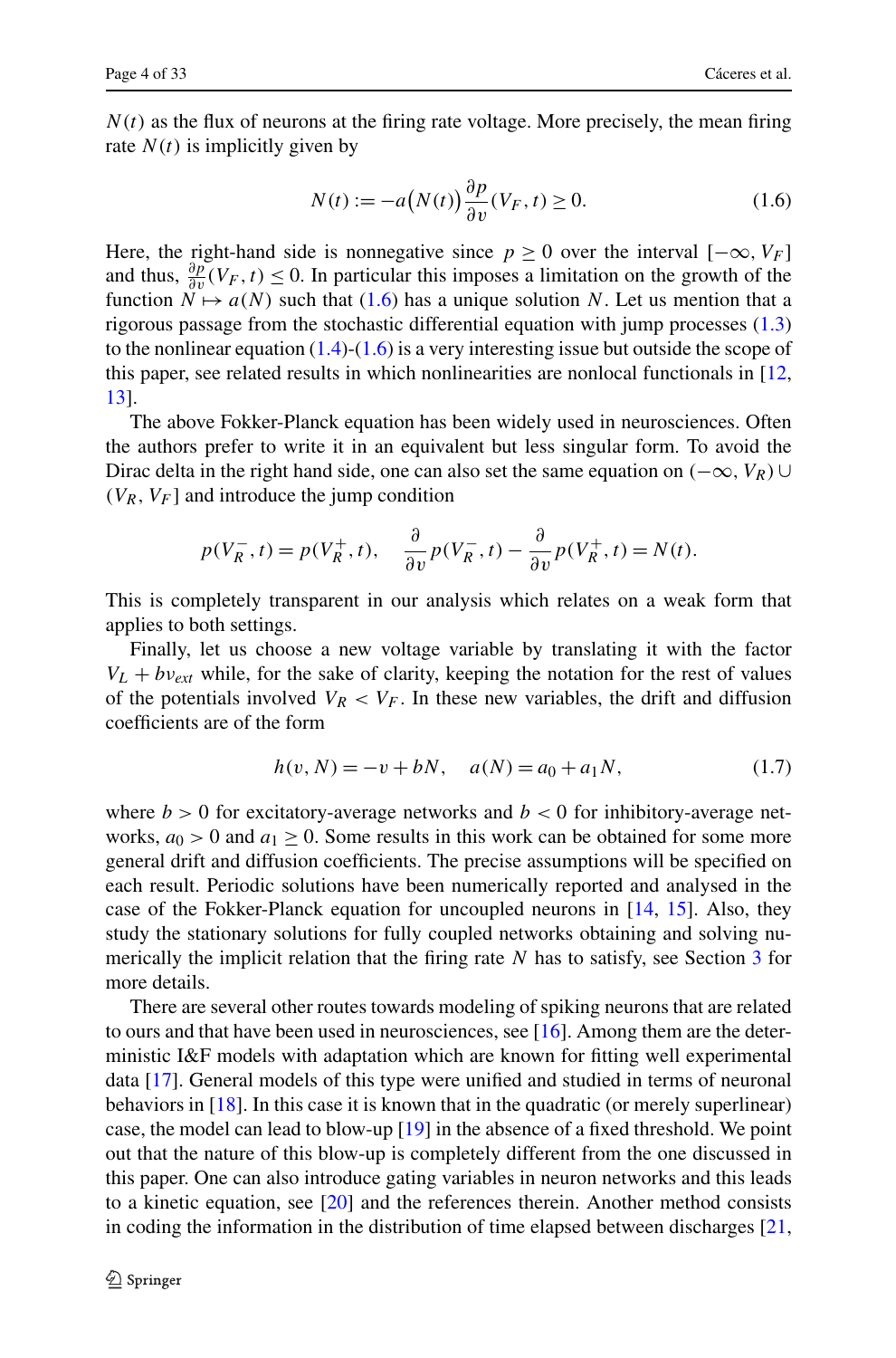[22\]](#page-31-16), this leads to nonlinear models that exhibit naturally periodic activity and blow-up cannot happen. Nonlinear IF models are able to produce different patterns of activity and excitability types while linear models do not.

In this work we will analyse certain properties of the solutions to  $(1.4)-(1.5)$  $(1.4)-(1.5)$  $(1.4)-(1.5)$  with the nonlinear term due to the coupling of the mean firing rate given by ([1.6](#page-3-0)). Next section is devoted to a finite time blow-up of weak solutions for  $(1.4)-(1.6)$  $(1.4)-(1.6)$  $(1.4)-(1.6)$ . In short, we show that whenever the value of  $b > 0$  is, we can find suitable initial data concentrated enough at the firing rate such that the defined weak solutions do not exist for all times. We remark that, in the same sense that Brunel in [\[4](#page-30-3)], we use the term *asynchronous* for network states for which the firing rate tends asymptotically to constant in time, while we denote by *synchronous* those for which this does not happen. Therefore, a possible interpretation of the blow-up is that synchronization occurs in the model since the firing rate diverges for a fixed time creating possibly a strong partial synchronization, that is, a part of the network firing at the same time. Although one could also consider the blow-up as an artifact of these solutions, since neurons firing arbitrarily fast is not biologically plausible. As long as the solution exists in the sense specified in Section [2,](#page-4-0) we can get *a priori* estimates on the  $L_{loc}^1$ -norm of the firing rate. Section [3](#page-10-0) deals with the stationary states of  $(1.4)-(1.6)$  $(1.4)-(1.6)$  $(1.4)-(1.6)$  $(1.4)-(1.6)$ . We can show that there are unique stationary states for  $b \le 0$  and *a* constant but for  $b > 0$  different cases may happen: one, two or no stationary states depending on how large *b* is. In Section [4](#page-19-0), we discuss the linear problem  $b = 0$  with *a* constant for which the general relative entropy principle applies implying the exponential convergence towards equilibrium. Finally by means of numerical simulations, in Section [5](#page-23-0) we illustrate the results of previous sections about blow-up and steady states. Moreover, this numerical analysis allows us to conjecture about nonlinear stability properties of the stationary states: in case of only one steady state it is asymptotically stable and in case of two different stationary solutions the results show that the one with lower firing rate is locally asymptotically stable while the one with higher stationary firing value is either unstable or with a very small region of attraction. Our results and simulations describe situations which can be identified with neuronal phenomena such as synchronization/asynchronization of a network and bistability networks. Bi- and multi-stable networks have been used, for instance in models of visual perception and decision making  $[23-25]$  $[23-25]$ . Our analysis in Sections [2,](#page-4-0) [3](#page-10-0) and [5](#page-23-0) imply that this simple model encodes complicated dynamics, in the sense that, only in terms of the connectivity parameter *b*, very different situations can be described with this model: blow-up, no steady state, only one steady state and several stationary states.

#### <span id="page-4-1"></span><span id="page-4-0"></span>**2 Finite time blow-up and** *a priori* **estimates for weak solutions**

Since we study a nonlinear version of the backward Kolmogorov or Fokker-Planck equation  $(1.4)$  $(1.4)$  $(1.4)$ , we start with the notion of solution:

**Definition 2.1** *We say that a pair of nonnegative functions*  $(p, N)$  *with*  $p \in$  $L^{\infty}(\mathbb{R}^+; L^1_+(-\infty, V_F))$ ,  $N \in L^1_{loc,+}(\mathbb{R}^+)$  *is a weak solution of* ([1.4](#page-2-1))*-*[\(1.7\)](#page-3-1) *if*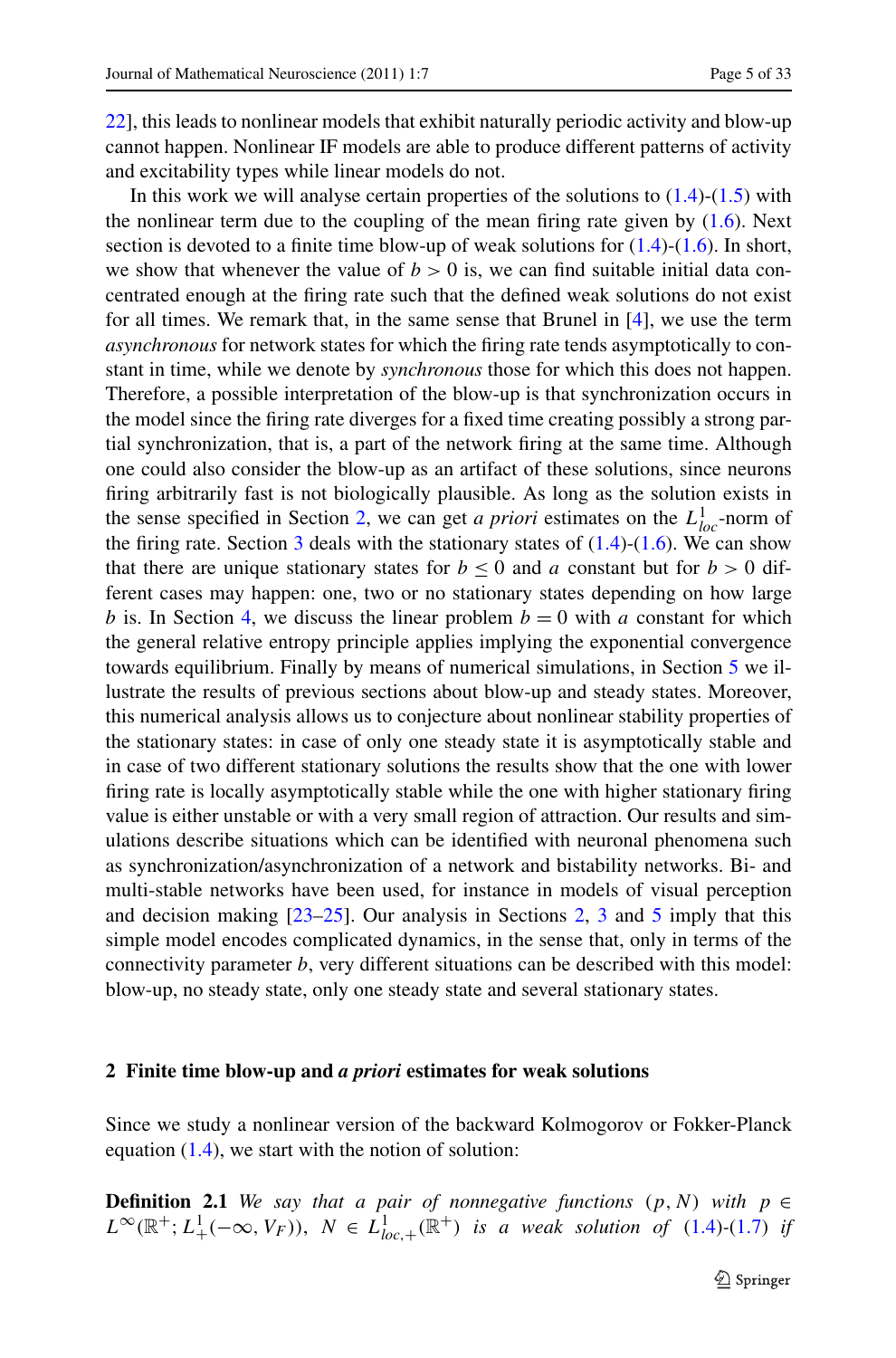*for any test function*  $\phi(v,t) \in C^{\infty}((-\infty, V_F] \times [0, T])$  *such that*  $\frac{\partial^2 \phi}{\partial v^2}$ ,  $v \frac{\partial \phi}{\partial v} \in$  $L<sup>∞</sup>((−∞, V<sub>F</sub>) × (0, T)),$  *we have* 

<span id="page-5-1"></span>
$$
\int_{0}^{T} \int_{-\infty}^{V_{F}} p(v, t) \left[ -\frac{\partial \phi}{\partial t} - \frac{\partial \phi}{\partial v} h(v, N) - a \frac{\partial^{2} \phi}{\partial v^{2}} \right] dv dt
$$
  
= 
$$
\int_{0}^{T} N(t) \left[ \phi(V_{R}, t) - \phi(V_{F}, t) \right] dt
$$
  
+ 
$$
\int_{-\infty}^{V_{F}} p^{0}(v) \phi(0, v) dv - \int_{-\infty}^{V_{F}} p(v, T) \phi(T, v) dv.
$$
 (2.1)

Here, the notation  $L^p(\Omega)$ ,  $1 \le p \le \infty$ , refers to the space of functions such that  $f^p$  is integrable in  $\Omega$ , while  $L^\infty$  corresponds to the space of bounded functions in  $\Omega$ . The set of infinitely differentiable functions in  $\Omega$  is denoted by  $C^{\infty}(\Omega)$  used as test functions in the notion of weak solution. These non-negativity assumptions are reasonable. Indeed, for a given  $N(t)$ , if we were to replace N by  $N^+$  in the right hand side of  $(1.4)$ , we obtain a linear equation which solution is non-negative and  $(1.6)$  $(1.6)$  $(1.6)$ gives  $N \geq 0$ ; that this fixed point may work is a more involved issue, since we prove that there are not always global solutions, which requires functional spaces and this motives the *a priori* estimates that we derive at the end of this section.

Let us remark that the growth condition on the test function together with the assumption  $(1.7)$  $(1.7)$  $(1.7)$  imply that the term involving  $h(v, N)$  makes sense. By choosing test functions of the form  $\psi(t)\phi(v)$ , this formulation is equivalent to say that for all  $\phi(v) \in C^{\infty}((-\infty, V_F])$  such that  $v \frac{\partial \phi}{\partial v} \in L^{\infty}((-\infty, V_F))$ , we have that

$$
\frac{d}{dt} \int_{-\infty}^{V_F} \phi(v) p(v, t) dv
$$
\n
$$
= \int_{-\infty}^{V_F} \left[ \frac{\partial \phi}{\partial v} h(v, N) + a \frac{\partial^2 \phi}{\partial v^2} \right] p(v, t) dv + N(t) \left[ \phi(V_R) - \phi(V_F) \right]
$$
\n(2.2)

holds in the distributional sense. It is trivial to check that weak solutions conserve the mass of the initial data by choosing  $\phi = 1$  in ([2.2](#page-5-0)), and thus,

<span id="page-5-3"></span><span id="page-5-2"></span><span id="page-5-0"></span>
$$
\int_{-\infty}^{V_F} p(v, t) dv = \int_{-\infty}^{V_F} p^0(v) dv = 1.
$$
 (2.3)

<span id="page-5-4"></span>The first result we show is that global-in-time weak solutions of  $(1.4)-(1.6)$  $(1.4)-(1.6)$  $(1.4)-(1.6)$  do not exist for all initial data in the case of an average-excitatory network. This result holds with less stringent hypotheses on the coefficients than in  $(1.7)$  $(1.7)$  $(1.7)$  with an analogous notion of weak solution as in Definition [2.1](#page-5-1).

**Theorem 2.2** (Blow-up) *Assume that the drift and diffusion coefficients satisfy*

$$
h(v, N) + v \ge bN \quad and \quad a(N) \ge a_m > 0,
$$
\n
$$
(2.4)
$$

*for all* −∞ *< v* ≤ *VF and all N* ≥ 0, *and let us consider the average-excitatory network where*  $b > 0$ . *Choose*  $\mu > \max(\frac{V_F}{a_m}, \frac{1}{b})$ . If the initial data is concentrated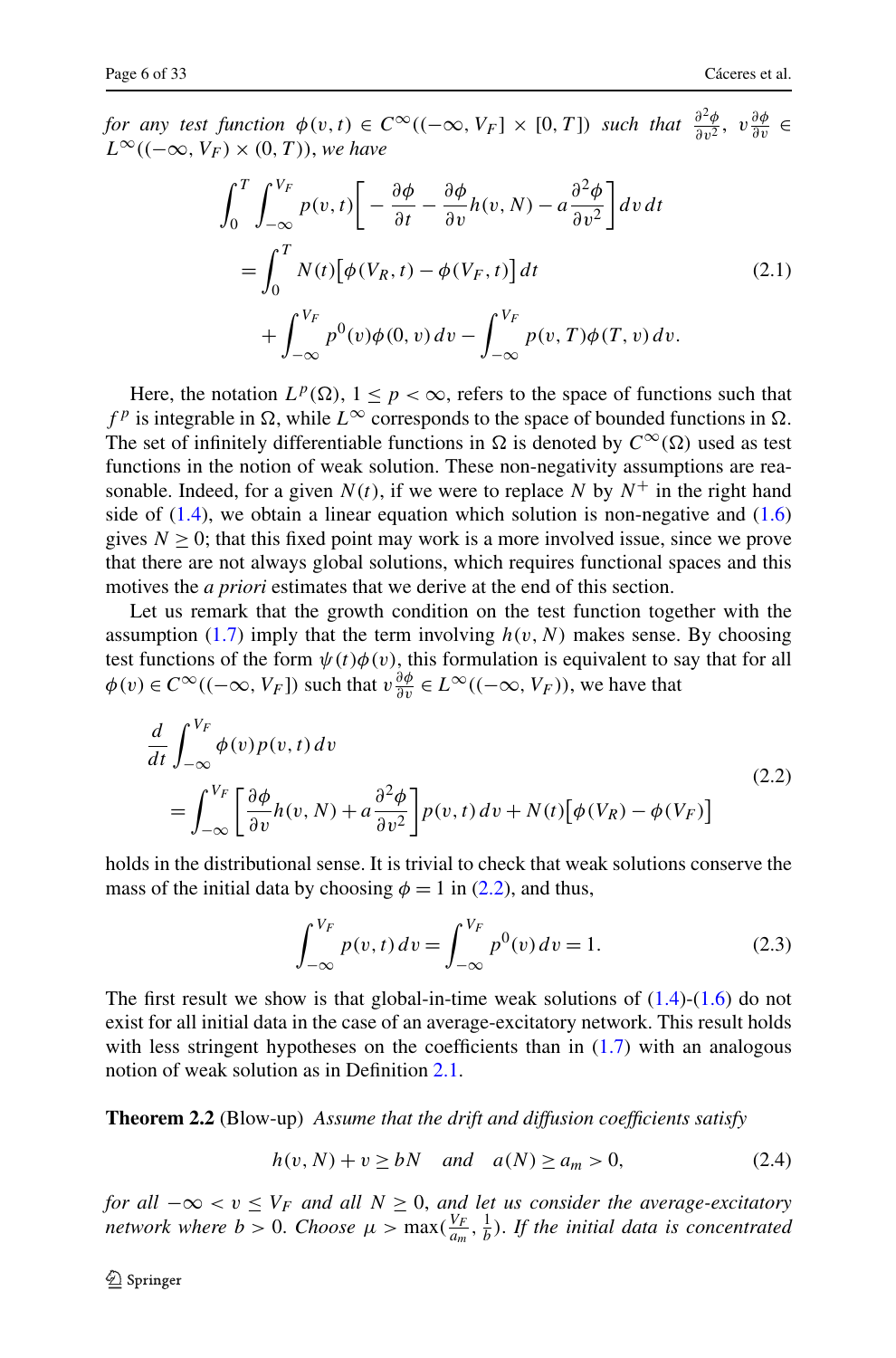$$
\int_{-\infty}^{V_F} e^{\mu v} p^0(v) \, dv
$$

*is close enough to*  $e^{\mu V_F}$ , *then there are no global-in-time weak solutions to* [\(1.4\)](#page-2-1)-[\(1.6\)](#page-3-0).

*Proof* We choose a multiplier  $\phi(v) = e^{\mu v}$  with  $\mu > 0$  and define the number

<span id="page-6-0"></span>
$$
\lambda = \frac{\phi(V_F) - \phi(V_R)}{b\mu} > 0
$$

by hypotheses. For a weak solution according to  $(2.1)$  $(2.1)$ , we find from  $(2.2)$  $(2.2)$  that

$$
\frac{d}{dt} \int_{-\infty}^{V_F} \phi(v) p(v, t) dv
$$
\n
$$
\geq \mu \int_{-\infty}^{V_F} (bN(t) - v) \phi(v) p(v, t) dv
$$
\n
$$
+ \mu^2 a_m \int_{-\infty}^{V_F} \phi(v) p(v, t) dv - \lambda b \mu N(t)
$$
\n
$$
\geq \mu \int_{-\infty}^{V_F} \phi(v) p(v, t) dv [bN(t) + \mu a_m - V_F] - \lambda \mu b N(t),
$$
\n(2.5)

where ([2.4](#page-5-2)) and the fact that  $v \in (-\infty, V_F)$  was used. Let us now choose  $\mu$  large enough such that  $\mu a_m - V_F > 0$  according to our hypotheses and denote

$$
M_{\mu}(t) = \int_{-\infty}^{V_F} \phi(v) p(v, t) dv,
$$

which satisfies

$$
\frac{d}{dt}M_{\mu}(t) \ge b\mu N(t)[M_{\mu}(t) - \lambda].
$$

If initially  $M_{\mu}(0) \ge \lambda$  and using Gronwall's Lemma since  $N(t) \ge 0$ , we have that  $M_{\mu}(t) \geq \lambda$ , for all  $t \geq 0$ , and back to ([2.5](#page-6-0)) we find

$$
\frac{d}{dt} \int_{-\infty}^{V_F} \phi(v) p(v, t) dv \ge \mu(\mu a_m - V_F) \int_{-\infty}^{V_F} \phi(v) p(v, t) dv
$$

which in turn implies,

$$
\int_{-\infty}^{V_F} \phi(v) p(v, t) dv \geq e^{\mu(\mu a_m - V_F)t} \int_{-\infty}^{V_F} \phi(v) p^0(v) dv.
$$

On the other hand, since  $p(v, t)$  is a probability density, see [\(2.3\)](#page-5-3), and  $\mu > 0$  then

$$
\int_{-\infty}^{V_F} \phi(v) p(v, t) dv \leq e^{\mu V_F},
$$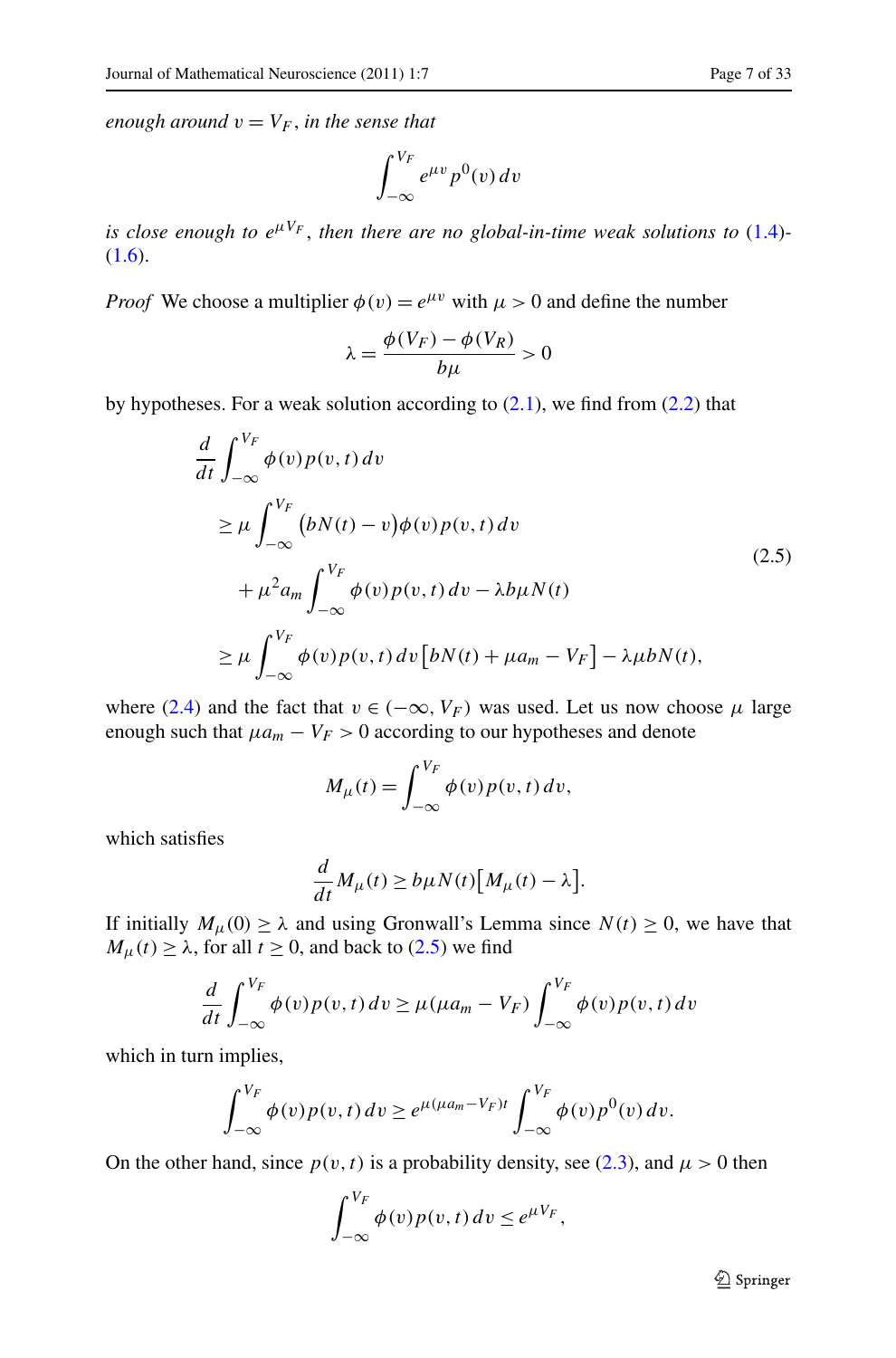leading to a contradiction.

It remains to show that the set of initial data satisfying the size condition  $M_\mu(0) \geq$ *λ* is not empty. To verify this, we can approximate as much as we want by smooth initial probability densities an initial Dirac mass at  $V_F$  which gives the condition

$$
e^{\mu V_F} \ge \lambda = \frac{e^{\mu V_F} - e^{\mu V_R}}{b\mu}
$$
 together with  $\mu a_m > V_F$ .

This can be equivalently written as

$$
\mu \ge \frac{1 - e^{-\mu(V_F - V_R)}}{b} \quad \text{and} \quad \mu > \frac{V_F}{a_m}.
$$

Choosing  $\mu > \max(\frac{1}{b}, \frac{V_F}{a_m})$ , these conditions are obviously fulfilled.

As usual for this type of blow-up result similar in spirit to the classical Keller-Segel model for chemotaxis [\[26](#page-31-19), [27](#page-31-20)], the proof only ensures that solutions for those initial data do not exist beyond a finite maximal time of existence. It does not characterize the nature of the first singularity which occurs. It implies that either the decay at infinity is false, although not probable, implying that the time evolution of probability densities ceases to be tight, or the function  $N(t)$  may become a singular measure in finite time instead of being an  $L_{loc}^1(\mathbb{R}^+)$  function. Actually, in the numerical computations shown in Section [5,](#page-23-0) we observe a blow-up in the value of the mean firing rate in finite time. To continue the solution will need a modification of the notion of solution introduced in Definition [2.1.](#page-4-1) It would be useful, since the firing rate does not become constant in time and consequently a possible interpretation is that synchronization occurs, a phenomena that is of interest to neuroscientists, see also the comments in the introduction and the conclusions.

<span id="page-7-0"></span>Although in this paper the nature of blow-up is not mathematically identified, we devote the rest of the section to prove some *a priori* estimates which shed some light on this direction. To be more precise, our estimates indicate that this blow-up should not come from a loss of mass at  $v \approx -\infty$ , or a lack of fast decay rate because the second moment in  $v$  is controlled uniformly in blow-up situations. We obtain these *a priori* bounds with the help of appropriate choices of the test function  $\phi$  in [\(2.1\)](#page-5-1). Some of these choices are not allowed due to the growth at  $-\infty$  of the test functions. We will say that a weak solution is fast-decaying at  $-\infty$  if they are weak solutions in the sense of Definition [2.1](#page-4-1) and the weak formulation in  $(2.2)$  $(2.2)$  $(2.2)$  holds for all test functions growing algebraically in *v*.

**Lemma 2.3** (*A priori* estimates) *Assume* ([1.7](#page-3-1)) *on the drift and diffusion coefficients* and that  $(p, N)$  is a global-in-time solution of  $(1.4)$  $(1.4)$  $(1.4)$ - $(1.6)$  in the sense of Defini*tion* [2.1](#page-4-1) *fast decaying at* −∞, *then the following a priori estimates hold for all*  $T > 0$ :

(i) *If*  $b \geq V_F - V_R$ , *then* 

$$
\int_{-\infty}^{V_F} (V_F - v) p(v, t) dv \le \max\left(V_F, \int_{-\infty}^{V_F} (V_F - v) p^0(v) dv\right),
$$

Springer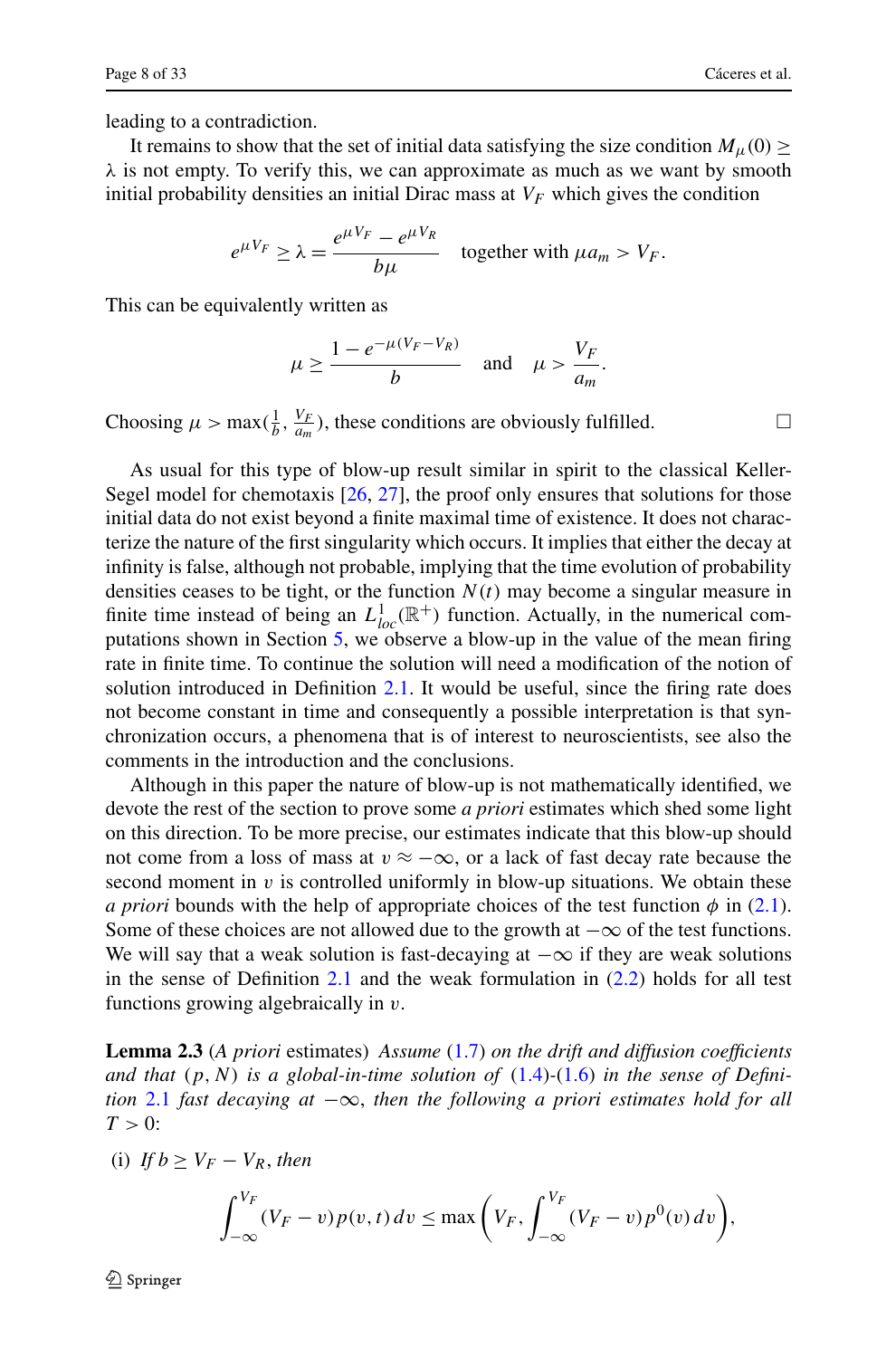$$
(b - V_F + V_R) \int_0^T N(t) dt \le V_F T + \int_{-\infty}^{V_F} (V_F - v) p^{0}(v) dv.
$$

(ii)  $If b < V_F - V_R$  *then* 

$$
\int_{-\infty}^{V_F} (V_F - v) p(v, t) dv \ge \min \left( V_F, \int_{-\infty}^{V_F} (V_F - v) p^{0}(v) dv \right).
$$

*Moreover*, *if in addition a is constant then*

<span id="page-8-1"></span>
$$
\int_0^T N(t) \, dt \le (1+T) C(V_F, V_R, a, p^0). \tag{2.6}
$$

*Proof* Using [\(1.7\)](#page-3-1) together with our decay assumption at  $-\infty$ , we may use the test function  $\phi(v) = V_F - v \ge 0$ . Then [\(2.2\)](#page-5-0) gives

<span id="page-8-0"></span>
$$
\frac{d}{dt} \int_{-\infty}^{V_F} \phi(v) p(v, t) dv
$$
\n
$$
= \int_{-\infty}^{V_F} \left[ v - bN(t) \right] p(v, t) dv + N(t) (V_F - V_R).
$$

This is also written as

<span id="page-8-2"></span>
$$
\frac{d}{dt} \int_{-\infty}^{V_F} \phi(v) p(v, t) dv + \int_{-\infty}^{V_F} \phi(v) p(v, t) dv
$$
\n
$$
= V_F - N(t) [b - (V_F - V_R)].
$$
\n(2.7)

To prove (i), we notice that with our condition on  $b$ , the term in  $N(t)$  is nonpositive and the first result follows from Gronwall's inequality. The second result just follows after integration in time.

To prove (ii), we first use again  $(2.7)$  $(2.7)$  $(2.7)$  and, because the term in  $N(t)$  is non-negative, we find the first result. To obtain the second estimate ([2.6](#page-8-1)), given  $\epsilon \in$  $(0, (V_F - V_R)/2)$ , we can always choose a smooth truncation function  $\phi_{\epsilon}(v) \in C^2$ such that

$$
\phi_{\epsilon}(V_F) = 1,
$$
\n $\phi_{\epsilon}(v) = 0$  for  $v \le V_R$ ,  $\phi'_{\epsilon}(v) \ge 0$ ,  $\phi''_{\epsilon}(v) \ge 0$ ,

with  $\phi''_{\epsilon}(v) = 0$  outside the interval  $(V_R, V_R + \epsilon)$  such that

$$
\phi'_{\epsilon}(v) \to \frac{1}{V_F - V_R} \quad \text{for all } v \in (V_R, V_F], \quad \text{as } \epsilon \to 0,
$$
 (2.8)

and thus  $\phi''_{\epsilon} \in L^{\infty}(-\infty, V_F)$  with size of order of  $\epsilon^{-1}$ . In other words, we have chosen a  $\overline{C}^2$  uniform approximation of the truncation  $(v - V_R)_+/(V_F - V_R)$  with  $x_+ = \max(x, 0)$  obtained by integrating twice a smooth suitable approximation of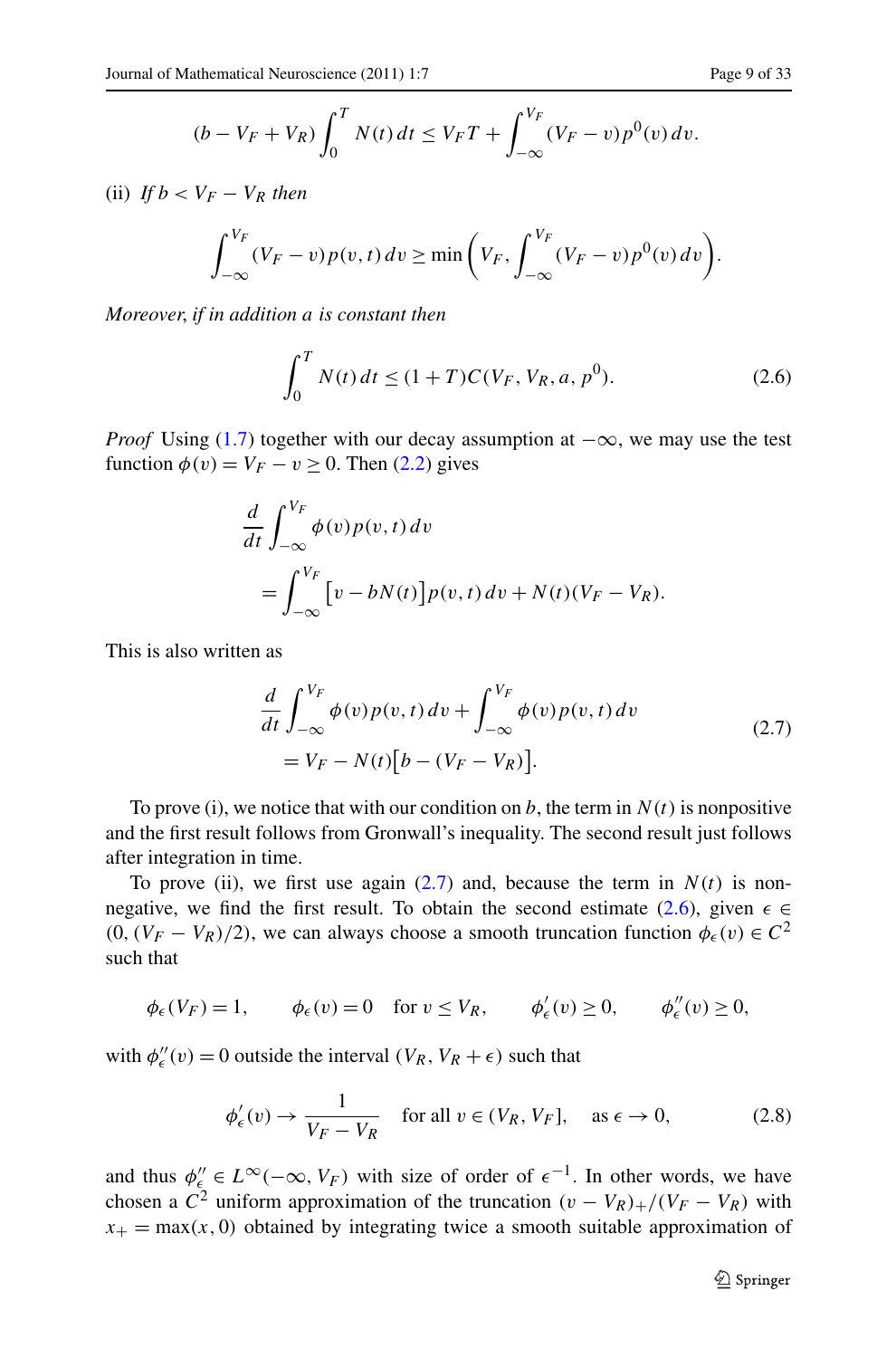the  $\delta (V - V_R)/(V_F - V_R)$ . Then, equation ([2.2](#page-5-0)) gives

$$
\frac{d}{dt} \int_{V_R}^{V_F} \phi_{\epsilon}(v) p(v, t) dv + N(t)
$$
\n
$$
= \int_{V_R}^{V_F} \phi'_{\epsilon}(v) \left( -v + bN(t) \right) p(v, t) dv + a \int_{V_R}^{V_F} \phi''_{\epsilon}(v) p(v, t) dv.
$$

Since  $\phi_{\epsilon}'(v)$  is positive and non-decreasing and using ([2.8\)](#page-8-2), we get for all  $0 < \tilde{\epsilon} < 1$ there exists  $\epsilon_0$  small enough, such that for all  $0 < \epsilon < \epsilon_0$ :

<span id="page-9-0"></span>
$$
\left| \int_{V_R}^{V_F} \phi'_{\epsilon}(v) \left( -v + bN(t) \right) p(v, t) \, dv \right|
$$
  
\n
$$
\leq \phi'_{\epsilon}(V_F) \left( \max \left( |V_F|, |V_R| \right) + bN(t) \right)
$$
  
\n
$$
\leq \frac{(1 + \tilde{\epsilon})(\max(|V_F|, |V_R|) + bN(t))}{V_F - V_R}.
$$
\n(2.9)

Due to the hypotheses  $b < V_F - V_R$ , for any  $\gamma$  such that  $0 < \gamma < 1 - b/(V_F - V_R)$ , we can find  $\tilde{\varepsilon}$  small enough such that

$$
0 < \gamma < 1 - \frac{(1 + \tilde{\varepsilon})b}{V_F - V_R}.
$$

Taking into account ([2.8](#page-8-2)), ([2.9](#page-9-0)), and that  $p(v, t)$  is a probability density, we have for  $0 < \epsilon < \epsilon_0$  small enough

$$
\frac{d}{dt}\int_{V_R}^{V_F}\phi_{\epsilon}(v)p(v,t)\,dv+\gamma N(t)\leq \frac{\max(|V_F|,|V_R|)}{V_F-V_R}+a\|\phi''_{\epsilon}\|_{L^{\infty}(V_R,V_F)}.
$$

Choosing now  $\epsilon = \epsilon_0/2$  for instance, integration in time of the last inequality leads to the desired inequality (2.6). to the desired inequality  $(2.6)$  $(2.6)$  $(2.6)$ .

**Corollary 2.4** *Under the assumptions of Lemma* [2.3](#page-7-0) *and assuming*  $v^2p^0(v) \in$  $L^1(-\infty, V_F)$  and  $0 < b < V_F - V_R$ , then the following a priori estimates hold:

(i) *If additionally a is constant, for all*  $t \geq 0$  *we have* 

$$
\int_{-\infty}^{V_F} v^2 p(v, t) dv \le C(1+t).
$$

(ii) If additionally  $-b \min(V_F, \int_{-\infty}^{V_F} (V_F - v) p^0(v) dv) + a_1 + bV_F + \frac{V^2_R - V^2_F}{2} \le 0$ , *then*

$$
\int_{-\infty}^{V_F} v^2 p(v, t) dv \le \max\left(a_0, \int_{-\infty}^{V_F} v^2 p^0(v, t) dv\right).
$$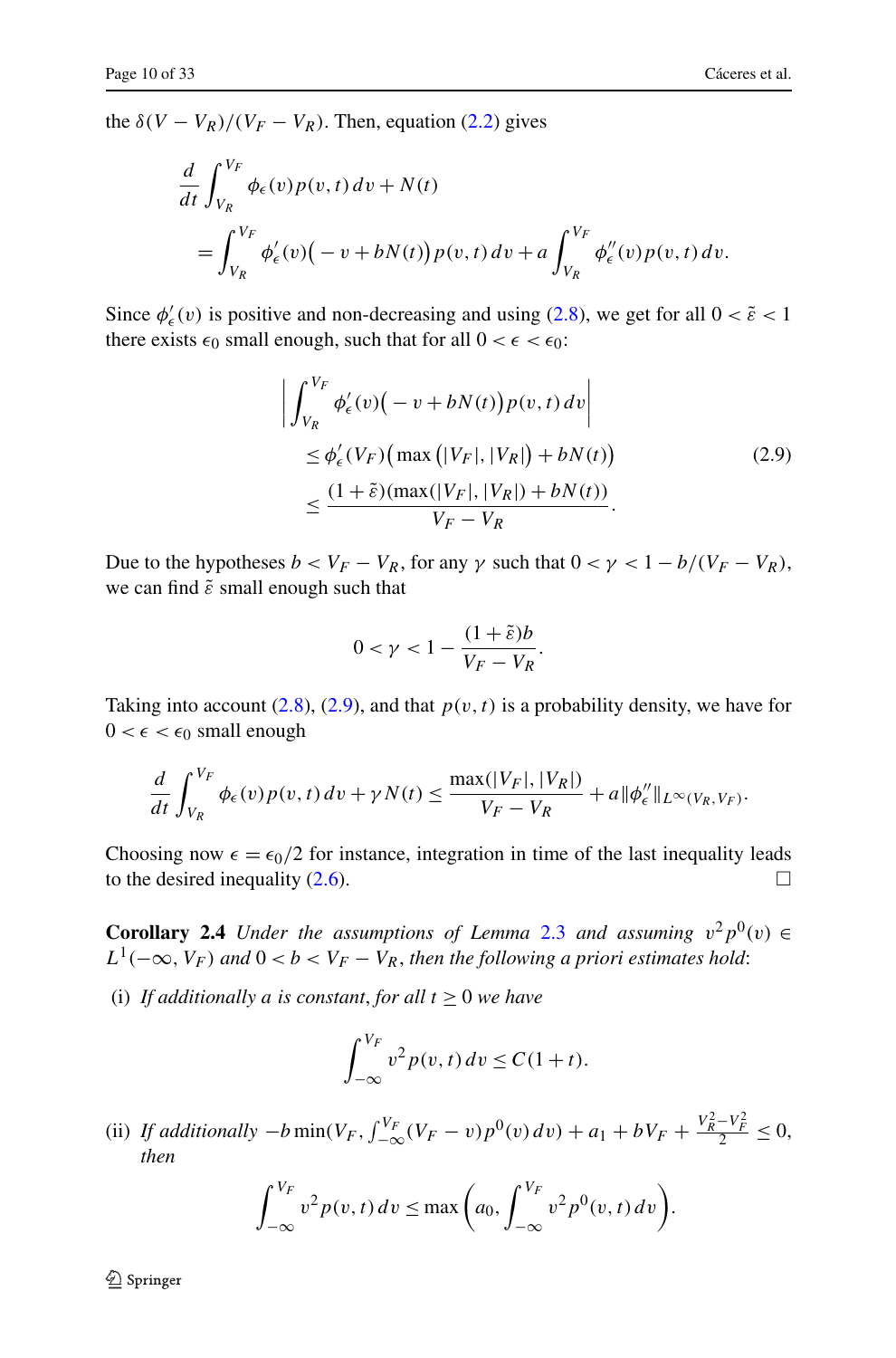*Proof* We use again the weak formulation ([2.1](#page-4-1)) with  $\phi(v) = v^2/2$  as test function and get

$$
\frac{d}{dt} \int_{-\infty}^{V_F} \frac{v^2}{2} p(v, t) dv + \int_{-\infty}^{V_F} v^2 p(v, t) dv
$$
\n
$$
= bN(t) \int_{-\infty}^{V_F} vp(v, t) dv + a(N(t)) + N(t) \frac{V_R^2 - V_F^2}{2}
$$
\n
$$
= bN(t) \int_{-\infty}^{V_F} (v - V_F) p(v, t) dv + a(N(t)) + N(t) \left[ bV_F + \frac{V_R^2 - V_F^2}{2} \right]
$$
\n
$$
\le a_0 + N(t) \left[ -b \min \left( V_F, \int_{-\infty}^{V_F} (V_F - v) p^0(v) dv \right) + a_1 + bV_F + \frac{V_R^2 - V_F^2}{2} \right]
$$

thanks to the first statement of Lemma [2.3](#page-7-0)(ii).

<span id="page-10-0"></span>To prove (i), we just use the second statement of Lemma [2.3](#page-7-0)(ii) valid for *a* constant which tells us that the time integration of the right-hand side grows at most linearly in time and so does  $\int_{-\infty}^{V_F} v^2 p(v, t) dv$ .

To prove (ii), we just use that the bracket is nonpositive and the results follows.  $\Box$ 

## **3 Steady states**

#### 3.1 Generalities

This section is devoted to find all smooth stationary solutions of the problem [\(1.4\)](#page-2-1)- [\(1.6\)](#page-3-0) in the particular relevant case of a drift of the form  $h(v) = V_0(N) - v$ . Let us search for continuous stationary solutions  $p$  of [\(1.4\)](#page-2-1) such that  $p$  is  $C<sup>1</sup>$  regular except possibly at  $V = V_R$  where it is *Lipschitz*. Using the definition in ([2.2](#page-5-0)), we are then allowed by a direct integration by parts in the second derivative term of *p* to deduce that *p* satisfies

<span id="page-10-1"></span>
$$
\frac{\partial}{\partial v}\bigg[\big(v - V_0(N)\big)p(v) + a(N)\frac{\partial}{\partial v}p(v) + NH(v - V_R)\bigg] = 0\tag{3.1}
$$

in the sense of distributions, with *H* being the Heaviside function, that is,  $H(u) = 1$ for  $u \ge 0$  and  $H(u) = 0$  for  $u < 0$ . Therefore, we conclude that

$$
(v - V_0(N))p + a(N)\frac{\partial p}{\partial v} + NH(v - V_R) = C.
$$

The definition of *N* in ([1.6](#page-3-0)) and the Dirichlet boundary condition [\(1.5\)](#page-2-2) imply  $C = 0$ by evaluating this expression at  $v = V_F$ . Using again the boundary condition [\(1.5\)](#page-2-2),  $p(V_F) = 0$ , we may finally integrate again and find that

$$
p(v) = \frac{N}{a(N)}e^{-\frac{(v-V_0(N))^2}{2a(N)}} \int_v^{V_F} e^{\frac{(w-V_0(N))^2}{2a(N)}} H[w-V_R] dw
$$

 $\mathcal{Q}$  Springer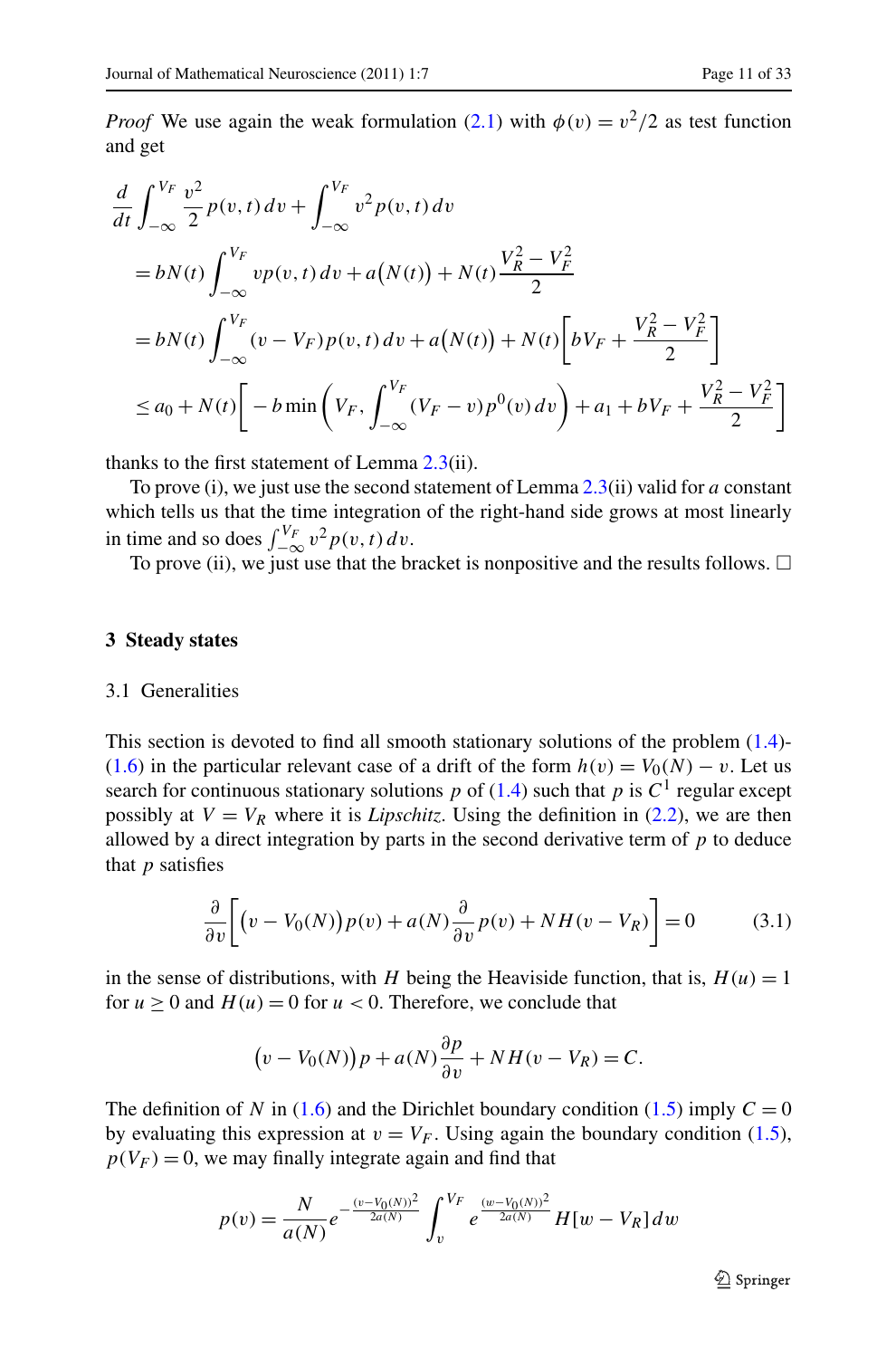which can be rewritten, using the expression of the Heaviside function, as

<span id="page-11-1"></span><span id="page-11-0"></span>
$$
p(v) = \frac{N}{a(N)} e^{-\frac{(v - V_0(N))^2}{2a(N)}} \int_{\max(v, V_R)}^{V_F} e^{\frac{(w - V_0(N))^2}{2a(N)}} dw.
$$
 (3.2)

Moreover, the firing rate in the stationary state  $N$  is determined by the normalization condition [\(2.3\)](#page-5-3), or equivalently,

$$
\frac{a(N)}{N} = \int_{-\infty}^{V_F} \left[ e^{-\frac{(v - V_0(N))^2}{2a(N)}} \int_{\max(v, V_R)}^{V_F} e^{\frac{(w - V_0(N))^2}{2a(N)}} dw \right] dv.
$$
(3.3)

Summarizing, all solutions *p* of the stationary problem ([3.1](#page-10-1)), with the above referred regularity, are of the form given by the expression ([3.2](#page-11-0)), where *N* is any positive solution of the implicit equation  $(3.3)$ .

Let us first comment that in the linear case  $V_0(N) = 0$  and  $a(N) = a_0 > 0$ , we then get a unique stationary state  $p_{\infty}$  given by the Dawson function

<span id="page-11-5"></span><span id="page-11-4"></span><span id="page-11-3"></span>
$$
p_{\infty}(v) = \frac{N_{\infty}}{a_0} e^{-\frac{v^2}{2a_0}} \int_{\max(v,V_R)}^{V_F} e^{\frac{w^2}{2a_0}} dw,
$$
 (3.4)

with *N*<sub>∞</sub> the normalizing constant to unit mass over the interval  $(-\infty, V_F]$ .

The rest of this section is devoted to find conditions on the parameters of the model clarifying the number of solutions to  $(3.3)$  $(3.3)$  $(3.3)$ . With this aim, it is convenient to perform a change of variables, and use new notations

$$
z = \frac{v - V_0}{\sqrt{a}}, \quad u = \frac{w - V_0}{\sqrt{a}}, \quad w_F = \frac{V_F - V_0}{\sqrt{a}}, \quad w_R = \frac{V_R - V_0}{\sqrt{a}}, \tag{3.5}
$$

where the  $N$  dependency has been avoided to simplify notation. Then, as in [\[3](#page-30-2)], we can rewrite the previous integral (and thus the condition for a steady state) as

$$
\begin{cases} \frac{1}{N} = I(N), \\ I(N) := \int_{-\infty}^{w_F} \left[ e^{-\frac{z^2}{2}} \int_{\max(z, w_R)}^{w_F} e^{\frac{u^2}{2}} du \right] dz. \end{cases}
$$
(3.6)

Another alternative form of *I(N)* follows from the change of variables  $s = (z - u)/2$ and  $\tilde{s} = (z + u)/2$  to get

$$
I(N) = 2 \int_{-\infty}^{0} \int_{w_R + s}^{w_F + s} e^{-2s\tilde{s}} d\tilde{s} ds = - \int_{-\infty}^{0} \frac{e^{-2s^2}}{s} \left( e^{-2s w_F} - e^{-2s w_R} \right) ds,
$$

and consequently,

<span id="page-11-2"></span>
$$
I(N) = \int_0^\infty \frac{e^{-s^2/2}}{s} \left( e^{sw_F} - e^{sw_R} \right) ds. \tag{3.7}
$$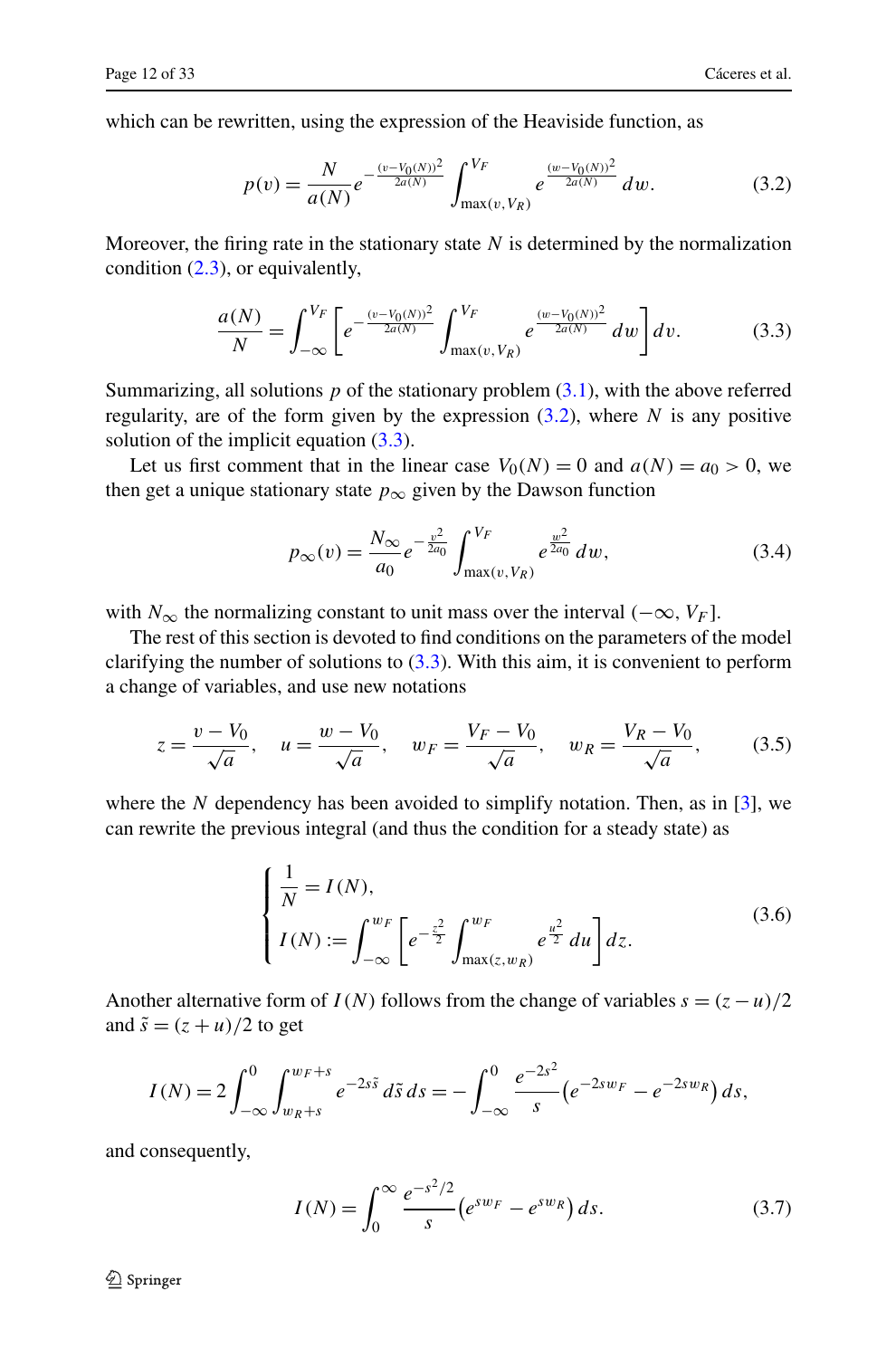3.2 Case of  $a(N) = a_0$ 

We are now ready to state our main result on steady states.

**Theorem 3.1** *Assume*  $h(v, N) = bN - v$ ,  $a(N) = a_0$  *is constant and*  $V_0 = bN$ .

- (i) *For*  $b < 0$  *and*  $b > 0$  *small enough there is a unique steady state to* ([1.4](#page-2-1))-[\(1.6](#page-3-0)).
- (ii) *Under either the condition*

<span id="page-12-4"></span><span id="page-12-3"></span><span id="page-12-0"></span>
$$
0 < b < V_F - V_R,\tag{3.8}
$$

*or the condition*

$$
0 < 2a_0 b < (V_F - V_R)^2 V_R,\tag{3.9}
$$

*then there exists at least one steady state solution to* [\(1.4\)](#page-2-1)*-*([1.6](#page-3-0)).

- <span id="page-12-2"></span>(iii) *If both* [\(3.9\)](#page-12-0) and  $b > V_F - V_R$  *hold*, *then there are at least two steady states to* [\(1.4](#page-2-1))*-*[\(1.6\)](#page-3-0).
- (iv) *There is no steady state to* [\(1.4\)](#page-2-1)*-*([1.6](#page-3-0)) *under the high connectivity condition*

$$
b > \max (2(V_F - V_R), 2V_F I(0)).
$$
\n(3.10)

**Remark 3.2** *It is natural to relate the absence of steady state for b large with blowup of solutions*. *However*, *Theorem* [2.2](#page-5-4) *in Section* [2](#page-4-0) *shows this is not the only possible cause since the blow-up can happen for initial data concentrated enough around*  $V_F$ *independently of the value of b >* 0. *See also Section* [5](#page-23-0) *for related numerical results*.

*Proof* Let us first study properties of the function  $I(N)$ . To do that, we rewrite ([3.7](#page-11-2)) as

$$
I(N) = \int_0^\infty e^{-s^2/2} e^{-\frac{s b N}{\sqrt{a_0}}} \frac{e^{\frac{s V_F}{\sqrt{a_0}}} - e^{\frac{s V_R}{\sqrt{a_0}}} }{s} ds.
$$

Taking the function  $f(s) = e^{\frac{sV_F}{\sqrt{a_0}}} - e^{\frac{sV_R}{\sqrt{a_0}}}$  and Taylor expanding up to second order at  $s = 0$ , we get  $f(s) - f(0) - f'(0)s = f''(\theta)s^2/2$  with  $f(0) = 0$ ,  $f'(0) = (V_F V_R$ / $\sqrt{a_0}$ , and  $\theta \in (0, s)$ . It is easy to see that

<span id="page-12-1"></span>
$$
\left|f''(\theta)\right| \le \max\left(\frac{V_F^2}{2a_0}e^{\frac{\theta V_F}{\sqrt{a_0}}}, \frac{V_R^2}{2a_0}e^{\frac{\theta V_R}{\sqrt{a_0}}}\right),\,
$$

for all  $\theta \in (0, s)$ . By distinguishing the cases based on the signs of  $V_F$  and  $V_R$ , this Taylor expansion implies that

$$
\left| \frac{e^{\frac{sV_F}{\sqrt{a_0}}}-e^{\frac{sV_R}{\sqrt{a_0}}}}{s} - \frac{V_F - V_R}{\sqrt{a_0}} \right| \le \frac{\max(V_F^2, V_R^2)}{2a_0} s e^{\frac{s \max(|V_F|, |V_R|)}{\sqrt{a_0}}}
$$
(3.11)  
 :=  $C_0 s e^{\frac{s \max(|V_F|, |V_R|)}{\sqrt{a_0}}}$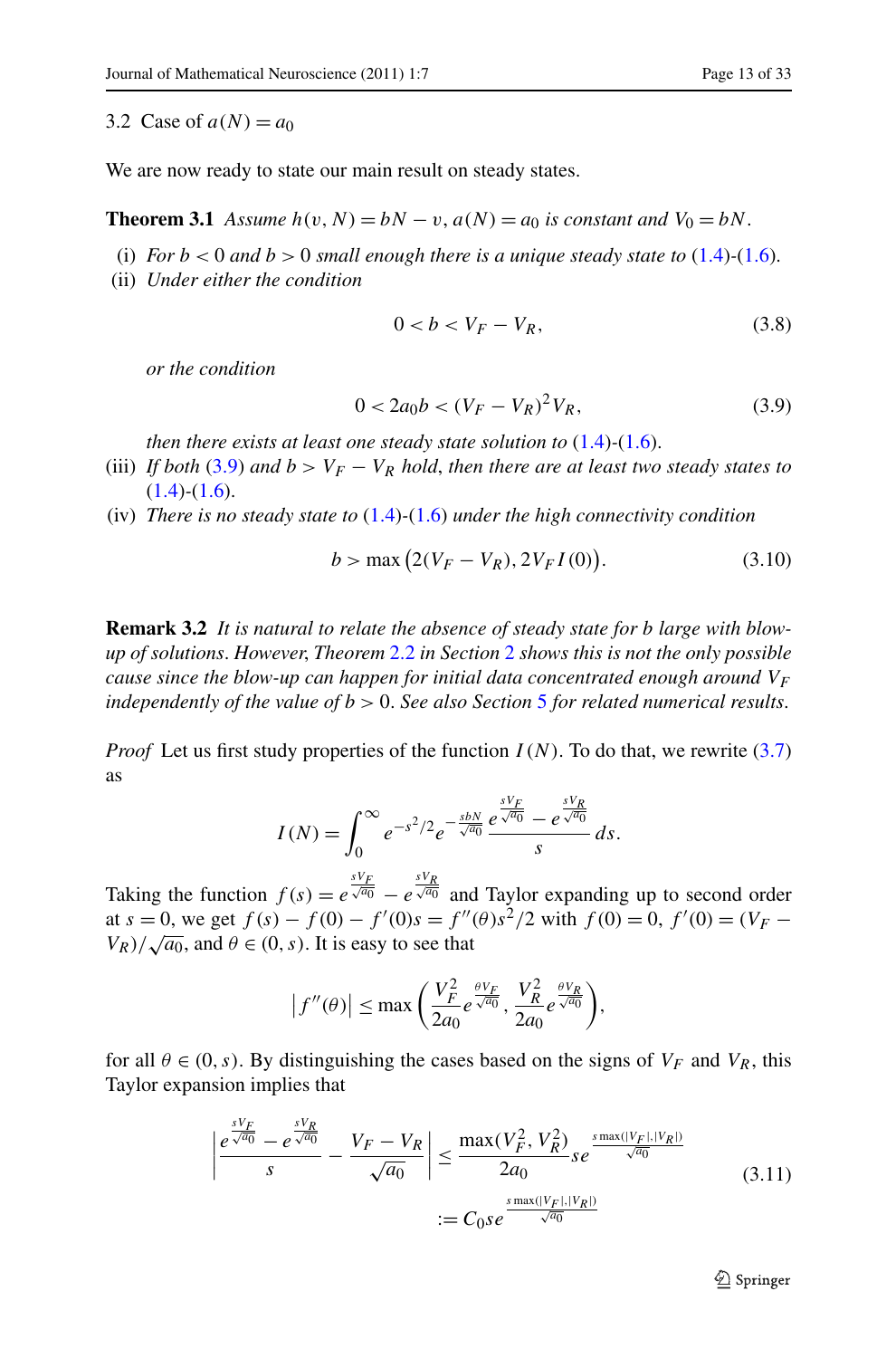for all  $s \geq 0$ . Then, a direct application of the dominated convergence theorem and continuity theorems of integrals with respect to parameters show that the function *I(N)* is continuous on *N* on [0, ∞). Moreover, the function *I(N)* is  $C^{\infty}$  on *N* since all their derivatives can be computed by differentiating under the integral sign by direct application of dominated convergence theorems and differentiation theorems of integrals with respect to parameters. In particular,

$$
I'(N) = -\frac{b}{\sqrt{a_0}} \int_0^{\infty} e^{-s^2/2} (e^{sw_F} - e^{sw_R}) ds,
$$

and for all integers  $k \geq 1$ ,

$$
I^{(k)}(N) = (-1)^k \left(\frac{b}{\sqrt{a_0}}\right)^k \int_0^\infty e^{-s^2/2} s^{k-1} \left(e^{sw_F} - e^{sw_R}\right) ds.
$$

As a consequence, we deduce:

1. Case  $b < 0$ :  $I(N)$  is an increasing strictly convex function and thus

$$
\lim_{N \to \infty} I(N) = \infty.
$$

2. Case  $b > 0$ :  $I(N)$  is a decreasing convex function. Also, it is obvious from the previous expansion  $(3.11)$  $(3.11)$  $(3.11)$  and dominated convergence theorem that

<span id="page-13-1"></span><span id="page-13-0"></span>
$$
\lim_{N \to \infty} I(N) = 0.
$$

It is also useful to keep in mind that, thanks to the form of  $I(N)$  in  $(3.6)$ ,

$$
I(0) \le \sqrt{2\pi} \left[ w_F(0) - w_R(0) \right] e^{\max(w_R^2(0), w_F^2(0))/2}
$$
  
=  $\sqrt{2\pi} \frac{(V_F - V_R)}{\sqrt{a_0}} \exp \left\{ \frac{\max(V_R^2, V_F^2)}{2a_0} \right\} < \infty.$  (3.12)

Now, let us show that for  $b > 0$ , we have

$$
\lim_{N \to \infty} NI(N) = \frac{V_F - V_R}{b}.
$$
\n(3.13)

Using  $(3.11)$ , we deduce

$$
\left| NI(N) - N \frac{V_F - V_R}{\sqrt{a_0}} \int_0^\infty e^{-s^2/2} e^{-\frac{s b N}{\sqrt{a_0}}} ds \right|
$$
  

$$
\leq C_0 N \int_0^\infty s e^{-s^2/2} e^{-\frac{s b N}{\sqrt{a_0}} e^{\frac{s \max(|V_F|, |V_R|)}{\sqrt{a_0}}} ds.
$$

A direct application of dominated convergence theorem shows that the right hand side converges to 0 as  $N \to \infty$  since  $sN \exp(-\frac{s b N}{\sqrt{a_0}})$  is a bounded function uniform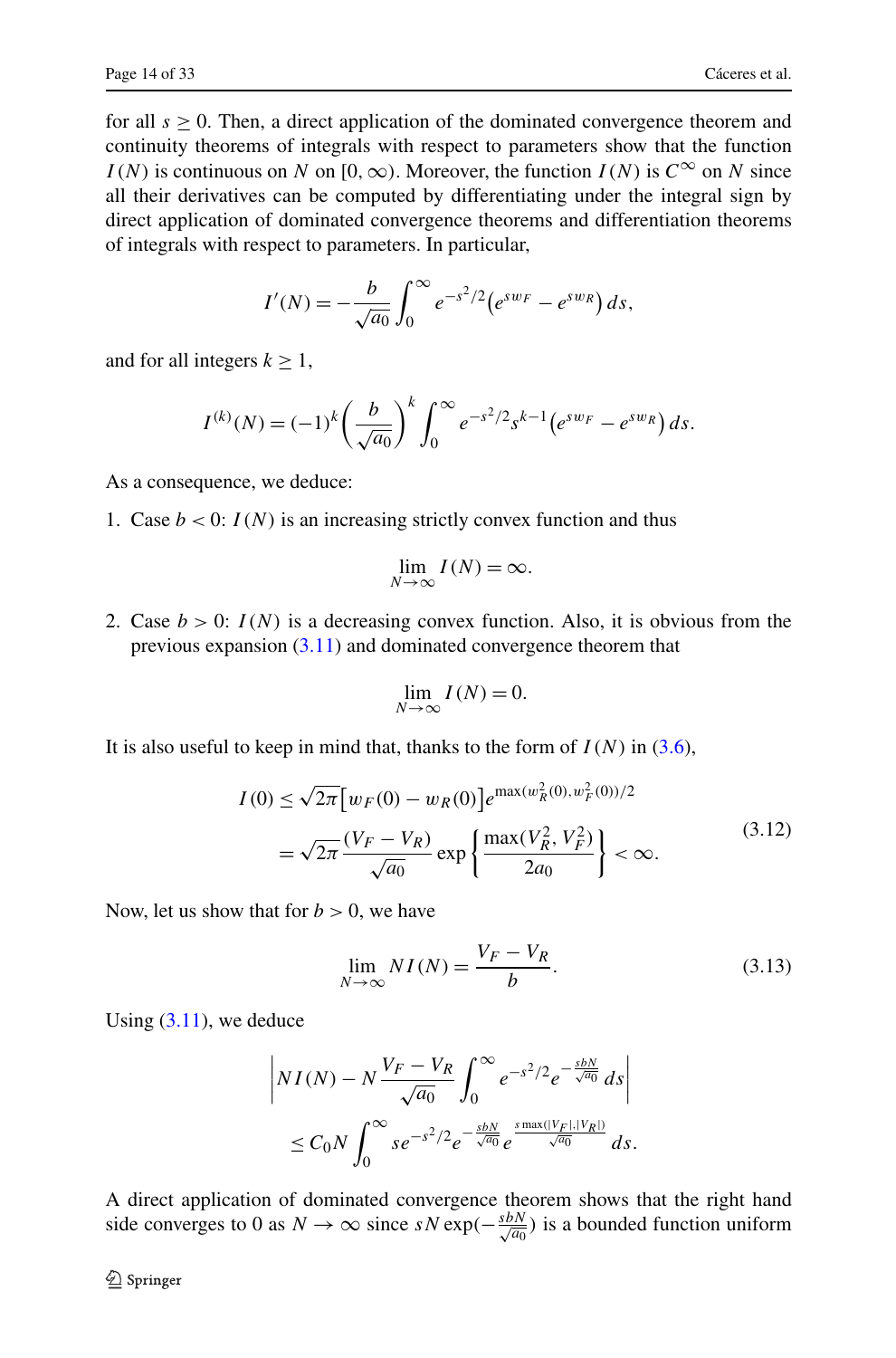in *N* and *s*. Thus, the computation of the limit is reduced to show

<span id="page-14-0"></span>
$$
\lim_{N \to \infty} N \int_0^{\infty} e^{-s^2/2 - \frac{s b N}{\sqrt{a_0}}} ds = \frac{\sqrt{a_0}}{b}.
$$
 (3.14)

With this aim, we rewrite the integral in terms of the complementary error function defined as

$$
\operatorname{erfc}(x) := \frac{2}{\sqrt{\pi}} \int_x^{\infty} e^{-t^2} dt,
$$

and then

$$
\int_0^\infty e^{-s^2/2 - \frac{s b N}{\sqrt{a_0}}} ds = e^{\frac{b^2 N^2}{2a_0}} \int_0^\infty e^{-(\frac{s}{\sqrt{2}} + \frac{b N}{\sqrt{2a_0}})^2} ds = \frac{\sqrt{\pi}}{\sqrt{2}} e^{\frac{b^2 N^2}{2a_0}} \operatorname{erfc}\left(\frac{b N}{\sqrt{2a_0}}\right).
$$

Finally, we can obtain the limit [\(3.14\)](#page-14-0) using L'Hôpital's rule

$$
\lim_{N \to \infty} N \int_0^{\infty} e^{-s^2/2 - \frac{s b N}{\sqrt{a_0}}} ds = \frac{\sqrt{\pi}}{\sqrt{2}} \lim_{N \to \infty} \frac{\text{erfc}(\frac{b N}{\sqrt{2a_0}})}{\frac{e^{-\frac{b^2 N^2}{2a_0}}}{N}}
$$

$$
= \sqrt{2} \lim_{N \to \infty} \frac{-\frac{b}{\sqrt{2a_0}} e^{-\frac{b^2 N^2}{2a_0}}}{-\frac{b^2}{a_0} e^{-\frac{b^2 N^2}{2a_0}}} = \frac{\sqrt{a_0}}{b}.
$$

With this analysis of the function  $I(N)$  we can now proof each of the statements of Theorem [3.1:](#page-12-2)

*Proof of (i)* Let us start with the case  $b < 0$ . Here, the function  $I(N)$  is increasing, starting at  $I(0) < \infty$  due to  $(3.12)$  $(3.12)$  $(3.12)$  and such that

$$
\lim_{N \to \infty} I(N) = \infty.
$$

Therefore, it crosses to the function 1*/N* at a single point.

Now, for the case  $b > 0$  small, we first remark that similar dominated convergence arguments as above show that both  $I(N)$  and  $I'(N)$  are smooth functions of *b*. Moreover, it is simple to realize that  $I(N)$  is a decreasing function of the parameter  $b$ . Now, choosing  $0 < b \leq b_* < (V_F - V_R)/2$ , then  $I(N) \geq I_*(N)$  for all  $N \geq 0$  where  $I_*(N)$ denotes the function associated to the parameter  $b<sub>*</sub>$ . Using the limit ([3.13\)](#page-13-1), we can now infer the existence of  $N_*$  > 0 depending only on  $b_*$  such that

$$
NI(N) \ge NI_*(N) > \frac{V_F - V_R}{2b_*} > 1
$$

for all  $N \ge N_*$ . Therefore, by continuity of  $NI(N)$  there are solutions to  $NI(N) = 1$ and all possible crossings of  $I(N)$  and  $1/N$  are on the interval  $[0, N<sub>*</sub>]$ . We observe that both  $I(N)$  and  $I'(N)$  converge towards the constant function  $I(0) > 0$  and to 0 respectively, uniformly in the interval  $[0, N_*]$  as  $b \to 0$ . Therefore, for *b* small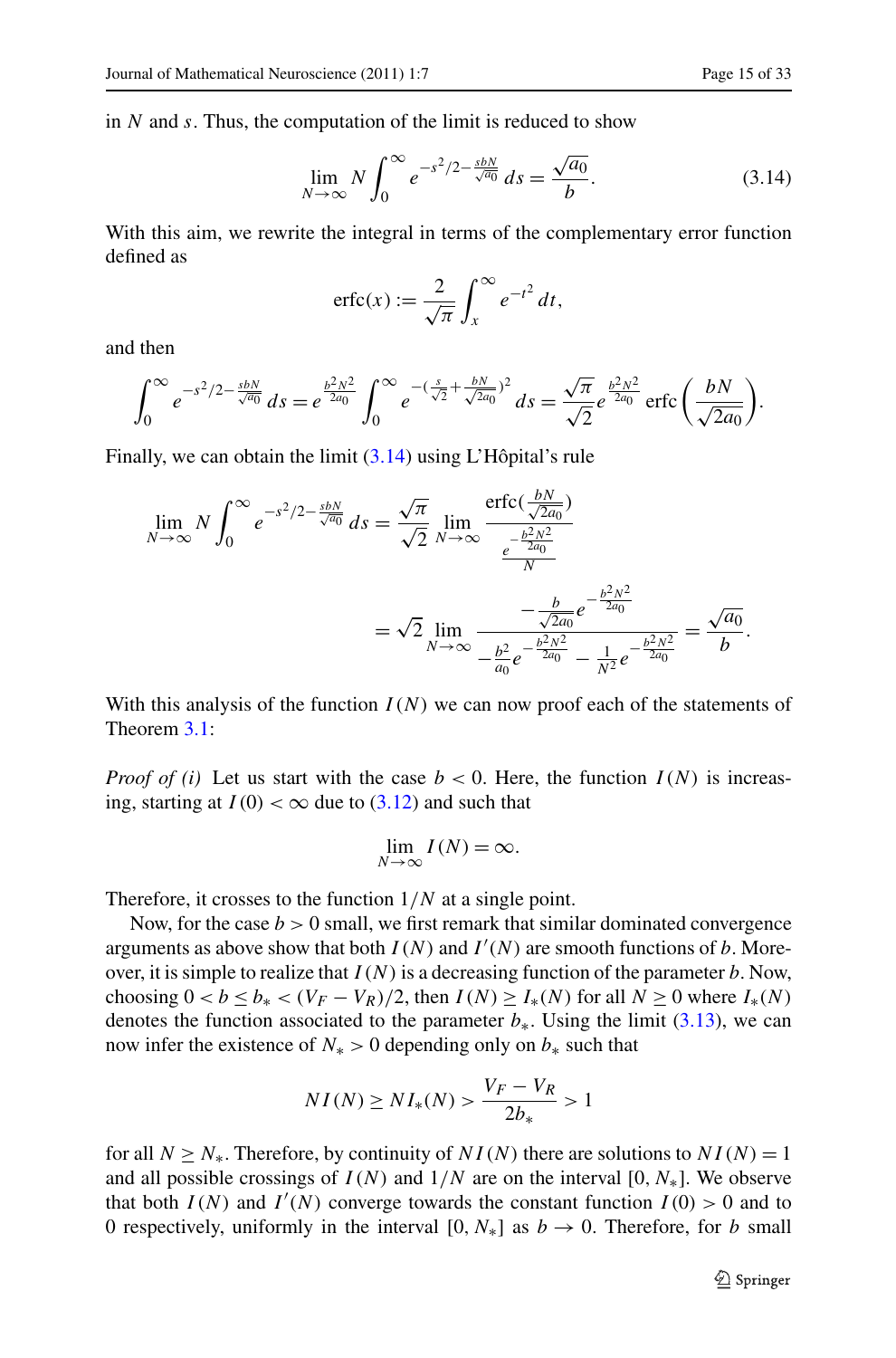*NI*(*N*) is strictly increasing on the interval [0*, N*<sup>\*</sup>] and there is a unique solution to  $NI(N) = 1$ .  $NI(N) = 1.$ 

# *Proof of (ii)*

**Case of** ([3.8](#page-12-3)) The claim that there are solutions to  $NI(N) = 1$  for  $0 < b < V_F - V_R$ is a direct consequence of the continuity of  $I(N)$ ,  $(3.12)$  $(3.12)$  $(3.12)$  and  $(3.13)$  $(3.13)$ .

**Case of** ([3.9](#page-12-0)) We are going to prove that  $I(N) \ge 1/N$  for  $\frac{2a_0}{(V_R - V_F)^2} < N < \frac{V_R}{b}$ , which concludes the existence of a steady state since  $I(0) < \infty$  due to [\(3.12\)](#page-13-0) implies that  $I(N) < 1/N$  for small N. Condition ([3.9\)](#page-12-0) only asserts that this interval for N is not empty. To do so, we show that

$$
I(N) \ge \frac{(V_R - V_F)^2}{2a_0} \quad \text{for } N \in \left[0, \frac{V_R}{b}\right]
$$

which obviously concludes the desired inequality  $I(N) \geq 1/N$  for the interval of N under consideration.

The condition  $\frac{V_R}{b} > N$  is equivalent to  $w_R > 0$ , therefore, using ([3.5](#page-11-4)) and the expression for  $I(N)$  in ([3.6](#page-11-3)), we deduce

$$
I(N) \geq \int_{w_R}^{w_F} \left[ e^{-\frac{z^2}{2}} \int_{\max(z,w_R)}^{w_F} e^{\frac{u^2}{2}} du \right] dz \geq \int_{w_R}^{w_F} \left[ e^{-\frac{z^2}{2}} \int_z^{w_F} e^{\frac{u^2}{2}} du \right] dz.
$$

Since  $z > 0$  and  $e^{\frac{u^2}{2}}$  is an increasing function for  $u > 0$ , then  $e^{\frac{u^2}{2}} \ge e^{\frac{z^2}{2}}$  on [*z*, *w<sub>F</sub>*], and we conclude

$$
I(N) \ge \int_{w_R}^{w_F} \int_z^{w_F} du \, dz = \frac{(V_R - V_F)^2}{2a_0}.
$$

*Proof of (iii)* Under the condition ([3.9](#page-12-0)), we have shown in the previous point the existence of an interval where  $I(N) > I/N$ . On one hand,  $I(0) < \infty$  in ([3.12](#page-13-0)) implies that  $I(N) < I/N$  for *N* small and the condition  $b > V_F - V_R$  implies that  $I(N) < I/N$  for *N* large enough due to the limit ([3.13](#page-13-1)), thus there are at least two crossings between  $I(N)$  and  $1/N$ .

*Proof of (iv)* Under assumption [\(3.10\)](#page-12-4) for *b*, it is easy to check that the following inequalities hold

<span id="page-15-1"></span><span id="page-15-0"></span>
$$
I(0) < 1/N \quad \text{for } N \le 2V_F/b \tag{3.15}
$$

and

$$
\frac{V_F - V_R}{bN - V_F} < \frac{1}{N} \quad \text{for } N > 2V_F/b. \tag{3.16}
$$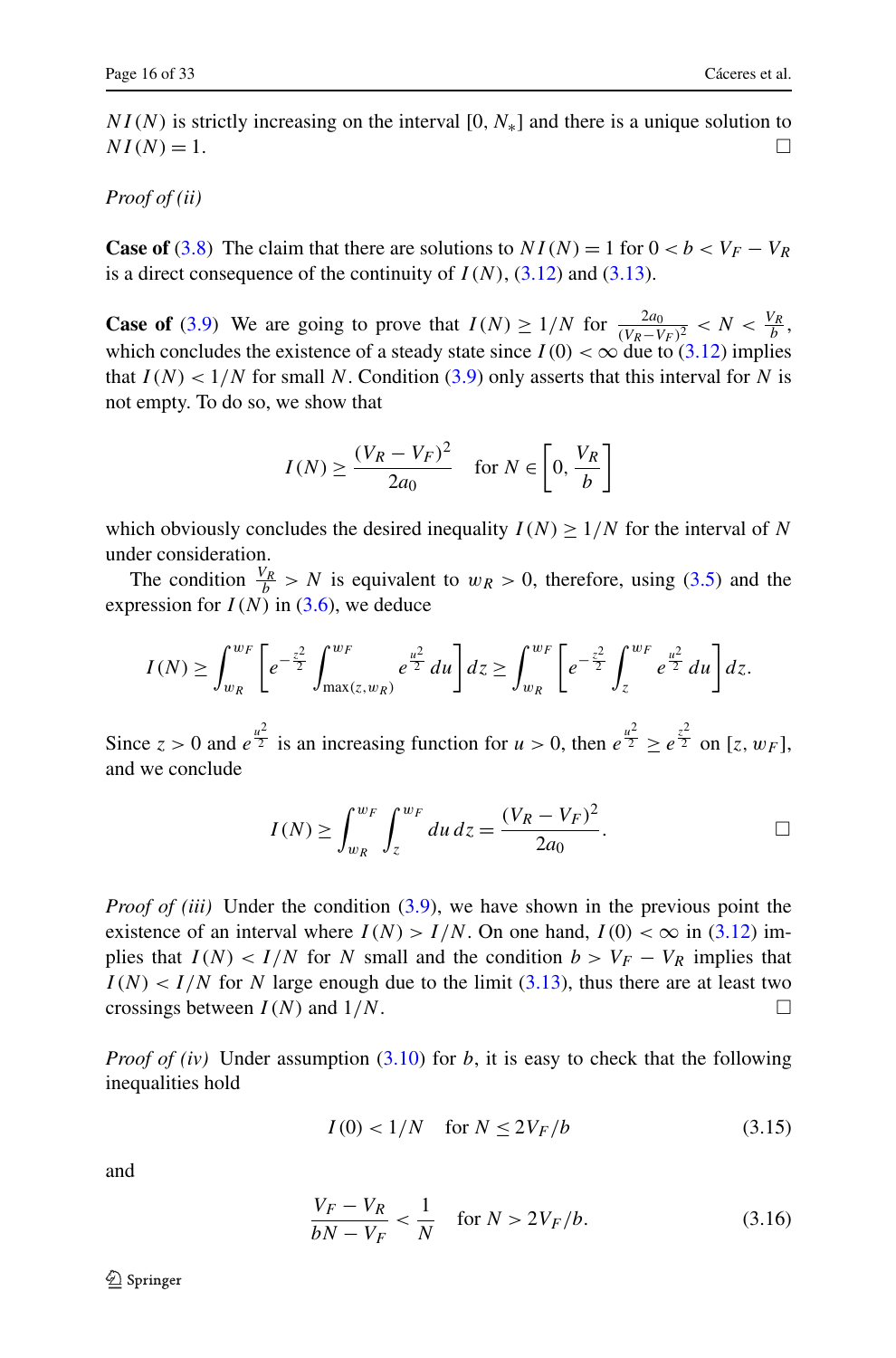We consider *N* such that  $N > V_F/b$ , this means that  $w_F < 0$ . We use the formula  $(3.7)$  for  $I(N)$  and write the inequalities

$$
I(N) < (w_F - w_R) \int_0^\infty e^{-s^2/2} e^{sw_F} = (w_F - w_R) e^{w_F^2/2} \int_0^\infty e^{-(s-w_F)^2/2}
$$
\n
$$
= (w_F - w_R) e^{w_F^2/2} \int_{-w_F}^\infty e^{-s^2/2} \le (w_F - w_R) e^{w_F^2/2} \int_{-w_F}^\infty \frac{s}{|w_F|} e^{-s^2/2}
$$
\n
$$
= \frac{V_F - V_R}{\sqrt{a_0 |w_F|}}
$$

where the mean-value theorem and  $w_F < 0$  were used. Then, we conclude that

$$
I(N) < \frac{V_F - V_R}{\sqrt{a_0|w_F|}} = \frac{V_F - V_R}{bN - V_F}, \quad \text{for } N > V_F/b.
$$

Therefore, using Inequality [\(3.16\)](#page-15-0):

$$
I(N) < \frac{1}{N}, \quad \text{for } N > 2V_F/b
$$

and due to the fact that *I* is decreasing and Inequality [\(3.15\)](#page-15-1), we have  $I(N) < I(0)$  <  $1/N$ , for  $N \le 2V_F/b$ . In this way, we have shown that for all  $N$ ,  $I(N) < 1/N$  and consequently there is no steady state. consequently there is no steady state.

**Remark 3.3** *The functions I (N ) and* 1*/N are depicted in Figure* [1](#page-16-0) *for the case*  $V_0(N) = bN$  *and*  $a(N) = a_0$  *illustrating the main result: steady states exist for small b and do not exist for large b while there is an intermediate range of existence of two stationary states*. *The numerical plots of the function NI (N ) might indicate that there are only three possibilities*: *one stationary state*, *two stationary states and no stationary state*. *However*, *we are not able to prove or disprove the uniqueness of a maximum for the function NI (N ) eventually giving this sharp result*.

<span id="page-16-0"></span>

**Fig. 1** For several values of *b*, the function  $I(N)$  in [\(3.6](#page-11-3)) is plotted against the function  $1/N$  (left figure) and the function *NI(N)* against the constant function 1 (right figure). Here  $a \equiv 1$ ,  $V_R = 1$ ,  $V_F = 2$ .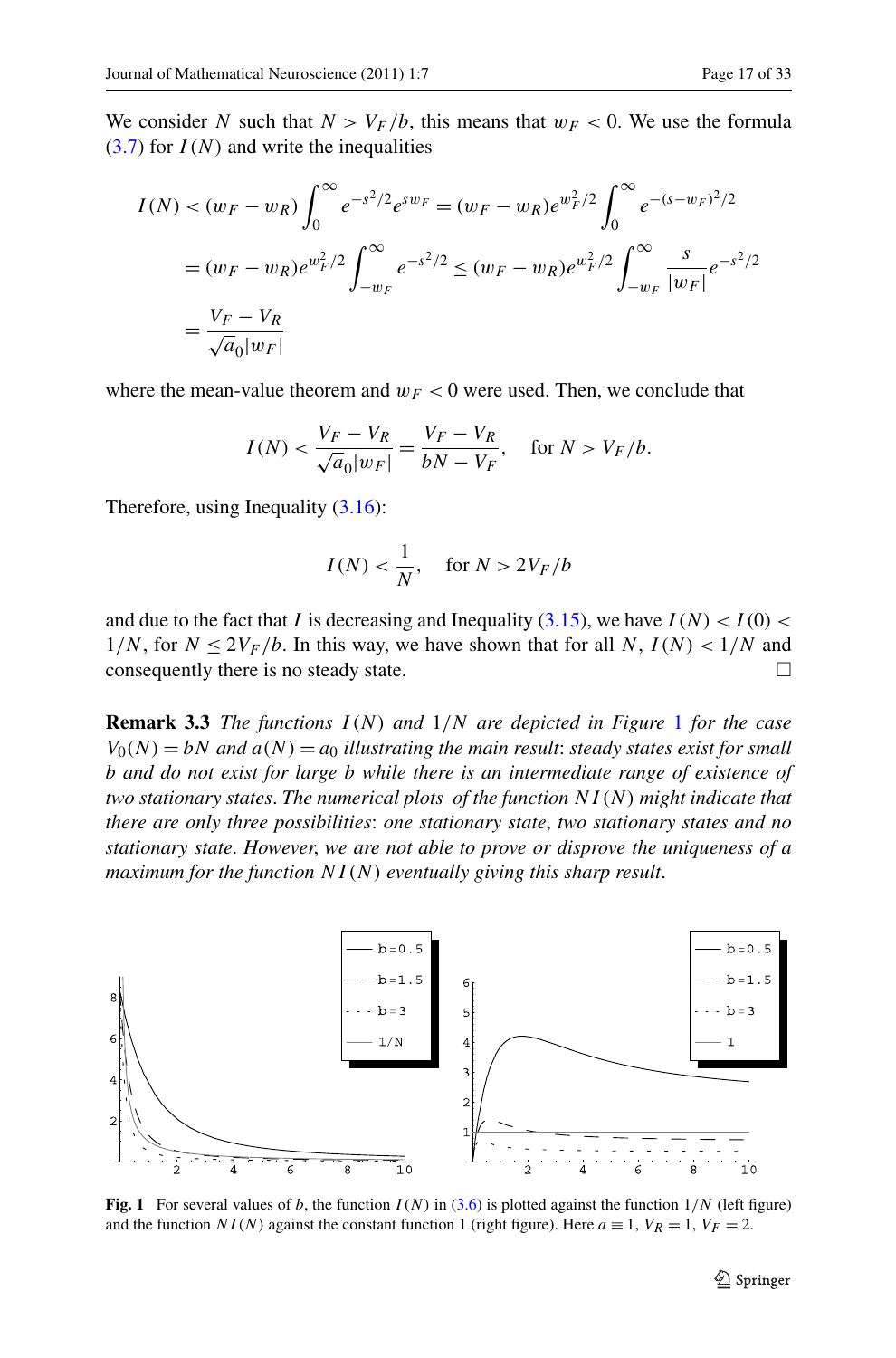**Remark 3.4** *The condition* ([3.9](#page-12-0)) *is not optimal and it can be improved by using one more term in the series expansion of the exponentials inside the integral of the expression of*  $I(N)$  *in* [\(3.7\)](#page-11-2). *More precisely, if*  $w_F > w_R > 0$ *, we use* 

$$
e^{sw_F}-e^{sw_R}=\sum_{n=0}^{\infty}\frac{s^n}{n!}(w_F^n-w_R^n)\geq \sum_{n=0}^2\frac{s^n}{n!}(w_F^n-w_R^n).
$$

*In this way*, *we get*

$$
I(N) \ge \int_0^\infty e^{-s^2/2} \left( \frac{V_F - V_R}{\sqrt{a_0}} + \frac{1}{2} (w_F^2 - w_R^2) s \right) ds
$$
  
 
$$
\ge \frac{(V_F - V_R)(\sqrt{2\pi a_0} + (V_F - V_R))}{2a_0},
$$

*since*

$$
\int_0^\infty e^{-s^2/2} \, ds = \sqrt{\frac{\pi}{2}}, \quad \int_0^\infty e^{-s^2/2} s \, ds = 1 \quad \text{and} \quad V_0 < V_R.
$$

*Then*, *condition* [\(3.9\)](#page-12-0) *can be improved to*

<span id="page-17-0"></span>
$$
2a_0b < V_R(V_F - V_R)(\sqrt{2\pi a_0} + (V_F - V_R)).
$$

*Of course*, *this last inequality is not optimal either for the same reason as before*.

3.3 Case of  $a(N) = a_0 + a_1N$ 

We now treat the case of  $a(N) = a_0 + a_1N$ , with  $a_0, a_1 > 0$  with  $b > 0$ . Proceeding as above we can obtain from  $(3.7)$  $(3.7)$  $(3.7)$  the expression of its derivative

$$
I'(N) = -\frac{d}{dN} \left[ \frac{V_0(N)}{\sqrt{a(N)}} \right] (I_1(N) - I_2(N)) + \frac{d}{dN} \left( \frac{1}{\sqrt{a(N)}} \right) (V_F I_1(N) - V_R I_2(N)),
$$
\n(3.17)

where

$$
I_1(N) = \int_0^\infty e^{-s^2/2} e^{sw_F} ds \text{ and } I_2(N) = \int_0^\infty e^{-s^2/2} e^{sw_R} ds.
$$

Therefore  $I(N)$  is decreasing since

$$
\frac{d}{dN} \left[ \frac{V_0(N)}{\sqrt{a(N)}} \right] = \frac{2ba_0 + ba_1N}{2(a_0 + a_1N)^{3/2}} > 0 \text{ and}
$$

$$
\frac{d}{dN} \left( \frac{1}{\sqrt{a(N)}} \right) = -\frac{a_1}{(a_0 + a_1N)^{3/2}} < 0.
$$

 $\hat{Z}$  Springer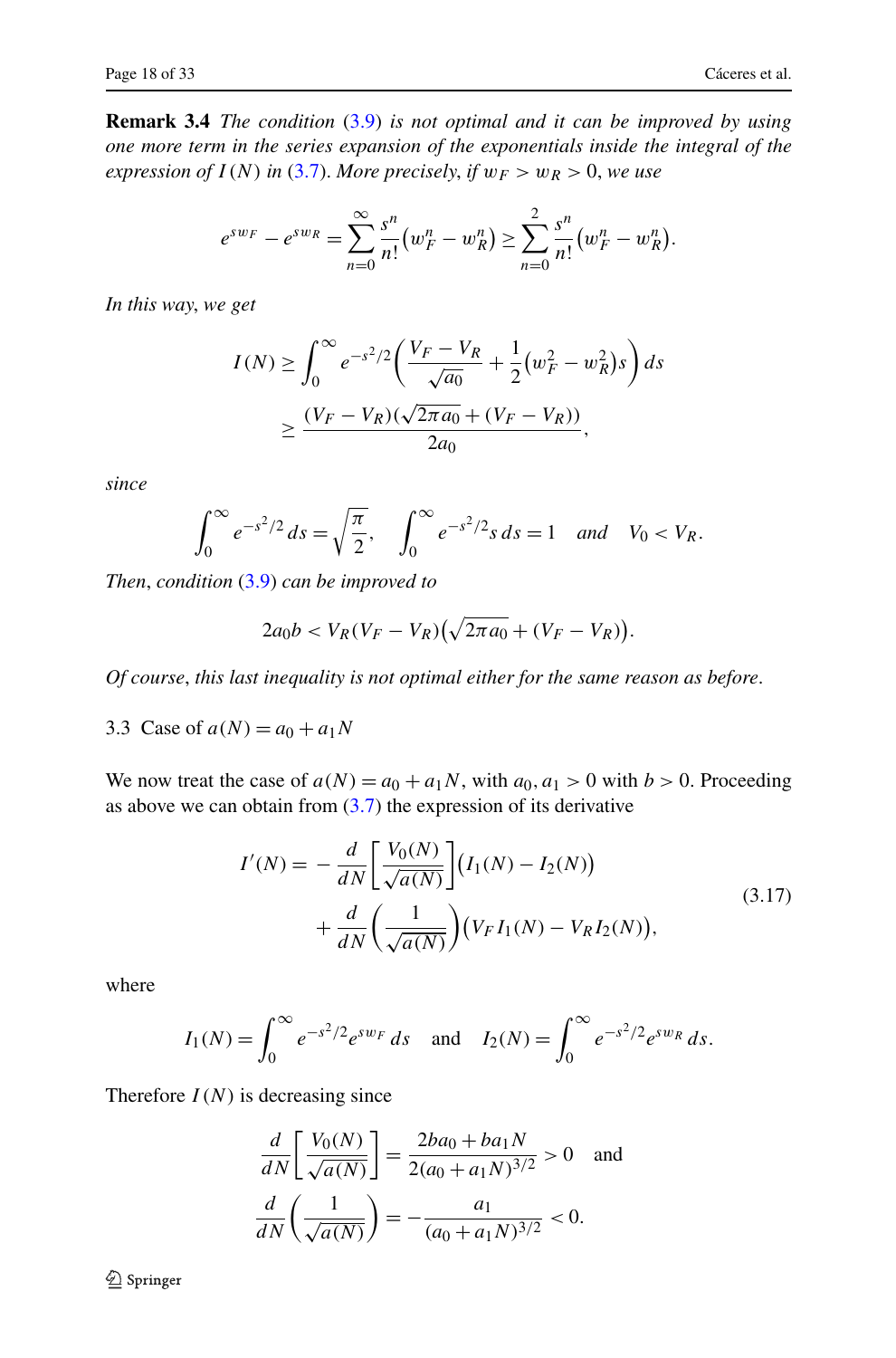*bN*

Moreover, we can check that the computation of the limit [\(3.13\)](#page-13-1) still holds. Actually, we have

$$
\lim_{N \to \infty} \frac{NI(N)}{V_F - V_R} = \lim_{N \to \infty} \frac{N}{\sqrt{a}} \int_0^{\infty} e^{-s^2/2} e^{-sbN/\sqrt{a}} ds = \lim_{N \to \infty} \sqrt{\pi} \frac{\operatorname{erfc}(\frac{bN}{\sqrt{2a}})}{\frac{e^{-\frac{b^2N^2}{2a}}}{\frac{N}{\sqrt{2a}}}} = \lim_{\alpha \to \infty} \sqrt{\pi} \frac{-\frac{2}{\sqrt{\pi}} be^{-b^2 \alpha^2}}{\frac{-2b^2 \alpha^2 e^{-b^2 \alpha^2} - e^{-b^2 \alpha^2}}{\alpha^2}} = \frac{1}{b},
$$

where we have used the change  $\alpha = \frac{N}{\sqrt{2a}}$  and L'Hôpital's rule. In the case *b* < 0, we can observe again by the same proof as before that  $I(N) \to \infty$  when  $N \to \infty$ , and thus, by continuity there is at least one solution to  $NI(N) = 1$ . Nevertheless, it seems difficult to clarify perfectly the number of solutions due to the competing monotone functions in ([3.17](#page-17-0)).

The generalization of part of Theorem [3.1](#page-12-2) is contained in the following result. We will skip its proof since it essentially follows the same steps as before with the new ingredients just mentioned.

**Corollary 3.5** *Assume*  $h(v, N) = bN - v$ ,  $a(N) = a_0 + a_1N$  *with*  $a_0, a_1 > 0$ .

- (i) *Under either the condition*  $b < V_F V_R$ , *or the conditions*  $b > 0$  *and*  $2a_0b +$  $2a_1V_R < (V_F - V_R)^2V_R$ , then there exists at least one steady state solution to [\(1.4](#page-2-1))*-*[\(1.6\)](#page-3-0).
- (ii) *If both*  $2a_0b + 2a_1V_R < (V_F V_R)^2V_R$  *and*  $b > V_F V_R$  *hold, then there are at least two steady states to* ([1.4](#page-2-1))*-*[\(1.6\)](#page-3-0).
- (iii) *There is no steady state to* [\(1.4\)](#page-2-1)-([1.6](#page-3-0)) *for*  $b > \max(2(V_F V_R), 2V_F I(0))$ .

These behaviours are depicted in Figure [2](#page-18-0). Let us point out that if *a* is linear and  $b < 0$ ,  $I(N)$  has not to be strictly increasing as in the constant diffusion case and it may have a minimum for  $N > 0$ .

<span id="page-18-0"></span>

**Fig. 2** Left figure: The function  $NI(N)$  against the constant 1 when  $a(N)$  is linear. For  $b = 0.5$  we have considered  $a(N) = 0.5 + N/8$ , for  $b = 1.2$ :  $a(N) = 0.4 + N/100$  and for  $b = 8$ :  $a(N) = 6 + N/100$ . Right figure: The function  $NI(N)$  against the constant 1 with  $b < 0$  and  $a(N) = 1 + N$ . Here  $V_R = 1$ ;  $V_F = 2$ .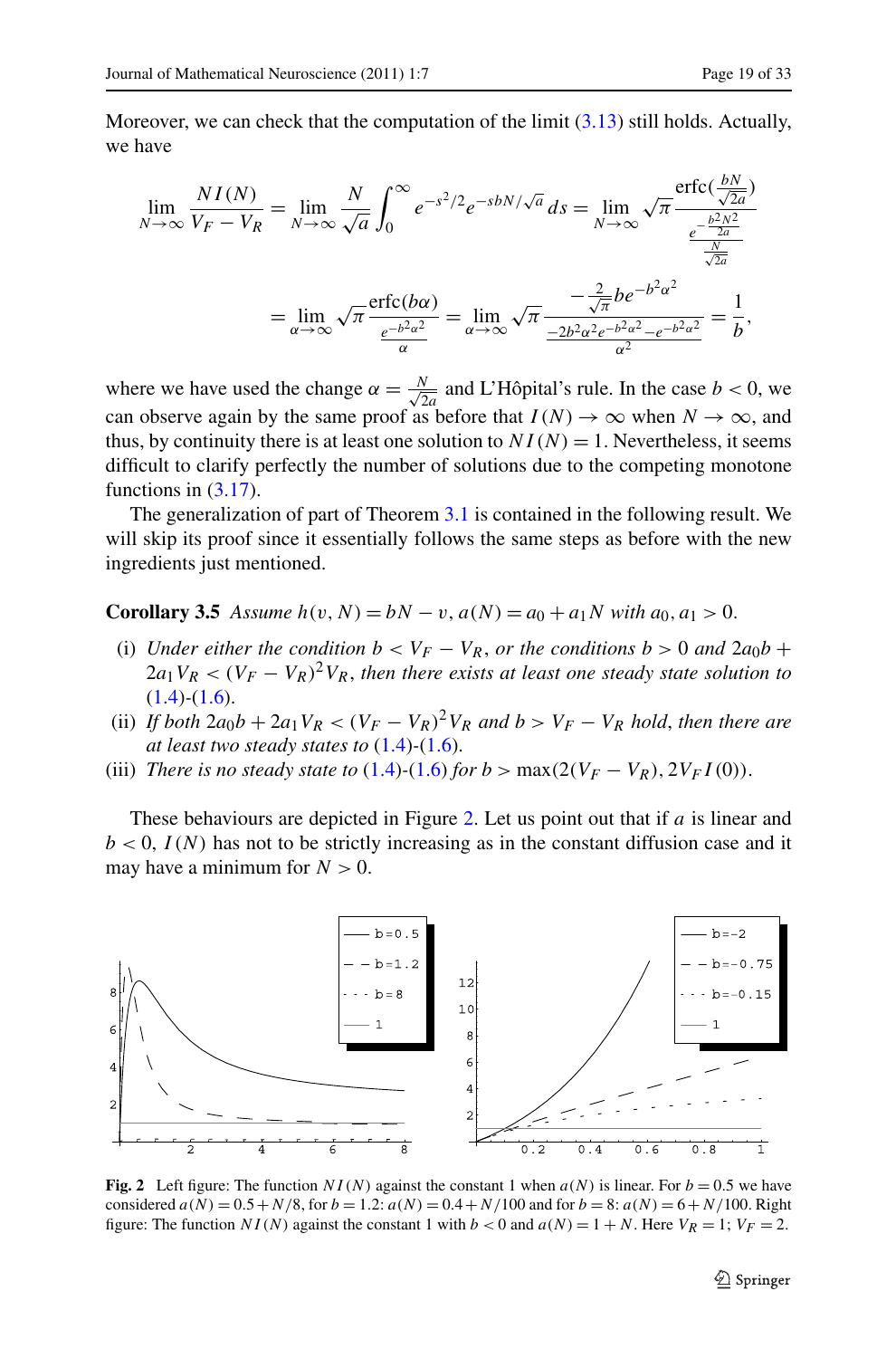<span id="page-19-0"></span>At this point, a natural question is what happens with the stability of these steady states. In the next section we study it in the linear case, when the model presents only one steady state. An extension of the same techniques, entropy methods, to the nonlinear case is not straightforward at all. However, the results obtained in the linear case let us expect that for small connectivity parameter *b* the only steady state could be stable. On the other hand, numerical results presented in Section [5](#page-23-0) give some numerical evidence of the stability/instability in different situations described by this model: only one steady state or two steady states, see that section for details.

## **4 Linear equation and relaxation**

We study specifically the case of a linear equation that is  $b = 0$  and  $a(N) = a_0$ , that is,

<span id="page-19-3"></span>
$$
\begin{cases}\n\frac{\partial p(v,t)}{\partial t} - \frac{\partial}{\partial v} \Big[ v p(v,t) \Big] - a_0 \frac{\partial^2}{\partial v^2} p(v,t) = \delta(v - V_R) N(t), \quad v \le V_F, \\
p(V_F, t) = 0, \qquad N(t) := -a_0 \frac{\partial}{\partial v} p(V_F, t) \ge 0, \quad a_0 > 0, \\
p(v, 0) = p^0(v) \ge 0, \qquad \int_{-\infty}^{V_F} p^0(v) dv = 1.\n\end{cases}
$$
\n(4.1)

For later purposes, we remind that the steady state  $p_{\infty}(v)$  given in [\(3.4\)](#page-11-5) satisfies, for the case at hand, the equation

$$
\begin{cases}\n-\frac{\partial}{\partial v}[vp_{\infty}(v)] - a_0 \frac{\partial^2}{\partial v^2} p_{\infty}(v) = \delta(v - V_R)N_{\infty}, & v \le V_F, \\
p_{\infty}(V_F) = 0, & N_{\infty} := -a_0 \frac{\partial}{\partial v} p_{\infty}(V_F) \ge 0, \\
\int_{-\infty}^{V_F} p_{\infty}(v) dv = 1.\n\end{cases}
$$
\n(4.2)

We will assume in this section that the initial data satisfies, for some  $C^0 > 0$ ,

<span id="page-19-4"></span><span id="page-19-2"></span><span id="page-19-1"></span>
$$
p^{0}(v) \le C^{0} p_{\infty}(v). \tag{4.3}
$$

Then, we take for granted that solutions of the linear problem exist, with the regularity needed in each result below and such that for all  $t \geq 0$ ,

$$
p(v,t) \le C^0 p_{\infty}(v). \tag{4.4}
$$

The estimate [\(4.4](#page-19-1)) follows *a posteriori* from the relative entropy inequality that we state below, see more comments at the end of this section. This is an indication that the hypothesis for the initial data ([4.3](#page-19-2)) will easily be propagated in time giving ([4.4](#page-19-1)) with a well-posedness theory of classical fast-decaying solutions at hand. These solutions to [\(4.1\)](#page-19-3) and [\(4.2](#page-19-4)) might be obtained by the method developed in [\[28](#page-31-21)] and will be analysed elsewhere.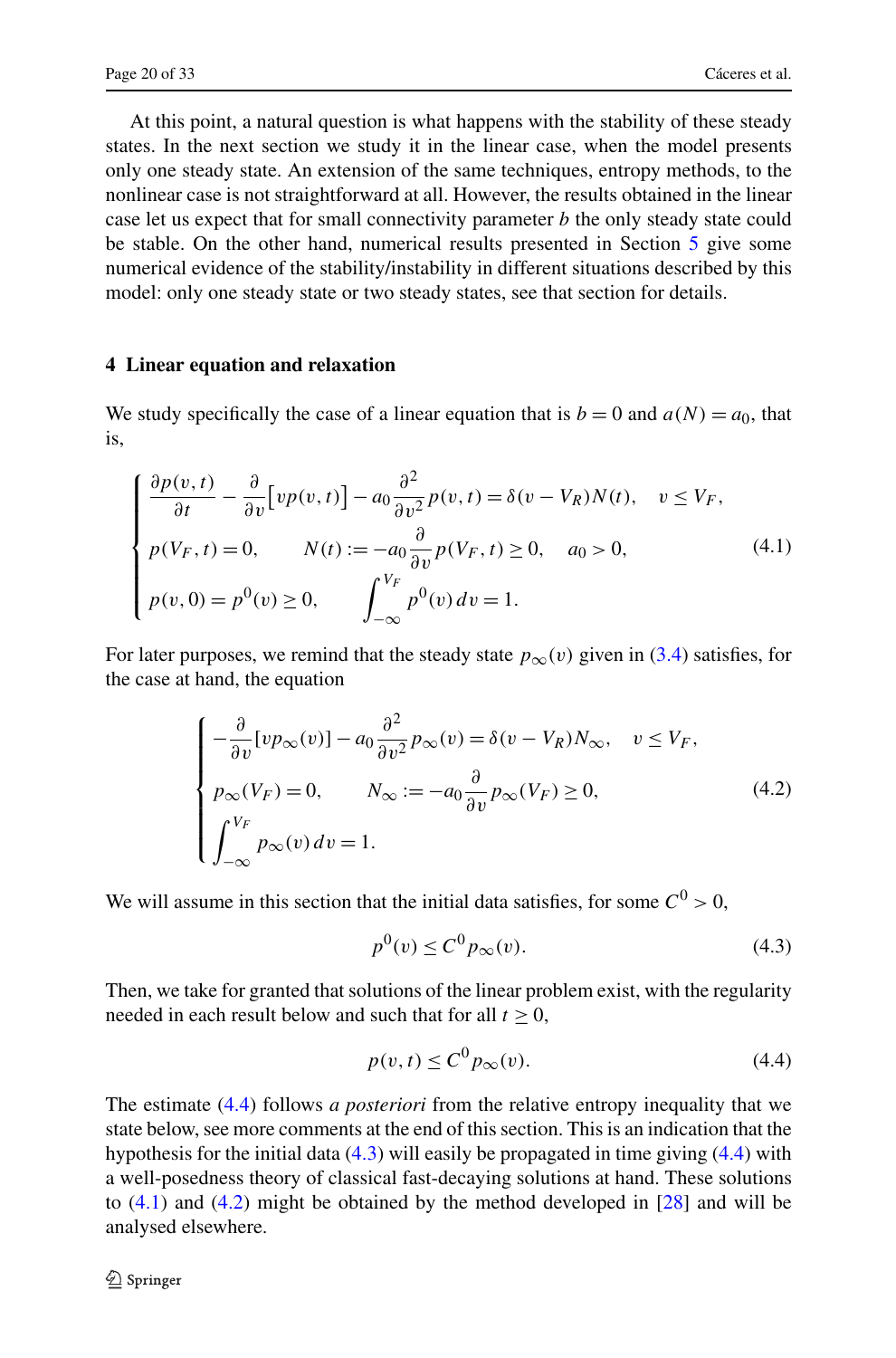<span id="page-20-0"></span>We prove that the solutions to  $(4.1)$  converge in large times to the unique steady state  $p_{\infty}(v)$ .

**Theorem 4.1** (Exponential decay) *Fast-decaying solutions to the equation* ([4.1](#page-19-3)) *verifying* [\(4.4\)](#page-19-1) *satisfy*

$$
\int_{-\infty}^{V_F} p_{\infty}(v) \left( \frac{p(v,t) - p_{\infty}(v)}{p_{\infty}(v)} \right)^2 dv \le e^{-2a_0vt} \int_{-\infty}^{V_F} p_{\infty}(v) \left( \frac{p^0(v) - p_{\infty}(v)}{p_{\infty}(v)} \right)^2 dv.
$$

This result shows that no synchronization of neuronal activity can be expected when the network is not connected, since solutions tend to produce a constant firing rate, a very intuitive conclusion. Because the rate of decay is exponential, we also expect that small connectivity cannot create synchronization either, again an intuitive conclusion proved rigorously for the elapsed time structured model in [[22\]](#page-31-16). Also the proof shows that two relaxation processes are involved in this effect: dissipation by the diffusion term and dissipation by the firing term. These relaxation effects are stated in the following theorem which also gives the natural bounds for the solutions to equation ([4.1](#page-19-3)) (choosing  $G(u) = u^2$  gives the natural energy space of the system, a weighted  $L^2$  space).

**Theorem 4.2** (Relative entropy inequality) *Fast-decaying solutions to equation* ([4.1](#page-19-3)) *verifying* ([4.4](#page-19-1)) *satisfy, for any smooth convex function*  $G : \mathbb{R}^+ \longrightarrow \mathbb{R}$ *, the inequality* 

<span id="page-20-2"></span><span id="page-20-1"></span>
$$
\frac{d}{dt} \int_{-\infty}^{V_F} p_{\infty}(v) G\left(\frac{p(v,t)}{p_{\infty}(v)}\right) dv = -D_G[p](t) \le 0,
$$
\n(4.5)

<span id="page-20-3"></span>*with*

$$
D_G[p](t) = N_{\infty} \left[ G\left(\frac{N(t)}{N_{\infty}}\right) - G\left(\frac{p(v,t)}{p_{\infty}(v)}\right) - \left(\frac{N(t)}{N_{\infty}} - \frac{p(v,t)}{p_{\infty}(v)}\right) G'\left(\frac{p(v,t)}{p_{\infty}(v)}\right) \right] \Big|_{V_R}
$$
  
+ 
$$
a_0 \int_{-\infty}^{V_F} p_{\infty}(v) G''\left(\frac{p(v,t)}{p_{\infty}(v)}\right) \left[ \frac{\partial}{\partial v} \left(\frac{p(v,t)}{p_{\infty}(v)}\right) \right]^2 dv \ge 0.
$$

*Proof of Theorem [4.1](#page-20-0)* The proof is standard in Fokker-Planck theory and follows by applying the relative entropy inequality ([4.5](#page-20-1)) with  $G(x) = (x - 1)^2$ . Then, we obtain

$$
\frac{d}{dt} \int_{-\infty}^{V_F} p_{\infty}(v) \left( \frac{p(v,t)}{p_{\infty}(v)} - 1 \right)^2 dv \le -2a_0 \int_{-\infty}^{V_F} p_{\infty}(v) \left[ \frac{\partial}{\partial v} \left( \frac{p(v,t)}{p_{\infty}(v)} - 1 \right) \right]^2 dv.
$$
\n(4.6)

To proceed further, we need an additional technical ingredient that we state and whose proof is postponed to an [Appendix.](#page-28-0)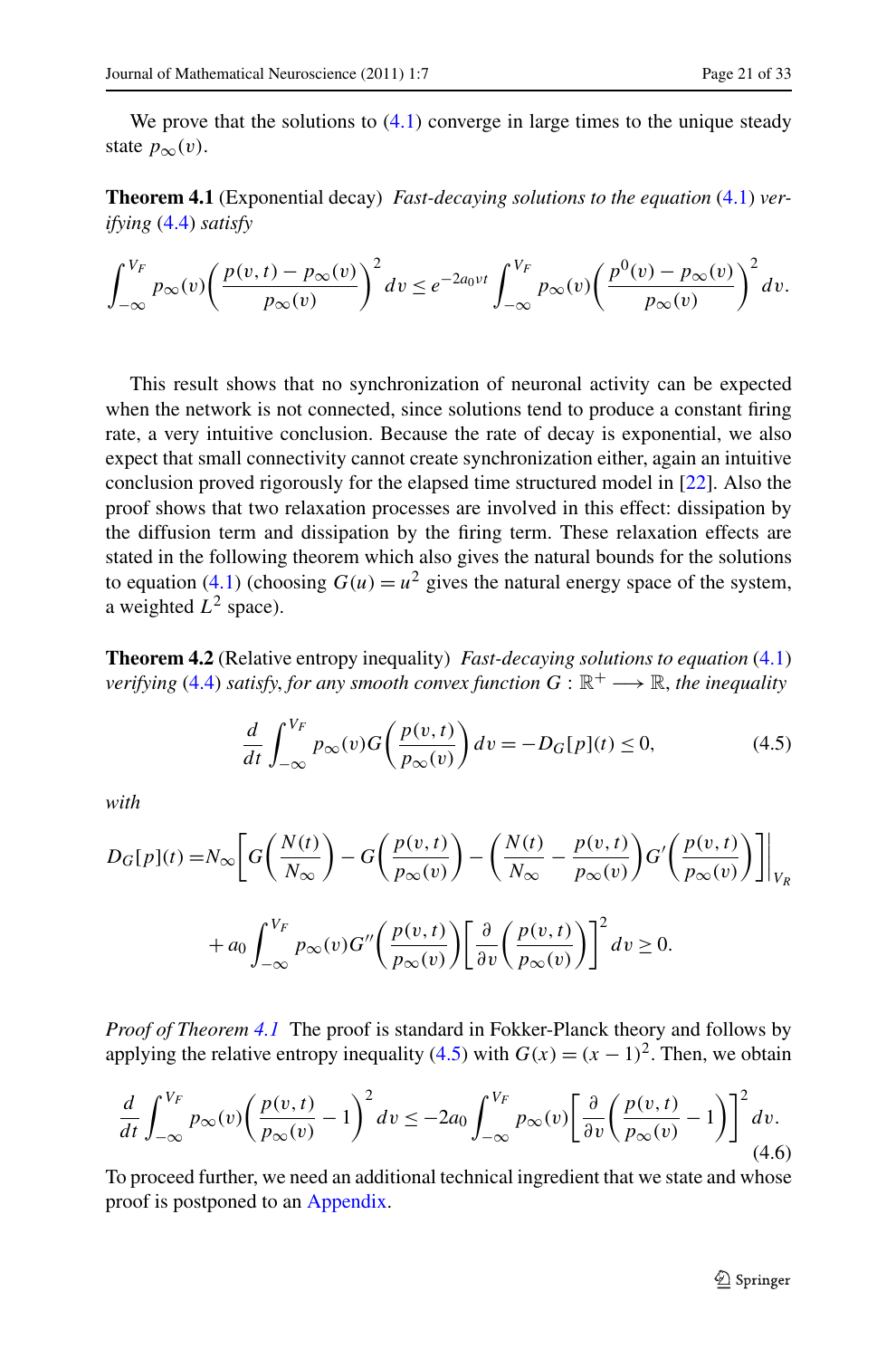<span id="page-21-0"></span>**Proposition 4.3** *There exists ν >* 0 *such that*

$$
\nu \int_{-\infty}^{V_F} p_{\infty}(v) \left(\frac{q(v)}{p_{\infty}(v)}\right)^2 dv \le \int_{-\infty}^{V_F} p_{\infty}(v) \left[\frac{\partial}{\partial v} \left(\frac{q(v)}{p_{\infty}(v)}\right)\right]^2 dv
$$

*for all functions*  $q \text{ such } \frac{q}{p_{\infty}} \in H^1(p_{\infty}(v) dv)$  *and*  $\int_{-\infty}^{V_F} q(v) dv = 0$ .

Poincaré's-like inequality in Proposition [4.3](#page-21-0) applied to  $q = p - p_{\infty}$  bounds the right hand side on [\(4.6\)](#page-20-2)

<span id="page-21-1"></span>
$$
\frac{d}{dt} \int_{-\infty}^{V_F} p_{\infty}(v) \left( \frac{p(v,t)}{p_{\infty}(v)} - 1 \right)^2 dv \le -2a_0 \nu \int_{-\infty}^{V_F} p_{\infty}(v) \left( \frac{p(v,t)}{p_{\infty}(v)} - 1 \right)^2 dv.
$$

Finally, the Gronwall lemma directly gives the result.  $\Box$ 

To show Theorem [4.2,](#page-20-3) which was used in the proof of Theorem [4.1](#page-20-0), we need the following preliminary computations.

**Lemma 4.4** *Given p a fast-decaying solution of* ([4.1](#page-19-3)) *verifying* [\(4.4\)](#page-19-1),  $p_{\infty}$  *given by* [\(3.4\)](#page-11-5) *and G a C*<sup>2</sup> *convex function*, *then the following relations hold*:

<span id="page-21-2"></span>
$$
\frac{\partial}{\partial t} \frac{p}{p_{\infty}} - \left( v + \frac{2a_0}{p_{\infty}} \frac{\partial}{\partial v} p_{\infty} \right) \frac{\partial}{\partial v} \frac{p}{p_{\infty}} - a_0 \frac{\partial^2}{\partial v^2} \frac{p}{p_{\infty}} \n= \frac{N_{\infty}}{p_{\infty}} \delta(v - V_R) \left( \frac{N}{N_{\infty}} - \frac{p}{p_{\infty}} \right),
$$
\n(4.7)

$$
\frac{\partial}{\partial t}G\left(\frac{p}{p_{\infty}}\right) - \left(v + \frac{2a_0}{p_{\infty}}\frac{\partial}{\partial v}p_{\infty}\right)\frac{\partial}{\partial v}G\left(\frac{p}{p_{\infty}}\right) - a_0\frac{\partial^2}{\partial v^2}G\left(\frac{p}{p_{\infty}}\right) \n= -a_0G''\left(\frac{p}{p_{\infty}}\right)\left(\frac{\partial}{\partial v}\frac{p}{p_{\infty}}\right)^2 + \frac{N_{\infty}}{p_{\infty}}\delta(v - V_R)\left(\frac{N}{N_{\infty}} - \frac{p}{p_{\infty}}\right)G'\left(\frac{p}{p_{\infty}}\right),
$$
\n(4.8)

$$
\frac{\partial}{\partial t} p_{\infty} G\left(\frac{p}{p_{\infty}}\right) - \frac{\partial}{\partial v} \left[ v p_{\infty} G\left(\frac{p}{p_{\infty}}\right) \right] - a_0 \frac{\partial^2}{\partial v^2} \left[ p_{\infty} G\left(\frac{p}{p_{\infty}}\right) \right]
$$
\n
$$
= -a_0 p_{\infty} G''\left(\frac{p}{p_{\infty}}\right) \left(\frac{\partial}{\partial v} \frac{p}{p_{\infty}}\right)^2
$$
\n
$$
+ N_{\infty} \delta(v - V_R) \left[ \left(\frac{N}{N_{\infty}} - \frac{p}{p_{\infty}}\right) G'\left(\frac{p}{p_{\infty}}\right) + G\left(\frac{p}{p_{\infty}}\right) \right].
$$
\n(4.9)

*Proof* Since  $\frac{\partial}{\partial v}(\frac{p}{p_{\infty}}) = \frac{1}{p_{\infty}}$  $\frac{\partial p}{\partial v}$  −  $\frac{p}{p_{\infty}^2}$ *∂p*<sup>∞</sup> *∂v* we obtain

<span id="page-21-3"></span>
$$
\frac{\partial p}{\partial v} = p_{\infty} \frac{\partial}{\partial v} \left( \frac{p}{p_{\infty}} \right) + \frac{p}{p_{\infty}} \frac{\partial p_{\infty}}{\partial v}
$$

 $\hat{Z}$  Springer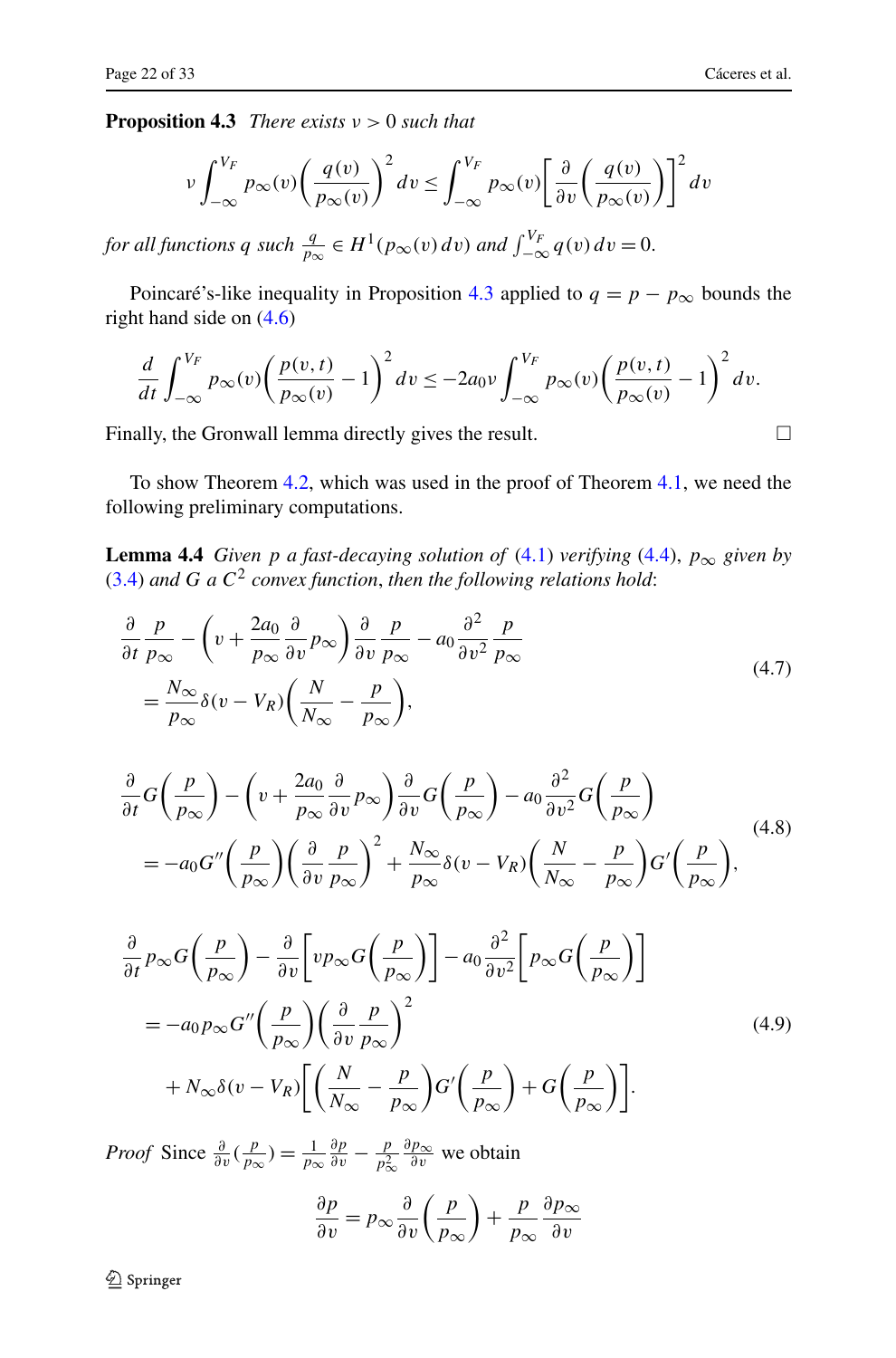and

$$
\frac{\partial^2 p}{\partial v^2} = p_{\infty} \frac{\partial^2}{\partial v^2} \left( \frac{p}{p_{\infty}} \right) + 2 \frac{\partial}{\partial v} \left( \frac{p}{p_{\infty}} \right) \frac{\partial p_{\infty}}{\partial v} + \frac{p}{p_{\infty}} \frac{\partial^2 p_{\infty}}{\partial v^2}.
$$

Using these two expressions in

$$
\frac{\partial}{\partial t} \left( \frac{p}{p_{\infty}} \right) = \frac{1}{p_{\infty}} \frac{\partial p}{\partial t}
$$
  
= 
$$
\frac{1}{p_{\infty}} \left\{ \delta(v = V_R) N(t) + \frac{\partial}{\partial v} \left[ v p(v, t) \right] + a_0 \frac{\partial^2}{\partial v^2} p(v, t) \right\}
$$

we obtain  $(4.7)$  $(4.7)$  $(4.7)$ .

Equation  $(4.8)$  is a consequence of Equation  $(4.7)$  and the following expressions for the partial derivatives of  $G(\frac{p}{p_{\infty}})$ :

$$
\frac{\partial}{\partial t}G\left(\frac{p}{p_{\infty}}\right) = G'\left(\frac{p}{p_{\infty}}\right)\frac{\partial}{\partial t}\left(\frac{p}{p_{\infty}}\right), \quad \frac{\partial}{\partial v}G\left(\frac{p}{p_{\infty}}\right) = G'\left(\frac{p}{p_{\infty}}\right)\frac{\partial}{\partial v}\left(\frac{p}{p_{\infty}}\right)
$$

and

$$
\frac{\partial^2}{\partial v^2} G\left(\frac{p}{p_{\infty}}\right) = G''\left(\frac{p}{p_{\infty}}\right) \left(\frac{\partial}{\partial v}\left(\frac{p}{p_{\infty}}\right)\right)^2 + G'\left(\frac{p}{p_{\infty}}\right) \frac{\partial^2}{\partial v^2}\left(\frac{p}{p_{\infty}}\right).
$$

Finally, Equation [\(4.9\)](#page-21-3) is obtained using Equation [\(4.8](#page-21-2)) and the fact that *p*<sub>∞</sub> is solution of (4.2). tion of  $(4.2)$  $(4.2)$  $(4.2)$ .

*Proof of Theorem* [4.2](#page-20-3) We integrate from  $-\infty$  to  $V_F - \alpha$  in ([4.9](#page-21-3)) and let  $\alpha$  tend to 0<sup>+</sup> and use L'Hôpital's rule

<span id="page-22-0"></span>
$$
\lim_{v \to V_F} \frac{p(v,t)}{p_{\infty}(v)} = \lim_{v \to V_F} \frac{\frac{\partial p}{\partial v}(v,t)}{\frac{\partial p_{\infty}}{\partial v}(v)} = \frac{N(t)}{N_{\infty}}.
$$
\n(4.10)

Since  $p(v, t) \leq C^0 p_\infty(v)$ , then

$$
\frac{d}{dt} \int_{-\infty}^{V_F} p_{\infty} G\left(\frac{p}{p_{\infty}}\right) dv - a_0 \frac{\partial}{\partial v} \left[ p_{\infty} G\left(\frac{p}{p_{\infty}}\right) \right] \Big|_{V_F}
$$
\n
$$
= -a_0 \int_{-\infty}^{V_F} p_{\infty} G''\left(\frac{p}{p_{\infty}}\right) \left(\frac{\partial}{\partial v} \frac{p}{p_{\infty}}\right)^2 dv
$$
\n
$$
+ N_{\infty} \left[ \left(\frac{N}{N_{\infty}} - \frac{p}{p_{\infty}}\right) G'\left(\frac{p}{p_{\infty}}\right) + G\left(\frac{p}{p_{\infty}}\right) \right] \Big|_{V_R}.
$$

The Dirichlet boundary condition  $(1.5)$  implies that

$$
-a_0 \frac{\partial}{\partial v} \left[ p_{\infty} G \left( \frac{p}{p_{\infty}} \right) \right] \Big|_{V_F} = -a_0 \frac{\partial p_{\infty}}{\partial v} G \left( \frac{p}{p_{\infty}} \right) \Big|_{V_F} = N_{\infty} G \left( \frac{N(t)}{N_{\infty}} \right),
$$

**◯** Springer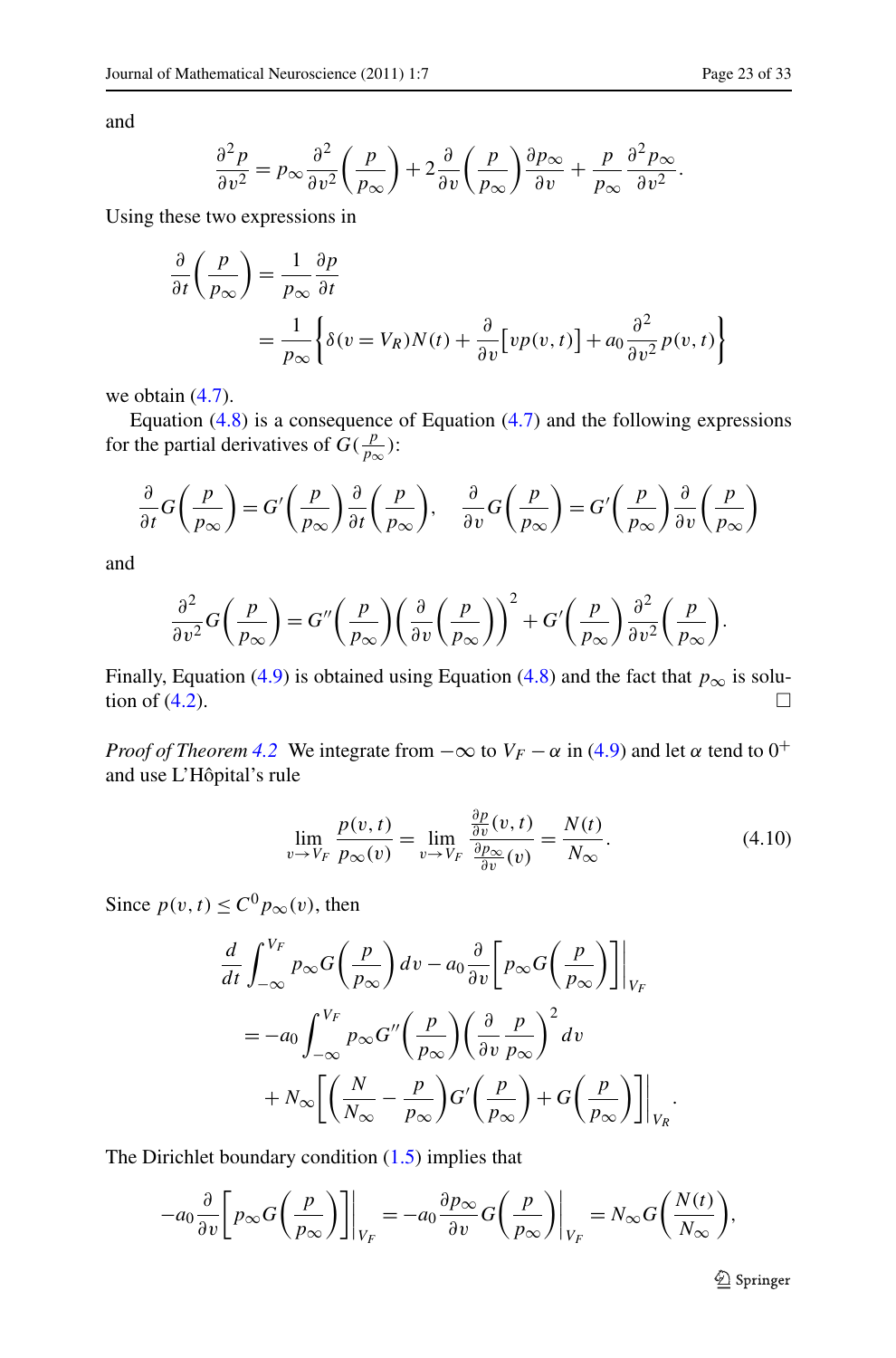where we used that

$$
p_{\infty} \frac{\partial}{\partial v} G\left(\frac{p}{p_{\infty}}\right)\Big|_{V_F} = p_{\infty} G'\left(\frac{p}{p_{\infty}}\right) \frac{-Np_{\infty} + N_{\infty}p}{p_{\infty}^2 a_0}\Big|_{V_F}
$$
  
= 
$$
G'\left(\frac{p}{p_{\infty}}\right) \left(\frac{-N}{a_0} + \frac{N_{\infty}}{a_0} \frac{p}{p_{\infty}}\right)\Big|_{V_F} = 0,
$$

due to  $(4.10)$ . Collecting all terms leads to the desired inequality.

<span id="page-23-0"></span>Let us finally remark that as a usual consequence of the General Relative Entropy principle (GRE) [[29\]](#page-31-22), the estimate ([4.4](#page-19-1)) follows by choosing the convex function  $G(x) = (x - C<sup>0</sup>)<sup>4</sup>$ . This shows that the bound [\(4.4\)](#page-19-1) can be proved using [\(4.3\)](#page-19-2) together with a well-posedness theory of classical fast-decaying at  $-\infty$  solutions to ([4.1](#page-19-3)).

# **5 Numerical results**

We consider two different explicit methods to simulate the NNLIF  $(1.4)$  $(1.4)$ . The first one is based on standard shock-capturing methods for the advection term and standard centered finite differences for the second-order term. More precisely, the first order term is approximated by finite difference WENO-schemes [[30\]](#page-31-23).

The second numerical method is based on another finite difference scheme for the Fokker-Planck equation proposed in the literature called the Chang-Cooper method  $[31]$  $[31]$ . This method was also used in  $[20]$  $[20]$  $[20]$  for a computational neuroscience model with variable voltage and conductance. In order to use this method, the first step is to rewrite the Fokker-Planck equation [\(1.4\)](#page-2-1) in terms of the Maxwellian  $M(v) = e^{-\frac{(v-bN)^2}{2a(N)}}$  as follows,

$$
\frac{\partial p}{\partial t}(v,t) - a(N(t))\frac{\partial}{\partial v}\bigg[M(v,t)\frac{\partial}{\partial v}\bigg(\frac{p(v,t)}{M(v,t)}\bigg)\bigg] = N(t)\delta(v-V_R).
$$

Then, the Chang-Cooper method performs a kind of *θ* -finite difference approximation of  $p/M$ , see [\[31](#page-31-24)] for details. The Chang-Cooper method presents difficulties when the firing rate becomes large and the diffusion coefficient  $a(N)$  is constant. More precisely, given  $a(N) = a_0$  and  $b > 0$ , if N is large, the drift of the Maxwellian, in terms of which is rewritten the Fokker-Planck equation, practically vanishes on the interval *(*−∞*, VF* ] and this particular Chang-Cooper method is not suitable. Whenever *a(N )* is not constant, this problem disappears.

Summarizing, we consider two different schemes for our simulations: the first one is based on WENO-finite differences as described above, and the second one by means of the cited Chang-Cooper method. In both cases the evolution on time is performed with a TVD Runge-Kutta scheme. In Section 2 of [[20\]](#page-31-14) these schemes are explained in details and we refer to [\[30](#page-31-23), [31](#page-31-24)] for a deeper analysis of them.

In our simulations we consider a uniform mesh in *v*, for  $v \in [V_{min}, V_F]$ . The value  $V_{min}$  (less than  $V_R$ ) is adjusted in the numerical experiments to fulfill that  $p(V_{min}, t) \approx 0$ , while  $V_F$  is fixed to 2 and  $V_R = 1$ . As initial data we have taken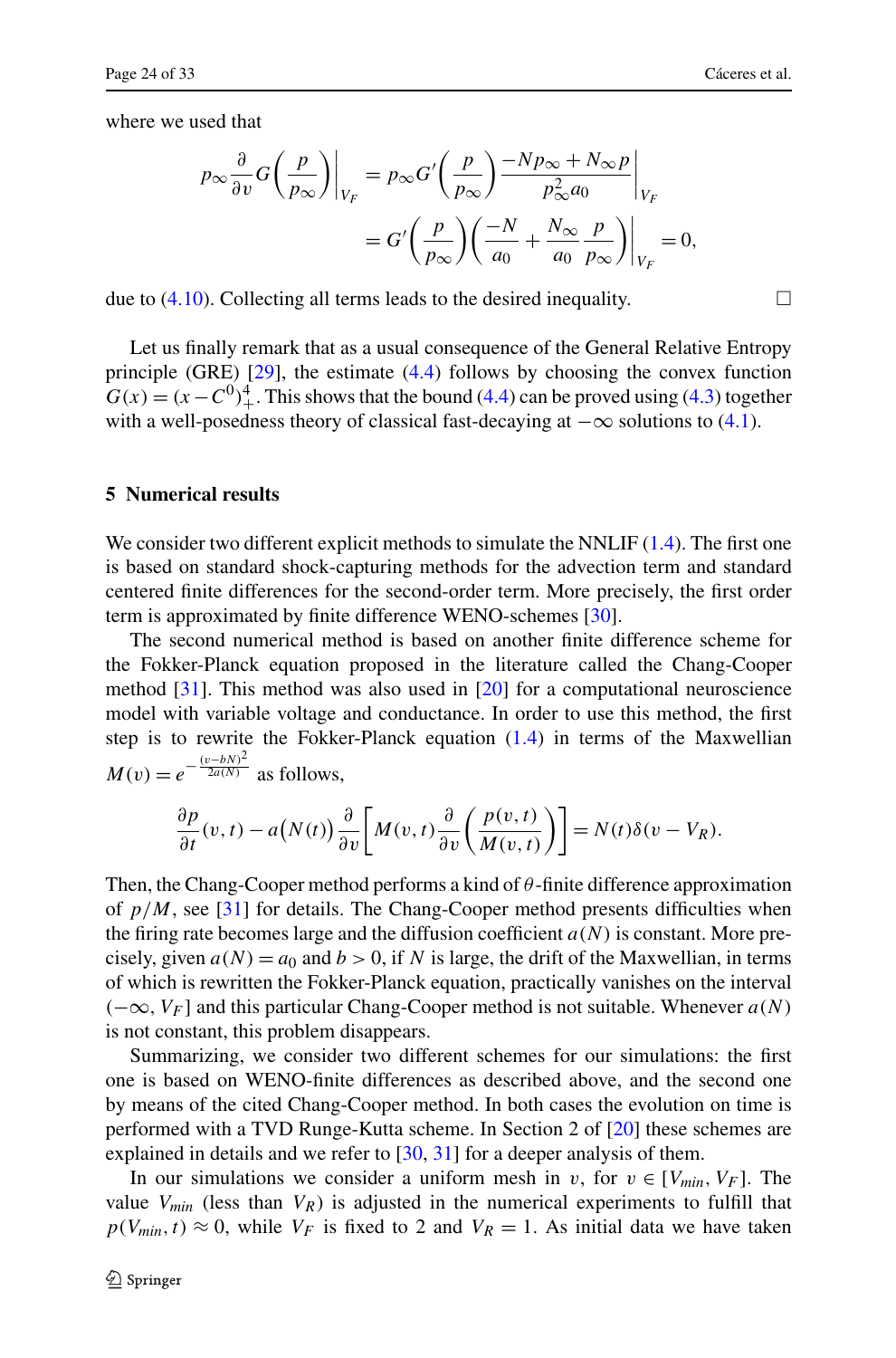two different types of functions:

• Maxwellians:

<span id="page-24-1"></span>
$$
p^{0}(v) = \frac{1}{\sqrt{2\pi}\sigma_0}e^{-\frac{(v-v_0)^2}{2\sigma_0^2}},
$$
\n(5.1)

where the mean  $v_0$  and the variance  $\sigma_0^2$  are chosen according to the analyzed phenomenon.

• Stationary Profiles  $(3.2)$  given by

$$
p(v) = \frac{N}{a(N)}e^{-\frac{(v-V_0(N))^2}{2a(N)}}\int_{\max(v,V_R)}^{V_F}e^{\frac{(w-V_0(N))^2}{2a(N)}}\,dw,
$$

with *N* an approximate value of the stationary firing rate. We typically consider this kind of initial data to analyze local stability of steady states.

*Steady states. -* As we show in Section [3,](#page-10-0) for *b* positive there is a range of values for which there are either one or two or no steady states. With our simulations we can observe all the cases represented in Figures [1](#page-16-0) and [2](#page-18-0).

In Figure [3](#page-24-0) we show the time evolution of the distribution function  $p(v, t)$ , in the case of  $a \equiv 1$  and  $b = 0.5$  for which there is only one steady state according to Theorem [3.1,](#page-12-2) considering as initial data a Maxwellian with  $v_0 = 0$  and  $\sigma_0^2 = 0.25$ in  $(5.1)$ . We observe that the solution after 3.5 time units numerically achieves the steady state with the imposed tolerance. The top left subplot in Figure [4](#page-25-0) describes the time evolution of the firing rate, which becomes constant after some time. This clearly corresponds to the case of a unique locally asymptotically stable stationary state. Let us remark that in the right subplot of Figure [3](#page-24-0), we can observe the Lipschitz behavior of the function at  $V_R$  as it should be from the jump in the flux and thus on the derivative of the solutions and the stationary states, see Section [3.](#page-10-0)

For  $b = 1.5$ , we proved in Section [3](#page-10-0) that there are two steady states. With our simulations we can conjecture that the steady state with larger firing rate is unstable. However the stationary solution with low firing rate is locally asymptotically stable. We illustrate this situation in the bottom left subplot in Figure [4.](#page-25-0) Starting with a

<span id="page-24-0"></span>

**Fig. 3** Distribution functions  $p(v, t)$  for  $b = 0.5$  and  $a \equiv 1$  at differents times.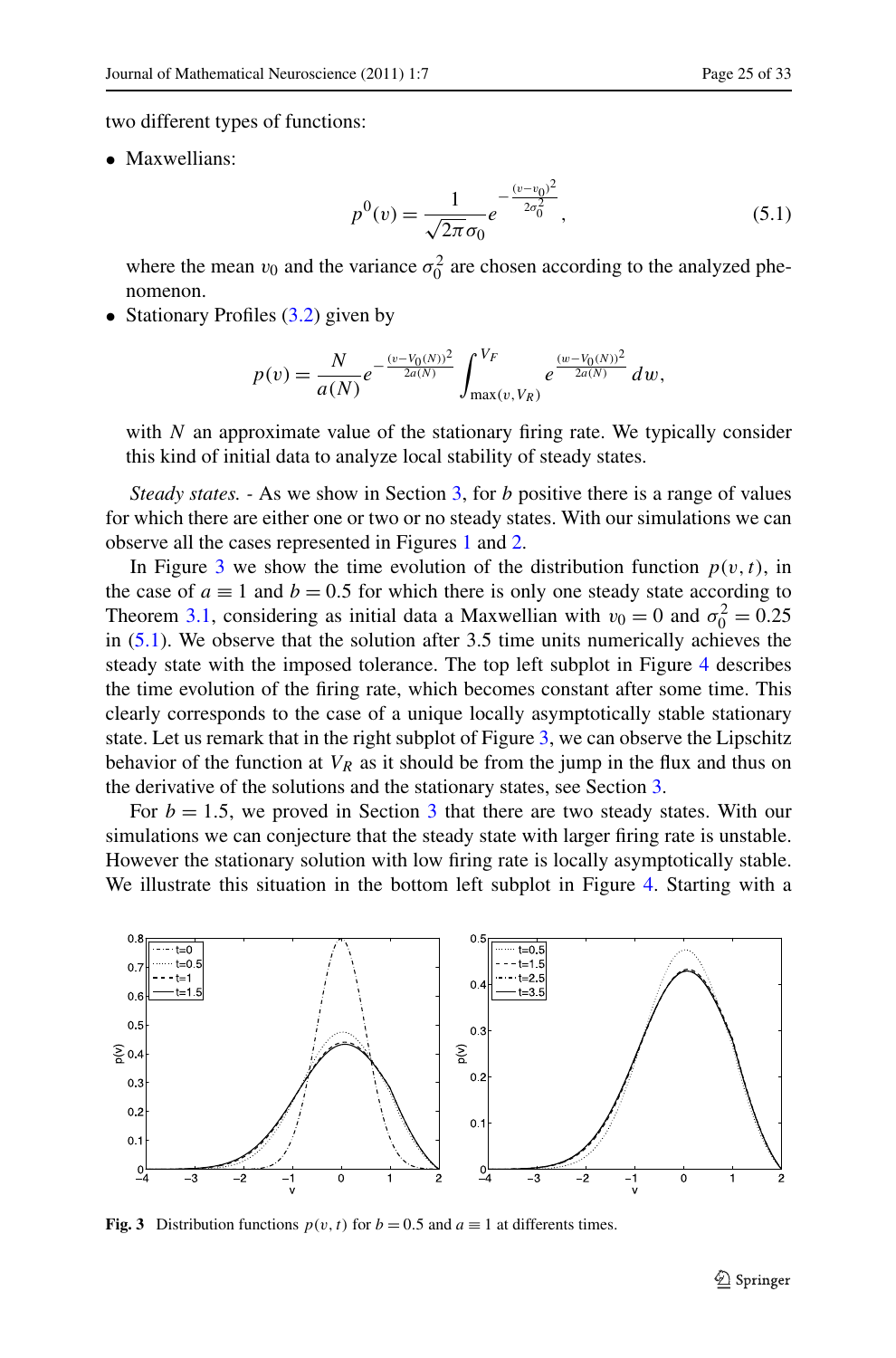

<span id="page-25-0"></span>**Fig. 4** Firing rates  $N(t)$  for  $a \equiv 1$ . Top left:  $b = 0.5$  with initial data a Maxwellian with:  $v_0 = 0$  and  $\sigma_o^2 = 0.25$ . Top right: *b* = 3 with initial data a Maxwellian with: *v*<sub>0</sub> = −1 and  $\sigma_o^2 = 0.5$ . Bottom left:  $b = 1.5$  considering two different initial data: a Maxwellian with:  $v_0 = -1$  and  $\sigma_o^2 = 0.5$  and a profile given by the expression [\(3.2](#page-11-0)) with  $N = 2.31901$ . Bottom right:  $b = -1.5$  with initial data a Maxwellian with:  $v_0 = -1$  and  $\sigma_o^2 = 0.5$ . The top right case seems to depict a blow-up phenomena demonstrated in Theorem [2.2.](#page-5-4)

firing rate close to the high stationary firing value, the solution tends to the low firing stationary value.

In Figure [5](#page-26-0) we analyze in more details the behavior of the steady state with larger firing rate. The left subplot presents the evolution on time of the firing rate for different distribution function starting with profiles given by the expression ([3.2](#page-11-0)) with *N* an approximate value of the stationary firing rate. We show that, depending of the initial firing rate considered, its behavior is different: tends to the lower steady state or goes to infinity. The firing rate for the solution with initial  $N_0 = 2.31901$  remains almost constant for a period of time. Observe in Figure [5](#page-26-0) that the difference between the initial data and the distribution function at time  $t = 1.8$  is almost negligible. However, the system evolves slowly and at  $t = 6$  the distribution is very close to the the lower steady state, see the bottom left subplot in Figure [4.](#page-25-0)

In the bottom right subplot of Figure [4](#page-25-0) we observe the evolution for a negative value of *b*, where we know that there is always a unique steady state, and its local asymptotic stability seems clear from the numerical experiments.

The number of steady states is related with well-known neuronal phenomena, for instance, asynchronous behavior, when there exists only one stationary solution. Let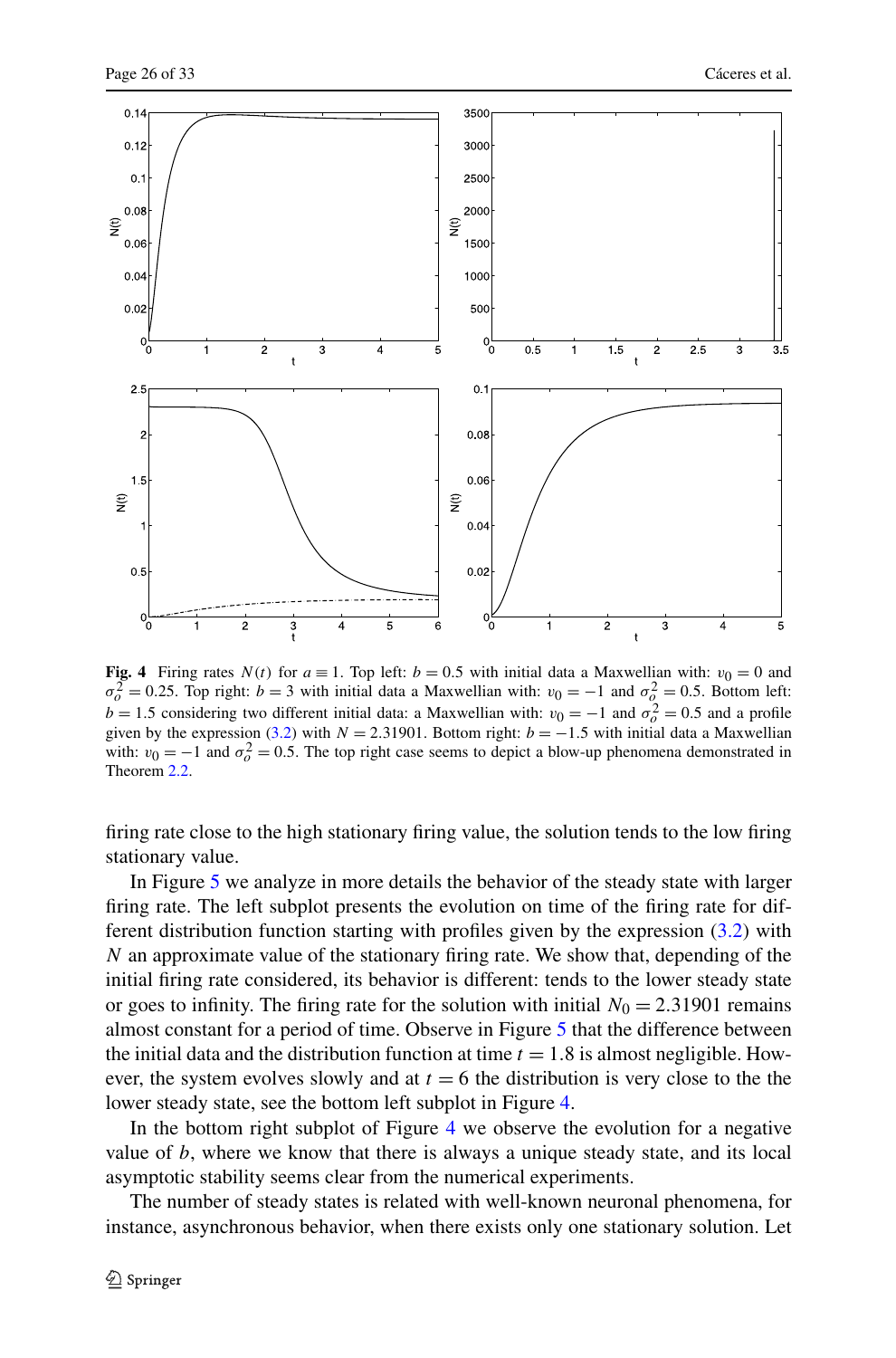<span id="page-26-0"></span>

**Fig. 5** For  $b = 1.5$  and  $a(N) = 1$  figures show unstability of the steady state with higher firing rate. Left: Evolution on time of the firing rate considering different initial firing rate. Right: Evolution on time of the distribution function with initial firing rate 2.31901. In both figures we have considered  $V_R = 1$ ;  $V_F = 2$ .

us mention that bi- and multi-stable networks have been used to describe binocular rivalry in visual perception  $[24]$  $[24]$  and the process of decision making  $[25]$  $[25]$ . Our simulations show that the simple NNLIF model  $(1.4)$  describes networks with only one steady states and several stationary states, in terms of the connectivity parameter *b*.

*No steady states. -* The results in Section [3](#page-10-0) indicate that there are no steady states for  $b = 3$ . In Figure [6](#page-26-1) we observe the evolution on time of the distribution function *p* for this choice of the connectivity parameter *b*. In Figure [4](#page-25-0) (right top) we show the time evolution of the firing rate, which seems to blow up in finite time. We observe how the distribution function becomes more and more picked at  $V_R$  and  $V_F$  producing an increasing value of the firing rate. The synchronization is a phenomenon that is of interest to neuroscientists, in these figures we do not observe it, but they do not show desynchronization either, since there are not steady states and no convergence of the firing rate. Therefore it could be possible to find periodic solutions which describe this phenomenon allowing for the formation of point Diracs in the firing rate. In this way, it could be related with the situation that we observe in Figures [7](#page-27-0) and [8,](#page-27-1) where blow-up is analyzed, since the firing rate looks like tends to be a Dirac Delta.

<span id="page-26-1"></span>

**Fig. 6** Distribution functions  $p(v, t)$  for  $a \equiv 1$  and  $b = 3$  at different times. See Figure [4](#page-25-0) for the corresponding plots of *N (t)*.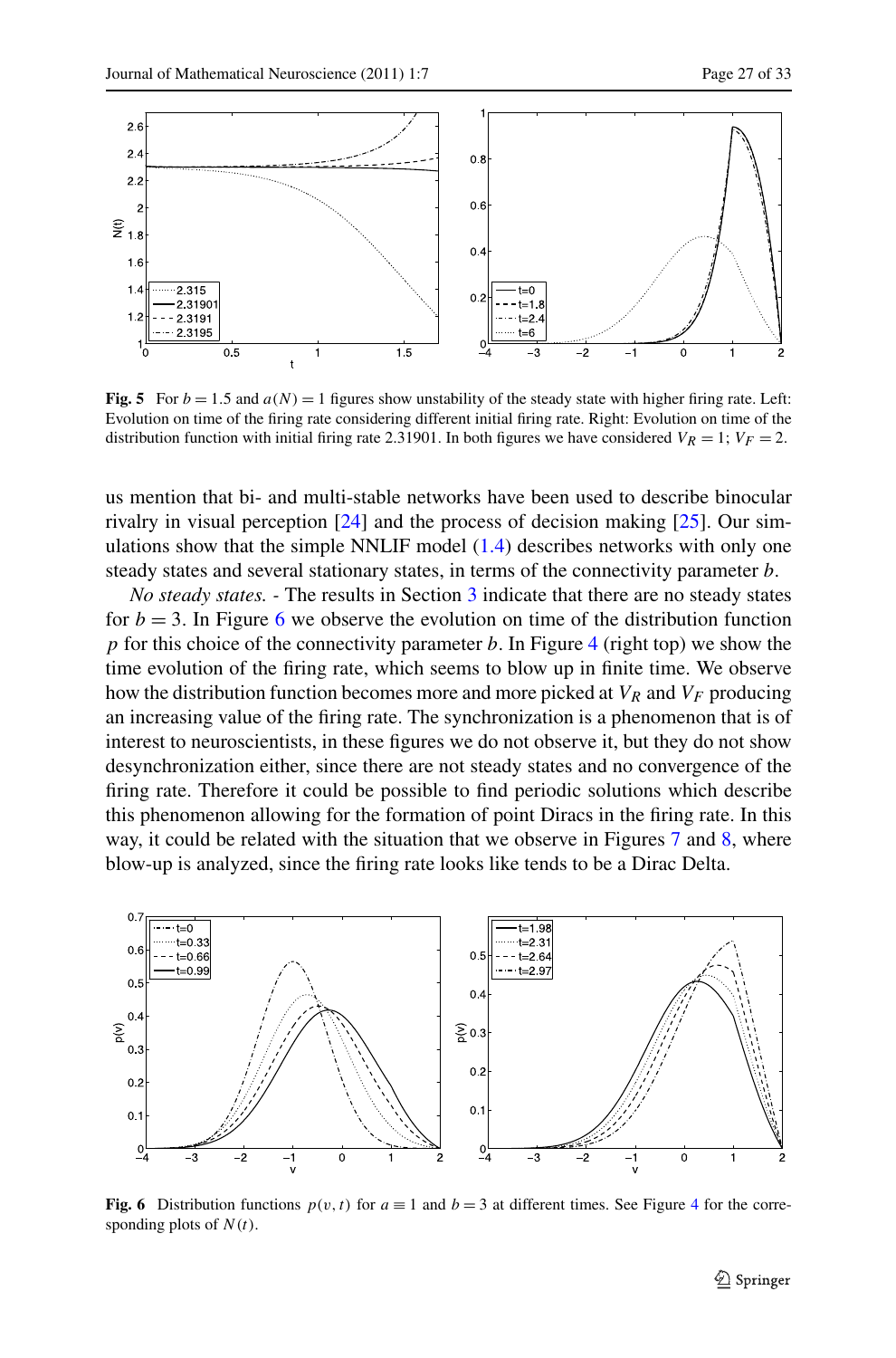

<span id="page-27-0"></span>**Fig. 7** Parameter values are  $a \equiv 1$  and  $b = 1.5$  and this corresponds to two steady states. Left: Evolution of the distribution function  $p(v, t)$  in time of an initial Maxwellian centered at  $v_0 = 1.5$  and with variance 0*.*005. Right: Time evolution of the firing rate; we observe numerically a blow-up behaviour for an initial data satisfying the condition of concentration around  $V_F$  described in Theorem [2.2](#page-5-4).

*Blow up. -* According to our blow-up Theorem [2.2,](#page-5-4) the blow-up in finite time of the solution happens for any value of  $b > 0$  if the initial data is concentrated enough on the firing rate. In Figures [7](#page-27-0) and [8](#page-27-1), we show the evolution on time of the firing rate with an initial data with mass concentrated close to  $V_F$  for values of *b* in which there are either a unique or two stationary states. The firing rate increases without bound up to the computing time. It seems that the blow-up condition in Theorem [2.2](#page-5-4) is not as restrictive as to say that the initial data is close to a Dirac Delta at  $V_F$ , as it is showed in Figure [7,](#page-27-0) where the initial condition is far from Dirac Delta at  $V_F$ . Let us finally mention that blow-up appears numerically also in case of  $a(N) = a_0 + a_1N$ , but here the blow-up scenario is characterized by a break-up of the condition under which  $(1.6)$  $(1.6)$  $(1.6)$  has a unique solution N, that is,

$$
a_1 \left| \frac{\partial p}{\partial v}(V_F, t) \right| < 1.
$$

<span id="page-27-1"></span>

**Fig. 8** Parameter values are  $a \equiv 1$  and  $b = 0.5$  and this corresponds to a single steady state. Left: Evolution of the distribution function  $p(v, t)$  in time of an initial Maxwellian centered at  $v_0 = 1.83$  and with variance 0*.*003. Right: Time evolution of the firing rate; again this seems to be a typical blow-up behaviour.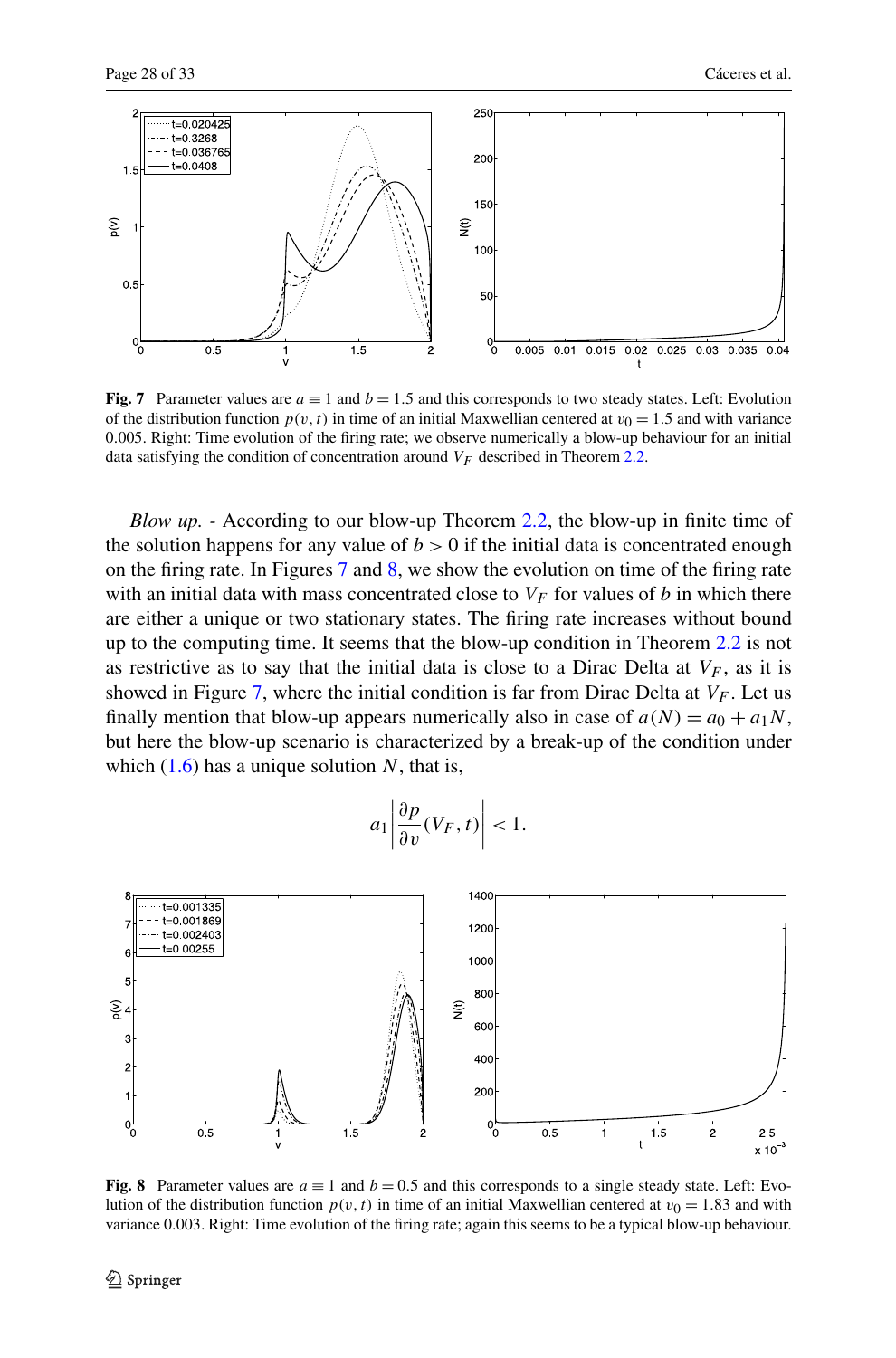Therefore, the blow-up in the value of the firing rate appears even if the derivative of *p* at the firing voltage does not diverge. This kind of behavior could be interpreted as a synchronization of a part of the network, since the firing rate tends to be a Dirac Delta.

## **6 Conclusion**

The nonlinear noisy leaky integrate and fire (NNLIF) model is a standard Fokker-Planck equation describing spiking events in neuron networks. It was observed numerically in various places, but never stated as such, that a blow-up phenomena can occur in finite time. We have described a class of situations where we can prove that this happens. Remarkably, the system can blow-up for all connectivity parameter  $b > 0$ , whatever is the (stabilizing) noise.

The nature of this blow-up is not mathematically proved. Nevertheless, our estimates in Lemma [2.3](#page-7-0) indicate that it should not come from a vanishing behaviour for  $v \approx -\infty$ , or a lack of fast decay rate because the second moment in *v* is controlled uniformly in blow-up situations. Additionally, numerical evidence is that the firing rate  $N(t)$  blows-up in finite time whenever a singularity in the system occurs. This scenario is compatible with all our theoretical knowledge on the NNLIF and in particular with  $L^1$  estimates on the total network activity (firing rate  $N(t)$ ). Further understanding of the nature of blow-up behavior, and possible continuation, is a challenging mathematical issue. This blow-up phenomenon could be related to synchronization of the network therefore an interpretation in terms of neurophysiology would be interesting.

<span id="page-28-0"></span>On the other hand, we have established that the set of steady states can be empty, a single state or two states depending on the network connectivity. These are all compatible with blow-up profile, and when they exist, numerics can exhibit convergence to a steady state, that is, to an asynchronous state for the network. Besides better understanding of the blow-up phenomena, several questions are left open; is it possible to have triple or more steady states? Which of them are stable? Can a bifurcation analysis help to understand and compute the set of steady states?

#### **Appendix**

This appendix is devoted to prove a Hardy-Poincaré's-like inequality more gen-eral that the one stated in Proposition [4.3](#page-21-0). Given  $m, n > 0$  on  $(0, \infty)$  such that  $\int_0^\infty m(y) dy = 1$ , we want to show that for all functions f on  $(0, \infty)$ , such that  $\int_0^\infty m(y) f(y) dy = 0$ , the following inequality holds:

<span id="page-28-1"></span>
$$
\int_0^{\infty} m(x) |f(x)|^2 dx \le A \int_0^{\infty} n(x) |f'(x)|^2 dx,
$$
 (7.1)

provided all integrals make sense. Proposition [4.3](#page-21-0) follows by considering  $m(x)$  =  $n(x) = K \min(x, e^{-x^2/2})$ , where *K* is a constant in such a way that  $\int_0^\infty m(y) dy = 1$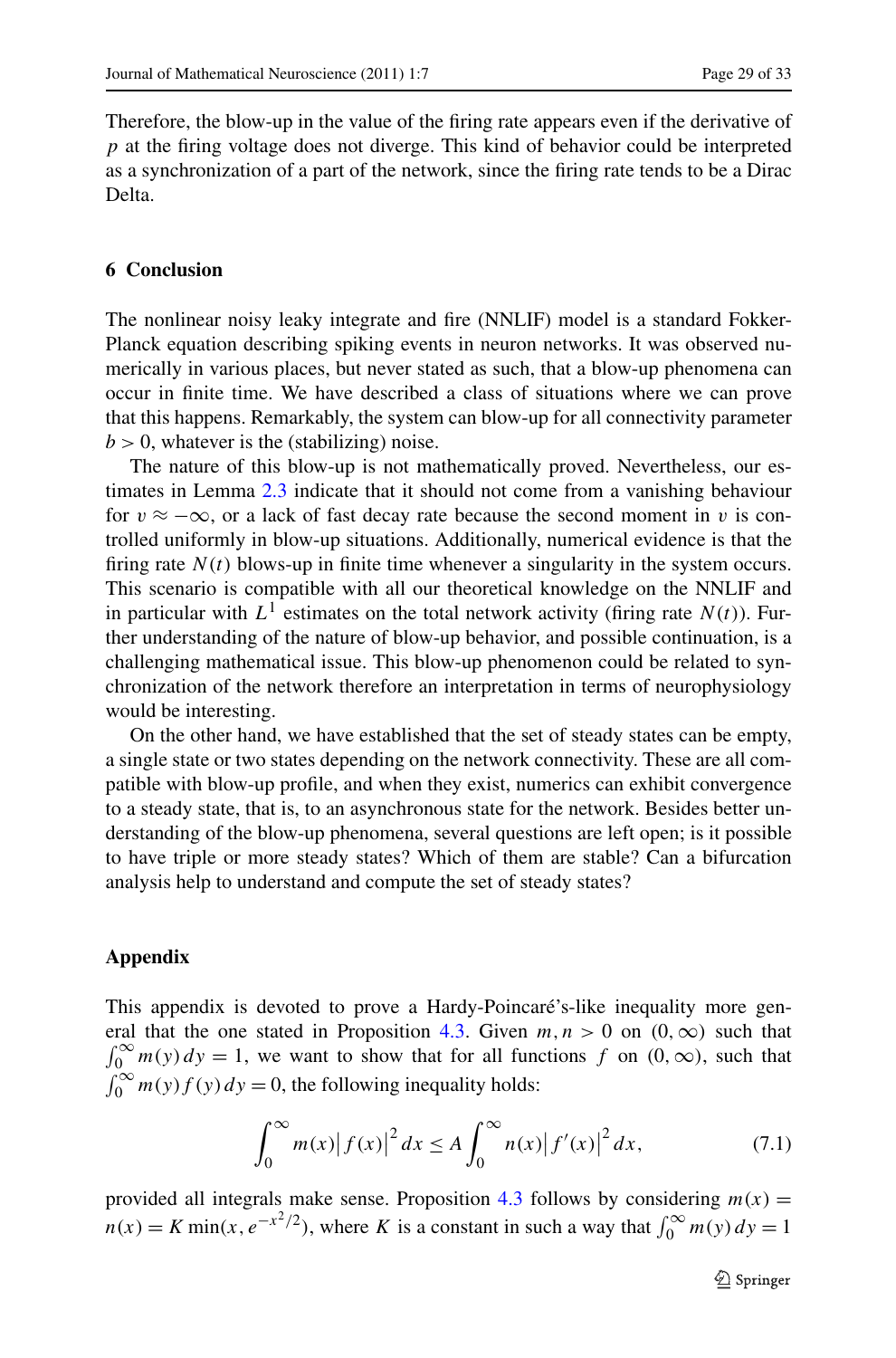and parameterizing the interval from  $(-\infty, V_F]$  instead of [0,  $\infty$ ). Note that  $p_{\infty}$  is equivalent to the function  $m$  both at 0 and at  $\infty$  in terms of asymptotic behavior. We point out that for this kind of functions,  $m(x) = n(x) = K \min(x, e^{-x^2/2})$ , the Muckenhoupt's criterion for Poincare's inequality or their variants in [\[32](#page-32-0), [33](#page-32-1)] cannot be used, since  $1/n(x)$  is not integrable at zero. However, the inequality  $(7.1)$  holds provided that  $\int_0^\infty m(y) f(y) dy = 0$ . The main ingredient in the proof of [\(7.1\)](#page-28-1) is to write

$$
\frac{1}{2}f(x)^{2} = \frac{1}{2}\left(\int_{0}^{\infty} m(y)\big(f(x) - f(y)\big)dy\right)^{2},
$$

where we used  $\int_0^\infty m(y) f(y) dy = 0$  and  $\int_0^\infty m(y) dy = 1$ . In this way we can consider two functions, to be chosen later,  $\phi$ ,  $\psi > 0$  to obtain

$$
\frac{1}{2}f(x)^{2} = \frac{1}{2}\left(\int_{0}^{\infty} m(y)\left(f(x) - f(y)\right)dy\right)^{2}
$$
\n
$$
\leq \left(\int_{0}^{x} m(y)\int_{y}^{x} f'(z)dz\,dy\right)^{2} + \left(\int_{x}^{\infty} m(y)\int_{x}^{y} f'(z)dz\,dy\right)^{2}
$$
\n
$$
= \left(\int_{0}^{x} f'(z)\int_{0}^{z} m(y)dy\,dz\right)^{2} + \left(\int_{x}^{\infty} f'(z)\int_{z}^{\infty} m(y)dy\,dz\right)^{2}
$$
\n
$$
\leq \int_{0}^{x} f'(z)^{2}n(z)\phi(z)\,dz\int_{0}^{x} \frac{\left(\int_{0}^{z} m(y)\,dy\right)^{2}}{n(z)\phi(z)}\,dz
$$
\n
$$
+ \int_{x}^{\infty} f'(z)^{2}n(z)\psi(z)\,dz\int_{x}^{\infty} \frac{\left(\int_{z}^{\infty} m(y)\,dy\right)^{2}}{n(z)\psi(z)}\,dz.
$$

Therefore, we have

$$
\frac{1}{2} \int_0^\infty m(x) |f(x)|^2 dx \le \mathbf{I} + \mathbf{II},
$$

where, using the notation,  $M(x) = \int_0^x m(y) dy$ ,

$$
\mathbf{I} = \int_0^\infty m(x) \int_0^x f'(z)^2 n(z) \phi(z) \, dz \int_0^x \frac{M(y)^2}{n(y) \phi(y)} \, dy \, dx
$$

and

$$
\mathbf{II} = \int_0^\infty m(x) \int_x^\infty f'(z)^2 n(z) \psi(z) dz \int_x^\infty \frac{(1 - M(y))^2}{n(y) \psi(y)} dy dx.
$$

To conclude the proof we analyse both terms. Considering Fubini's Theorem we obtain

$$
\mathbf{I} = \int_0^\infty m(x) \int_0^x f'(z)^2 n(z) \phi(z) dz \int_0^x \frac{M(y)^2}{n(y) \phi(y)} dy dx
$$
  
= 
$$
\int_0^\infty f'(z)^2 n(z) \phi(z) \int_z^\infty m(x) \int_0^x \frac{M(y)^2}{n(y) \phi(y)} dy dx dz
$$

 $\hat{Z}$  Springer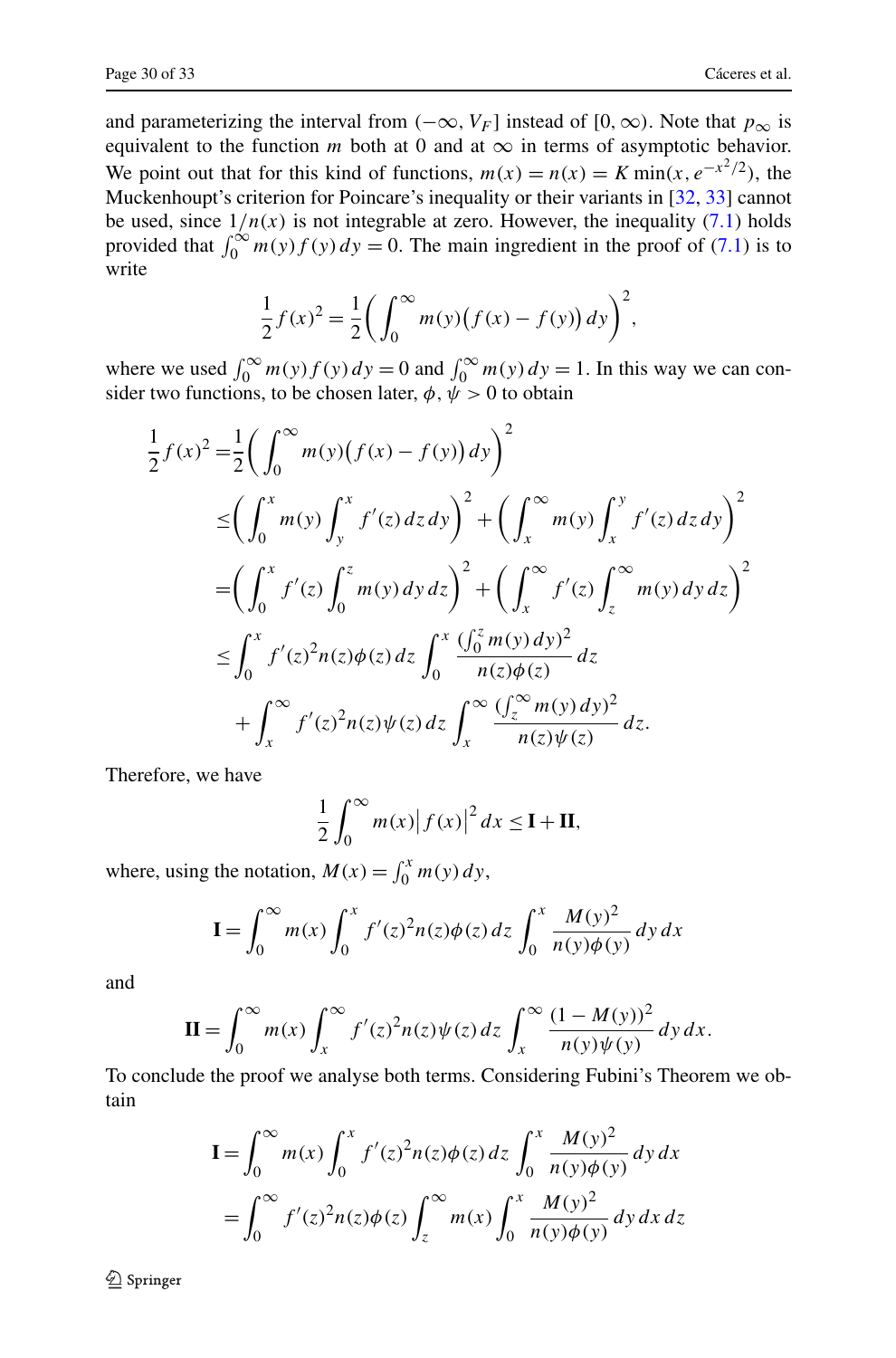$$
\leq A_1 \int_0^\infty f'(z)^2 n(z) \, dz
$$

with

$$
A_1 := \sup_{z>0} \phi(z) \int_0^\infty \frac{M(y)^2}{n(y)\phi(y)} \left(1 - M(y \vee z)\right) dy \quad \text{where } y \vee z \equiv \max(y, z), \tag{7.2}
$$

and

$$
\mathbf{II} = \int_0^\infty m(x) \int_x^\infty f'(z)^2 n(z) \psi(z) dz \int_x^\infty \frac{(1 - M(y))^2}{n(y) \psi(y)} dy dx
$$
  
= 
$$
\int_0^\infty f'(z)^2 n(z) \psi(z) \int_0^z m(x) \int_x^\infty \frac{(1 - M(y))^2}{n(y) \psi(y)} dy dx dz
$$
  

$$
\leq A_2 \int_0^\infty f'(z)^2 n(z) dz
$$

with

$$
A_2 := \sup_{z>0} \psi(z) \int_z^{\infty} \frac{(1 - M(y))^2}{n(y)\psi(y)} M(y \wedge z) dy \quad \text{where} \quad y \wedge z = \min(y, z). \tag{7.3}
$$

To conclude the proof, it remains to choose the functions  $\phi$  and  $\psi$  such that,  $A_1, A_2$ ∞. Using L'Hôpital's rule and, after some tedious but easy computations and calculus arguments, we obtain that in the case at hand,  $m(x) = n(x) = K \min(x, e^{-x^2})$ , we can take  $\phi(x) = \psi(x) = 1 + \sqrt{x}$ .

## **Competing interests**

The authors declare that they have no competing interests.

<span id="page-30-1"></span><span id="page-30-0"></span>**Acknowledgements** The first two authors acknowledge support from the project MTM2008-06349- C03-03 DGI-MCI (Spain). MJC acknowledges support from the P08-FQM-04267 from Junta de Andalucía (Spain). JAC acknowledges support from the 2009-SGR-345 from AGAUR-Generalitat de Catalunya. BP has been supported by the ANR project MANDy, Mathematical Analysis of Neuronal Dynamics, ANR-09- BLAN-0008-01. The three authors thank the CRM-Barcelona and Isaac Newton Institute where this work was started and completed respectively. The article processing charges have been paid by the projects MTM2008-06349-C03-03 DGI-MCI and P08-FQM-04267 from Junta de Andalucía (Spain).

#### <span id="page-30-3"></span><span id="page-30-2"></span>**References**

- 1. Lapicque, L.: Recherches quantitatives sur l'excitation électrique des nerfs traitée comme une polarisation. J. Physiol. Pathol. Gen. **9**, 620–635 (1907)
- 2. Tuckwell, H.: Introduction to Theoretical Neurobiology. Cambridge Univ. Press, Cambridge (1988)
- 3. Brunel, N., Hakim, V.: Fast global oscillations in networks of integrate-and-fire neurons with long fiting rates. Neural Comput. **11**, 1621–1671 (1999)
- 4. Brunel, N.: Dynamics of sparsely connected networks of excitatory and inhibitory spiking networks. J. Comput. Neurosci. **8**, 183–208 (2000)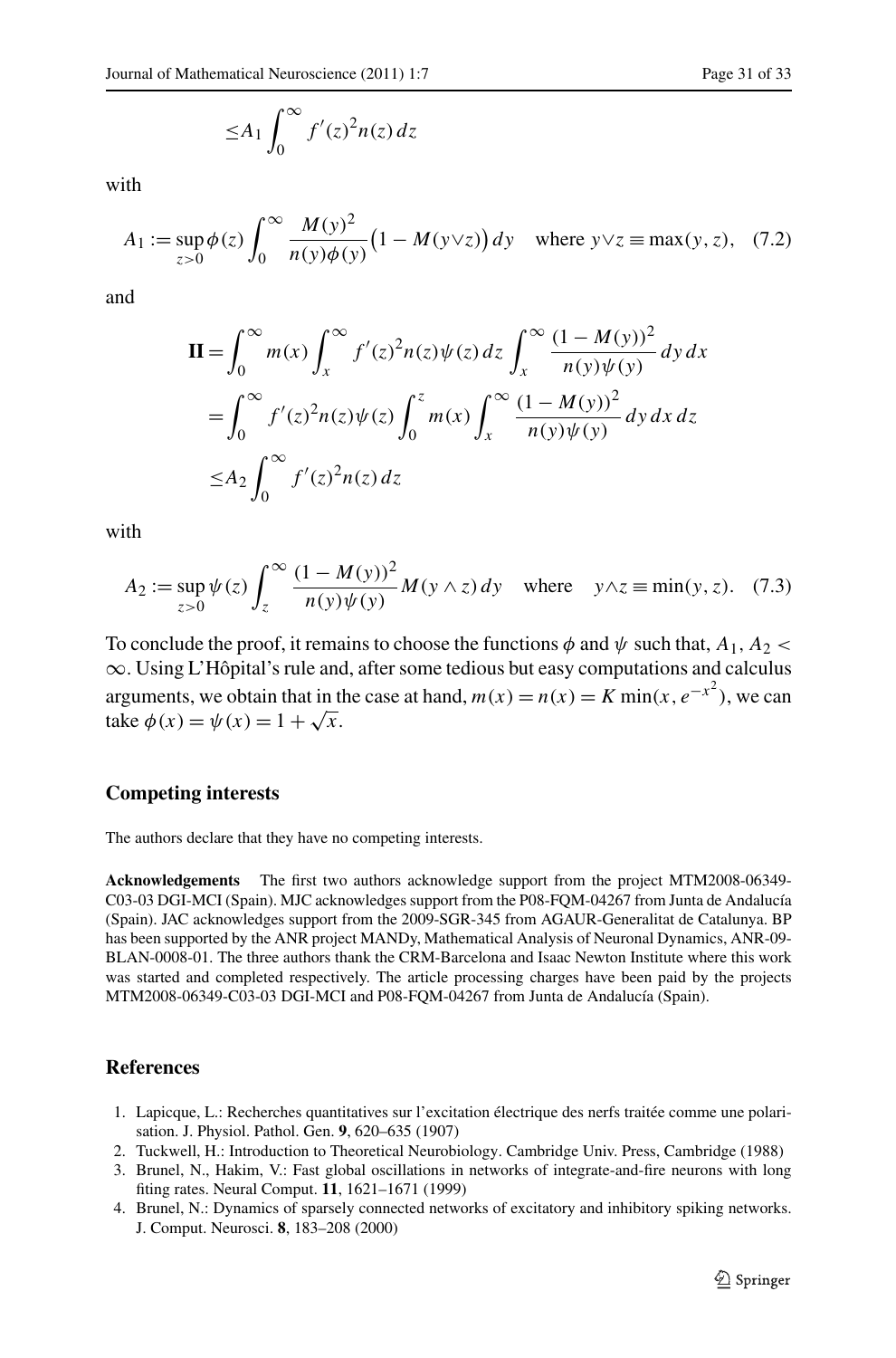- <span id="page-31-3"></span><span id="page-31-2"></span><span id="page-31-1"></span><span id="page-31-0"></span>5. Renart, A., Brunel, N., Wang, X.-J.: Mean-field theory of irregularly spiking neuronal populations and working memory in recurrent cortical networks. In: Feng, J. (ed.) Computational Neuroscience: A Comprehensive Approach. Mathematical Biology and Medicine Series. Chapman & Hall/CRC (2004)
- <span id="page-31-5"></span><span id="page-31-4"></span>6. Compte, A., Brunel, N., Goldman-Rakic, P.S., Wang, X.-J.: Synaptic mechanisms and network dynamics underlying spatial working memory in a cortical network model. Cereb. Cortex **10**, 910–923 (2000)
- <span id="page-31-6"></span>7. Sirovich, L., Omurtag, A., Lubliner, K.: Dynamics of neural populations: stability and synchrony. Network **17**, 3–29 (2006)
- 8. Omurtag, A., Knight, B.W., Sirovich, L.: On the simulation of large populations of neurons. J. Comput. Neurosci. **8**, 51–63 (2000)
- <span id="page-31-7"></span>9. Mattia, M., Del Giudice, P.: Population dynamics of interacting spiking neurons. Phys. Rev. E **66**, 051917 (2002)
- <span id="page-31-8"></span>10. Guillamon, T.: An introduction to the mathematics of neural activity. Butl. Soc. Catalana Mat. **19**, 25–45 (2004)
- <span id="page-31-9"></span>11. Risken, H.: The Fokker-Planck Equation: Methods of solution and applications, 2nd edn. Springer Series in Synergetics, vol. 18. Springer-Verlag, Berlin (1989)
- <span id="page-31-11"></span><span id="page-31-10"></span>12. Burkholder, D.L., Pardoux, É., Sznitman, A.: École d'Été de Probabilités de Saint-Flour XIX—1989. In: Hennequin, P. L. (ed.) Lecture Notes in Mathematics, vol. 1464. Springer-Verlag, Berlin (1991). Papers from the school held in Saint-Flour, August 16–September 2, 1989
- <span id="page-31-12"></span>13. Bolley, F., Cañizo, J.A., Carrillo, J.A.: Stochastic mean-field limit: non-Lipschitz forces & swarming. Math. Mod. Meth. Appl. Sci. (2011, in press)
- <span id="page-31-13"></span>14. Newhall, K., Kovačič, G., Kramer, P., Rangan, A.V., Cai, D.: Cascade-induced synchrony in stochastically-driven neuronal networks. Phys. Rev. E **82**, 041903 (2010)
- <span id="page-31-15"></span><span id="page-31-14"></span>15. Newhall, K., Kovačič, G., Kramer, P., Zhou, D., Rangan, A., Cai, D.: Dynamics of current-based, poisson driven, integrate-and-fire neuronal networks. Commun. Math. Sci. **8** 541–600 (2010)
- 16. Gerstner, W., Kistler, W.: Spiking Neuron Models. Press Cambridge, Cambridge Univ. (2002)
- <span id="page-31-16"></span>17. Brette, R., Gerstner, W.: Adaptive exponential integrate-and-fire model as an effective description of neural activity. J. Neurophysiol. **94**, 3637–3642 (2005)
- <span id="page-31-17"></span>18. Touboul, J.: Bifurcation analysis of a general class of nonlinear integrate-and-fire neurons. SIAM J. Appl. Math. **68**, 1045–1079 (2008)
- <span id="page-31-25"></span>19. Touboul, J.: Importance of the cutoff value in the quadratic adaptive integrate-and-fire model. Neural Comput. **21**, 2114–2122 (2009)
- <span id="page-31-18"></span>20. Cáceres, M.J., Carrillo, J.A., Tao, L.: A numerical solver for a nonlinear Fokker-Planck equation representation of neuronal network dynamics. J. Comput. Phys. **230**, 1084–1099 (2011)
- <span id="page-31-19"></span>21. Pham, J., Pakdaman, K., Champaguaf, C., Vivert, J.-F.: Activity in sparsely connected excitatory neural networks: effect of connectivity. Neural Netw. **11**, 415–434 (1998)
- <span id="page-31-20"></span>22. Pakdaman, K., Perthame, B., Salort, D.: Dynamics of a structured neuron population. Nonlinearity **23**, 55–75 (2010)
- <span id="page-31-21"></span>23. Gray, C.M., Singer, W.: Stimulus-specific neuronal oscillations in orientation columns of cat visual cortex. Proc. Natl. Acad. Sci. USA **86**, 1698–1702 (1989)
- <span id="page-31-22"></span>24. Moreno-Bote, R., Rinzel, J., Rubin, N.: Noise-induced alternations in an attractor network model of perceptual bistability. J. Neurophysiol. **98**, 1125–1139 (2007)
- <span id="page-31-23"></span>25. Albantakis, L., Deco, G.: The encoding of alternatives in multiple-choice decision making. Proc. Natl. Acad. Sci. USA **106**, 10308–10313 (2009)
- 26. Blanchet, A., Dolbeault, J., Perthame, B.: Two-dimensional Keller-Segel model: optimal critical mass and qualitative properties of the solutions. Electron. J. Differ. Equ. **44**, 1–33 (2006) (electronic)
- <span id="page-31-24"></span>27. Corrias, L., Perthame, B., Zaag, H.: Global solutions of some chemotaxis and angiogenesis systems in high space dimensions. Milan J. Math. **72**, 1–28 (2004)
- 28. González, M.d.M., Gualdani, M.P.: Asymptotics for a symmetric equation in price formation. Appl. Math. Optim. **59**, 233–246 (2009)
- 29. Michel, P., Mischler, S., Perthame, B.: General relative entropy inequality: an illustration on growth models. J. Math. Pures Appl. **84**, 1235–1260 (2005)
- 30. Shu, C.-W.: Essentially non-oscillatory and weighted esentially non-oscillatory schemes for hyperbolic conservation laws. In: Cockburn, B., Johnson, C., Shu, C.-W., Tadmor, E., Quarteroni, A. (eds.) Advanced Numerical Approximation of Nonlinear Hyperbolic Equations, vol. 1697, pp. 325–432. Springer (1998)
- 31. Buet, C., Cordier, S., Dos Santos, V.: A conservative and entropy scheme for a simplified model of granular media. Transp. Theory Stat. Phys. **33**, 125–155 (2004)